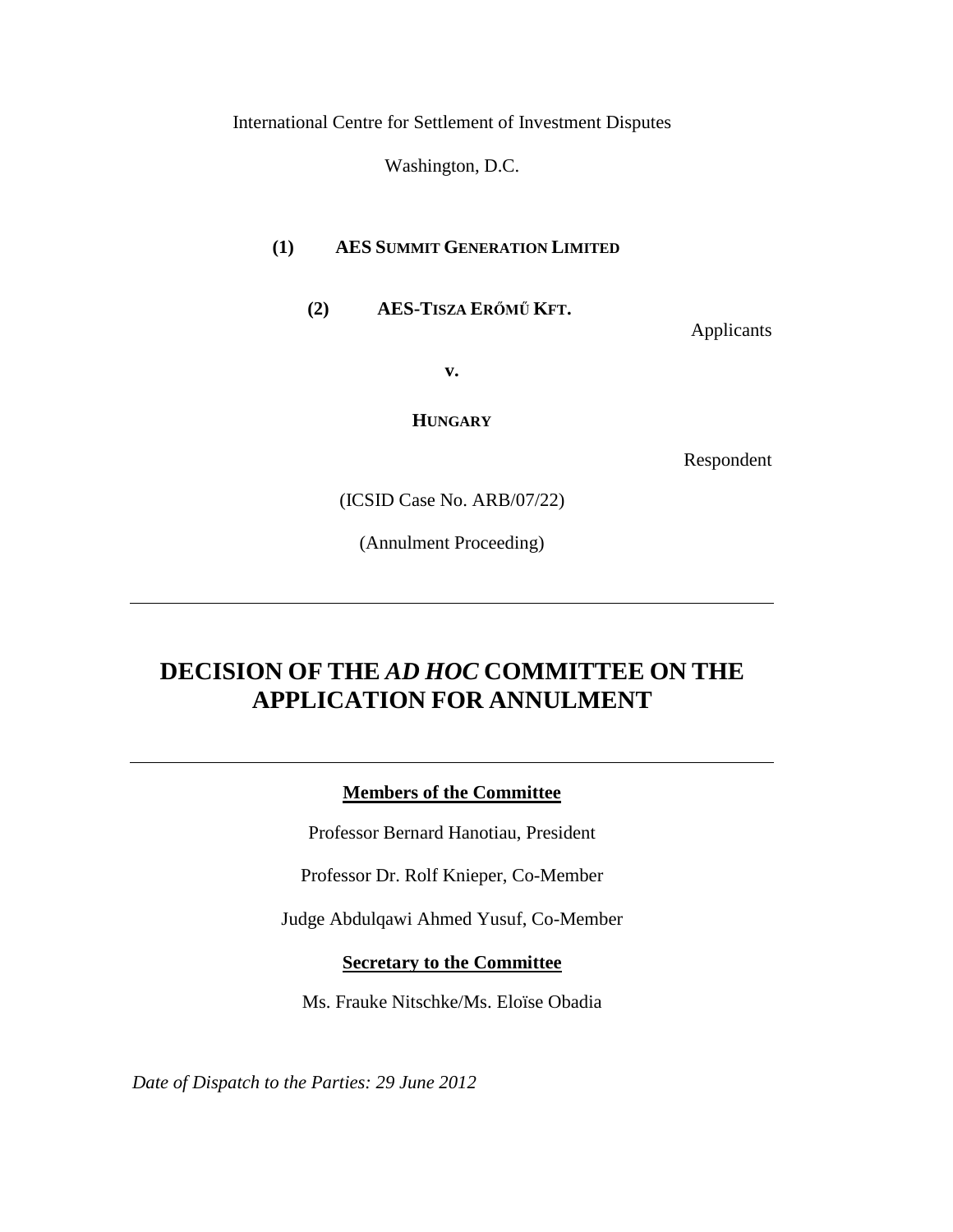## **Representing Applicants:**

Mr. Stephen Jagusch Mr. Anthony Sinclair Mr. Jeffrey Sullivan Ms. Orsolya Toth Mr. Timothy Foden *Allen & Overy LLP*

## **Representing Respondent:**

Ms. Jean E. Kalicki Mr. Dmitri Evseev Ms. Mallory B. Silberman *Arnold & Porter LLP*

and

Dr. János Katona *Law Office of János Katona*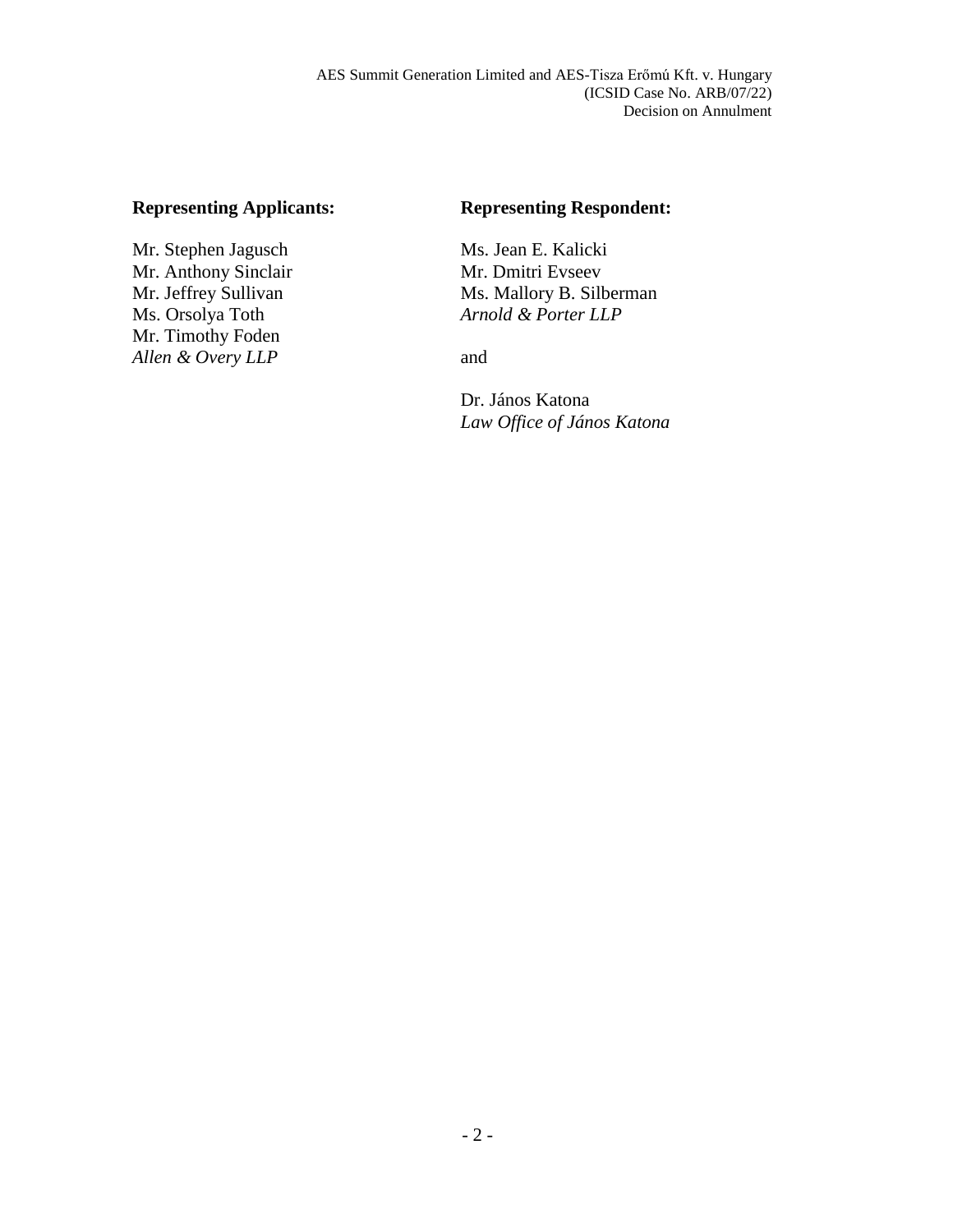# **Table of Contents**

| I.        |     |  |
|-----------|-----|--|
| II.       |     |  |
| Ш.        |     |  |
| A.        |     |  |
|           | (a) |  |
|           | (b) |  |
| <b>B.</b> |     |  |
|           | (a) |  |
|           | (b) |  |
| IV.       |     |  |
|           | (a) |  |
|           | (b) |  |
| V.        |     |  |
|           | (a) |  |
|           | (b) |  |
| VI.       |     |  |
|           | (a) |  |
|           | (b) |  |
| VII.      |     |  |
|           | (a) |  |
|           | (b) |  |
|           |     |  |
|           | (a) |  |
|           | (b) |  |
| $IX_{-}$  |     |  |
| X.        |     |  |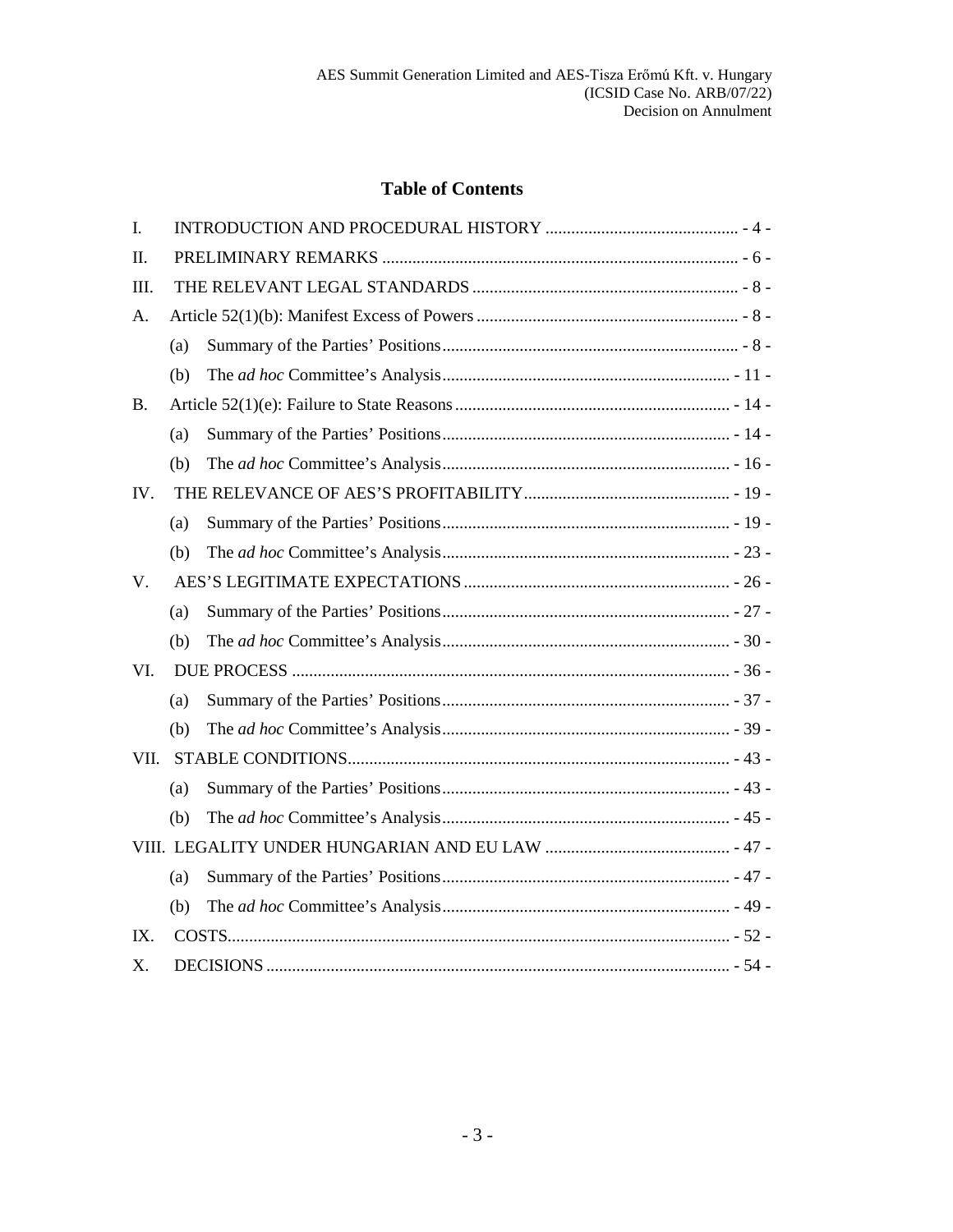#### <span id="page-3-0"></span>**I. INTRODUCTION AND PROCEDURAL HISTORY**

- 1. On 19 January 2011, AES Summit Generation Limited and AES-Tisza Erőmű Kft. (together, the "Applicants" or "AES") filed a timely application for annulment, pursuant to Article 52 of the Convention on the Settlement of Investment Disputes between States and Nationals of Other States (the "ICSID Convention" or "Convention"), of the Award which was rendered on 23 September 2010 (the "Award") in favour of Hungary ("Hungary" or "Respondent") by an Arbitral Tribunal composed of Mr. Claus von Wobeser (President), Professor Brigitte Stern and J. William Rowley QC (the "Tribunal").
- 2. The Award determined that the dispute between Applicants and Respondent (the "Parties") related to an alleged violation by Respondent of its obligations under the Energy Charter Treaty (the "ECT"). Applicants' original claim arose out of Hungary's enactment of the 2006 Electricity Act Amendment, which provided for the re-introduction of regulated prices for electricity generators pursuant to two price decrees in December 2006 and February 2007 respectively. Administrative prices had been abolished as from 01 January 2004, pursuant to the Electricity Act 2001, prior to Hungary's accession to the European Union. Specifically, Applicants alleged that Hungary violated its obligations under the ECT in the following respects: (i) breach of its obligation to provide fair and equitable treatment; (ii) impairment of AES's investment by unreasonable and discriminatory measures; (iii) breach of its obligation to provide national treatment; (iv) breach of its obligation to provide most-favoured nation treatment; (v) breach of its obligation to provide constant protection and security; and (vi) expropriation.
- 3. Hungary did not question Applicants' right to bring its claim to ICSID arbitration. In any case, the Tribunal found that it had jurisdiction over all the ECT claims brought in that arbitration, in accordance with the conditions contained in Article 25 of the ICSID Convention. The Tribunal found that Hungary had not breached Articles 10(1), 10(7) and 13 of the ECT, and dismissed all other claims. The Tribunal ordered the Parties to bear in equal shares the costs of the arbitration as well as their own costs and legal fees.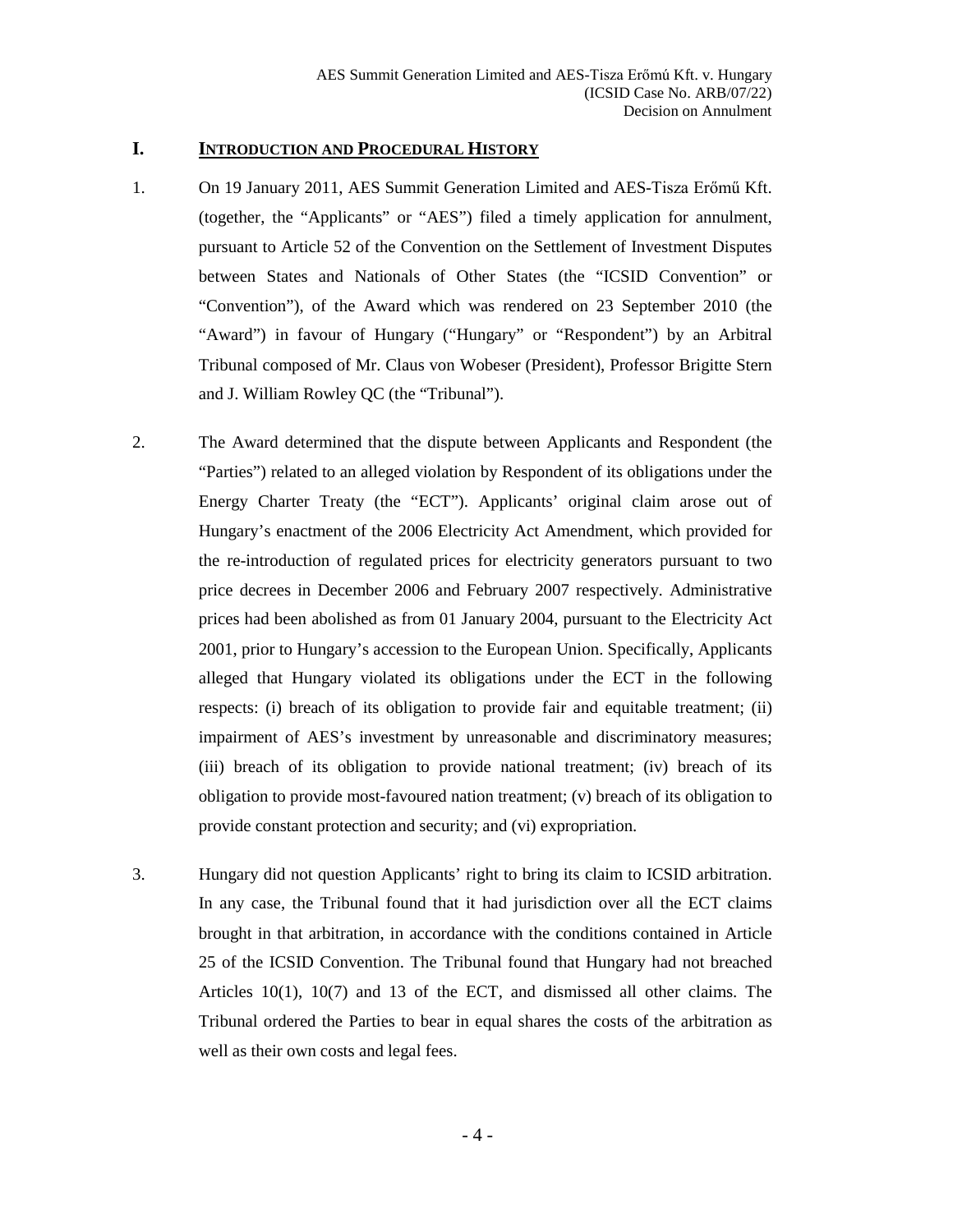- 4. On 19 January 2011, Applicants filed the present Application for Annulment (the "Application" or "A-A"). The Application requests annulment of the Award in its entirety, under the grounds contained in Article 52(1)(b) (manifest excess of powers) and Article 52(1)(e) (failure to state reasons) of the ICSID Convention.
- 5. On 21 January 2011, the ICSID Secretariat confirmed receipt of electronic and hard copies of the Application on 19 January 2011 and 20 January 2011 respectively.
- 6. On 28 January 2011, the ICSID Secretariat registered the Application pursuant to Rule 50(2)(b) of the ICSID Rules of Procedure for Arbitration Proceedings (the "ICSID Arbitration Rules"), and informed the Parties accordingly.
- <span id="page-4-0"></span>7. On 21 March 2011, the ICSID Secretariat informed the Parties of the constitution of the *ad hoc* Committee comprising Professor Bernard Hanotiau (President), Professor Dr. Rolf Knieper and Judge Abdulqawi Ahmed Yusuf (the "*ad hoc*  Committee" or "Committee"). On 22 March 2011, the ICSID Secretariat transmitted copies of the Committee Members' signed declarations in accordance with Rules 53 and 6(2) of the ICSID Arbitration Rules.
- 8. On 11 May 2011, the First Session of the *ad hoc* Committee was held at the World Bank offices in Paris. During the First Session, various procedural matters were agreed between the Parties and the *ad hoc* Committee. The Parties agreed, *inter alia*, that the present proceedings would be governed by the 2006 ICSID Arbitration Rules and that they had no objection to the constitution of the *ad hoc* Committee as described above.<sup>[1](#page-4-1)</sup> They also agreed on a provisional timetable. Applicants assured that their Application was to be considered as their Memorial on Annulment. Summary Minutes of the First Session were dispatched to the Parties by the ICSID Secretariat on 01 June 2011.

<span id="page-4-1"></span><sup>&</sup>lt;sup>1</sup> See ¶ [7.](#page-4-0)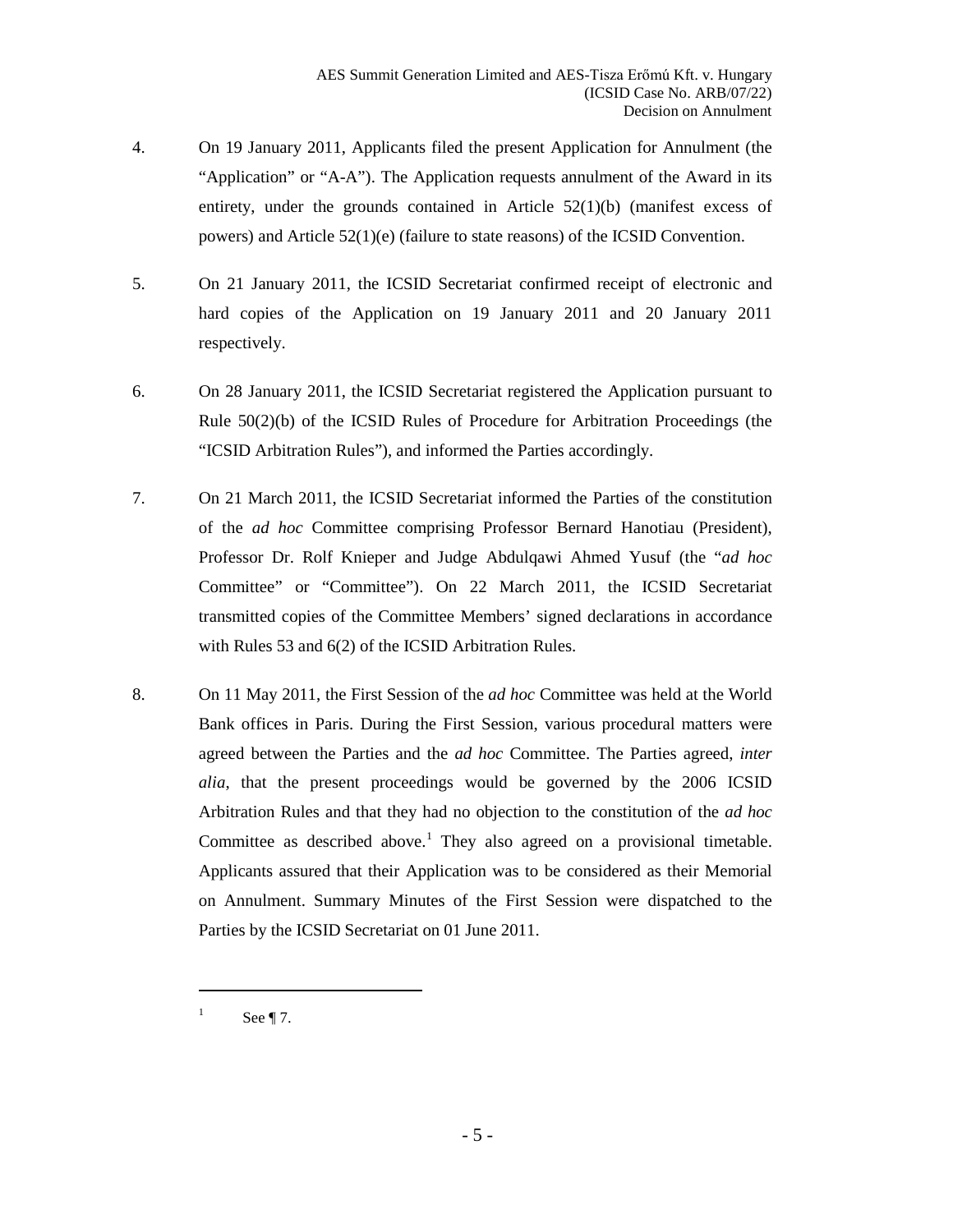- 9. On 10 August 2011, Respondent filed its Counter-Memorial on Annulment ("Counter-Memorial on Annulment" or "A-CM"), together with accompanying exhibits and authorities.
- 10. On 19 October 2011, Applicants filed their Reply to Hungary's Counter-Memorial on Annulment ("Reply on Annulment" or "A-Ry"), together with accompanying exhibits and authorities.
- 11. On 30 December 2011, Respondent filed its Rejoinder on Annulment ("Rejoinder on Annulment" or "A-Rj"), together with a single accompanying exhibit and a single accompanying authority.
- 12. By letter of 10 January 2012, the ICSID Secretariat invited the Parties to inform the *ad hoc* Committee of any joint proposal they would like to make with regard to the hearing's agenda and related questions of procedure.
- 13. On 17 January 2012, the Parties submitted an agreed draft agenda for the hearing on annulment. The Parties also agreed that two days would be sufficient for the hearing, rather than three days, as previously proposed.
- 14. On 13 February 2012 and 14 February 2012, a hearing was held at the ICC Hearing Centre in Paris. The proceeding was closed on 14 June 2012 in accordance with ICSID Arbitration Rules 53 and 38(1).

## <span id="page-5-0"></span>**II. PRELIMINARY REMARKS**

15. As a preliminary matter, the Committee notes that the scope of its present task is limited to determining whether to annul either all or part of the Award, or to let the Award stand. As unambiguously expressed in Article 53 of the Convention, an award is not subject to an appeal. Annulment must therefore be different from appeal. It is well settled in international investment arbitration that an *ad hoc*  committee may not substitute its own judgment on the merits for that of a tribunal. As such, the Committee has no competence to express any view on the substantive correctness of the Tribunal's reasoning.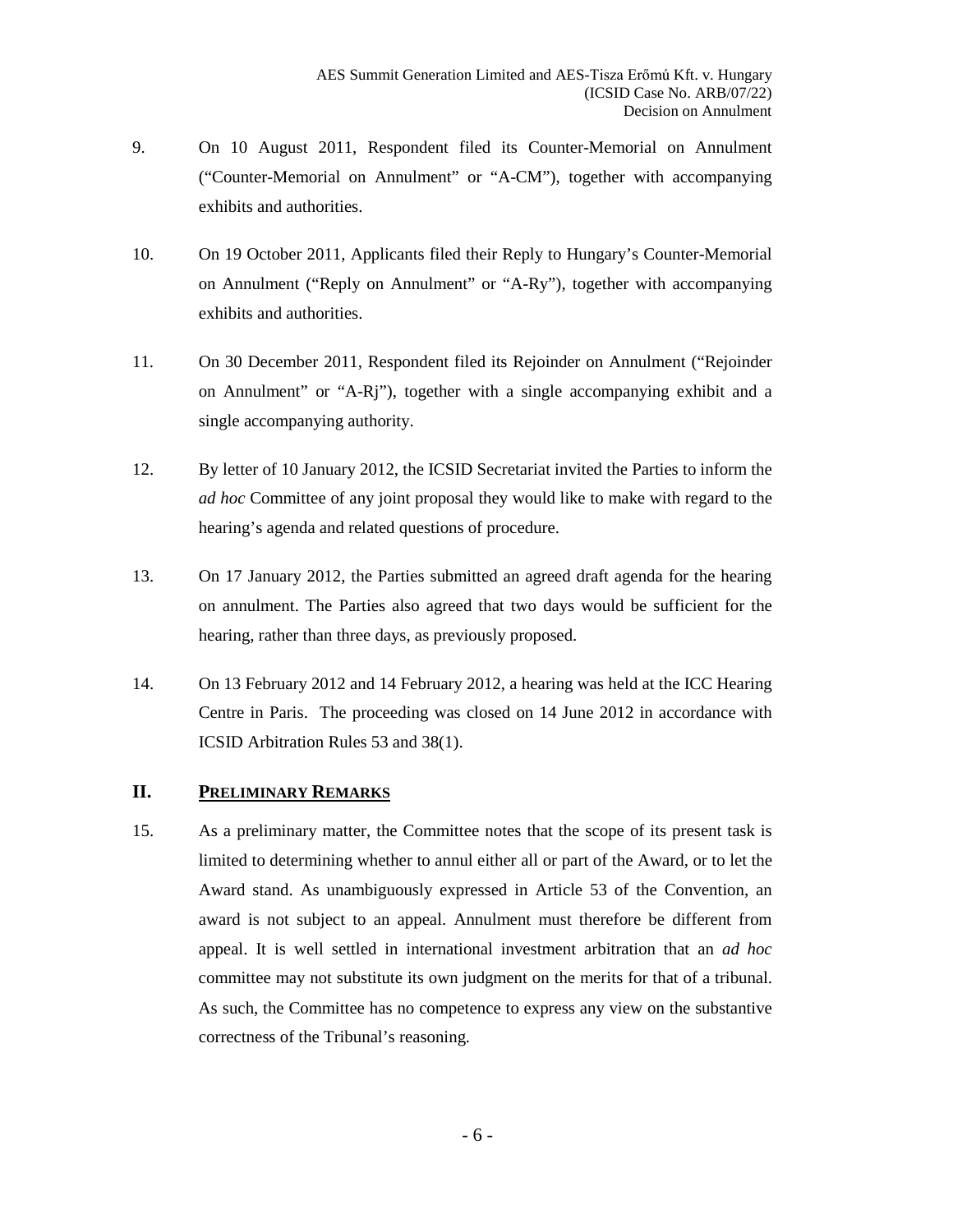16. The grounds upon which annulment may be based are listed exhaustively in Article 52(1) of the ICSID Convention. In the present case, Applicants invoke two of these grounds, namely:

(b) that the Tribunal has manifestly exceeded its powers;

and

(e) that the award has failed to state the reasons on which it is based.

- 17. The Committee is bound to interpret these terms of the Convention "in good faith in accordance with the ordinary meaning to be given to the terms …in their context and in the light of its object and purpose", as required by Article 31 of the Vienna Convention on the Law of Treaties of 1969. The text of the ICSID Convention is the result of long and profound debates. With respect to Articles 52 and 53 the drafters have taken great care to use terms which clearly express that annulment is an exhaustive, exceptional and narrowly circumscribed remedy and not an appeal. The interpretation of the terms must take this object and purpose into consideration and avoid an approach which would result in the qualification of a tribunal's reasoning as deficient, superficial, sub-standard, wrong, bad or otherwise faulty, in other words, a re-assessment of the merits which is typical for an appeal. In this perspective, the ordinary meaning of a manifest excess of power is either an obvious transgression of a tribunal's mandate or its obvious non-execution; and the ordinary meaning of a failure to state the reasons on which the decision is based is the absence of reasons or a presentation which is unintelligible in relation to the decision thus equating a lack of reasons.
- 18. In the analysis below, the Committee has not only considered the positions of the Parties as summarised in this Decision, but also the numerous detailed arguments made in their written submissions and at the hearing. To the extent that these arguments are not referred to expressly, they must be deemed to be subsumed in the Committee's analysis.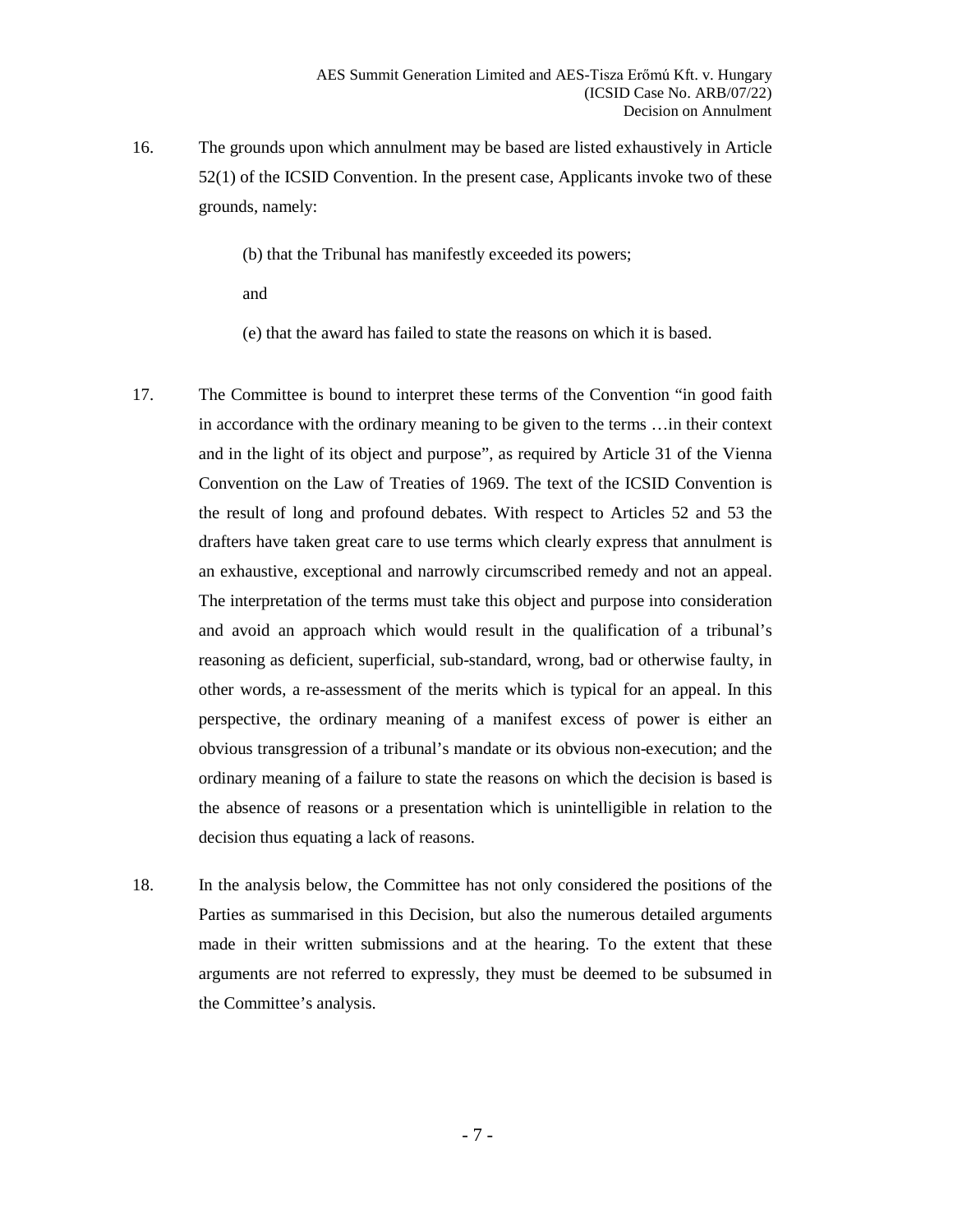## <span id="page-7-1"></span><span id="page-7-0"></span>**III. THE RELEVANT LEGAL STANDARDS**

#### A. Article 52(1)(b): Manifest Excess of Powers

- 19. Whilst the Parties do not disagree to a great extent regarding the applicable legal standard for annulment under Article 52(1)(b), nevertheless their submissions contain divergent emphases in various respects.
	- (a) Summary of the Parties' Positions
- <span id="page-7-2"></span>20. First, Applicants submit that the grounds for annulment under Article 52(1)(b) extend to instances where a tribunal has exceeded its jurisdiction both by exercising a power it does not have, and also by failing to decide claims that are properly before it.<sup>[2](#page-7-3)</sup>
- <span id="page-7-6"></span>21. In support of this proposition, they cite passages from various annulment decisions. They refer, for instance, to the decision of the *ad hoc* committee in *Soufraki* which states that:<sup>[3](#page-7-4)</sup>

The *manifest* and *consequential* non-exercise of one's full powers conferred or recognized in a tribunal's constituent instrument such as the ICSID Convention and the relevant BIT, is as much a disregard of the power as the overstepping of the limits of that power.

22. Hungary, for its part, submits that very few cases have explored the "counterintuitive notion" that a tribunal may exceed its powers through a shortfall in the exercise of its jurisdiction, and that even if it is accepted in principle, its application should be narrowly circumscribed.<sup> $4$ </sup> Moreover, an award may only be annulled on these grounds where a tribunal has failed to decide a claim in its entirety, as opposed to mere "questions" or "arguments" in support of a claim.

<sup>&</sup>lt;sup>2</sup> A-A, ¶ 95.

<span id="page-7-4"></span><span id="page-7-3"></span><sup>3</sup> A-A, ¶ 97, referring to *Hussein Nuaman Soufraki v. U.A.E.*, Decision on Annulment, 5 June 2007, ¶ 43 ("*Soufraki*") (emphasis in original).

<span id="page-7-5"></span> $^{4}$  A-CM,  $\P$  248.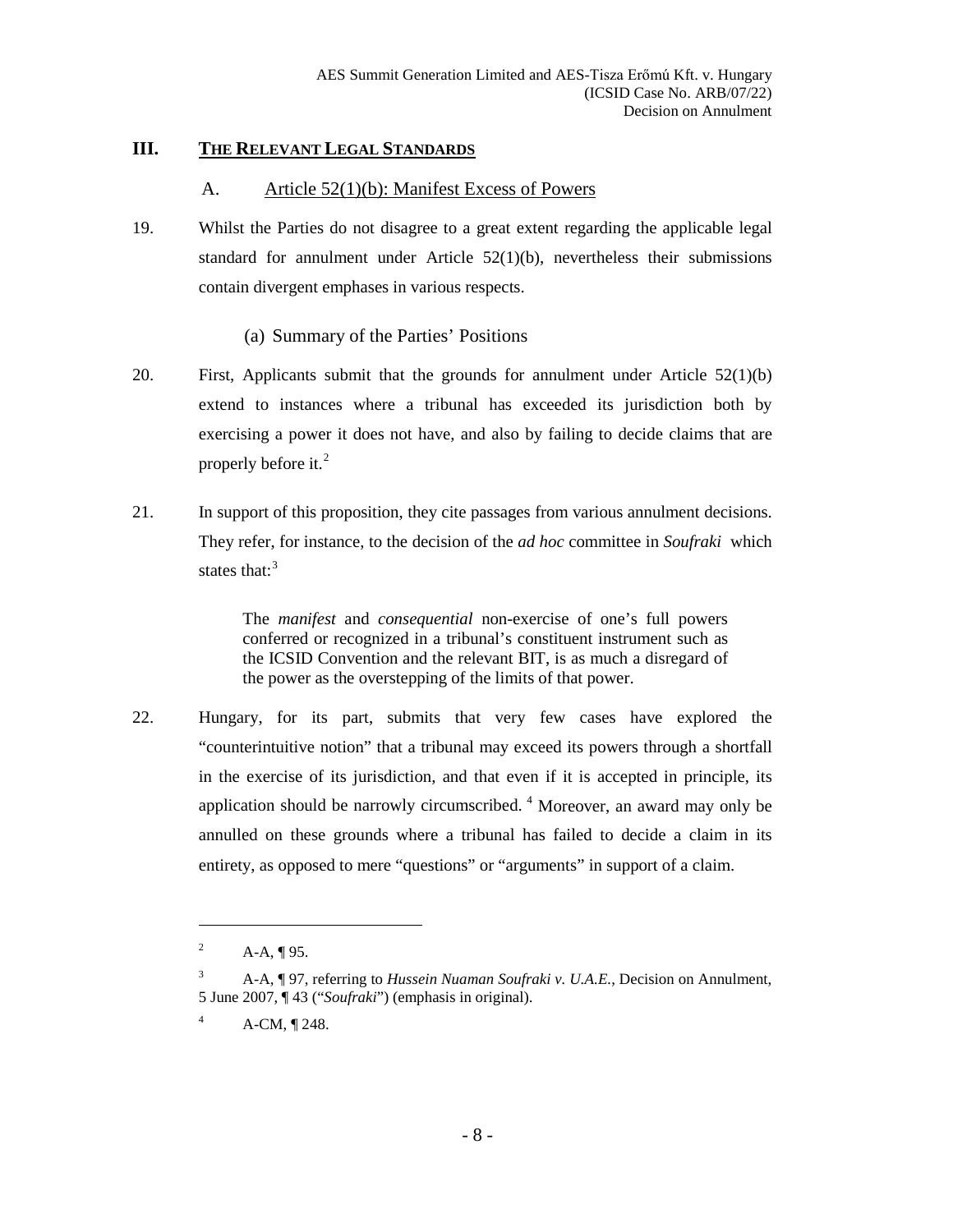23. Second, concerning the requirement that an excess of power be "manifest", Applicants submit that the relevant criteria are that the excess of power be textually obvious and substantively serious. Again, they cite *Soufraki*: [5](#page-8-0)

> The Committee believes that a strict opposition between two different meanings of "manifest" – either obvious or serious – is an unnecessary debate. It seems to this Committee that a manifest excess of power implies that the excess of power should at once be textually obvious and substantively serious.

24. Whilst Hungary does not dispute this definition, it nevertheless emphasises the limited scope of Article 52(1)(b) by citing the following passage from the annulment committee's decision in *CDC*: [6](#page-8-1)

> As interpreted by various *ad hoc* Committees, the term "manifest" means clear or "self-evident". Thus, even if a Tribunal exceeds its powers, the excess must be plain on its face for annulment to be an available remedy. Any excess apparent in a Tribunal's conduct, if susceptible of argument "one way or the other," is not manifest. As one commentator has put it, "If the issue is debatable or requires examination of the materials on which the tribunal's decision is based, the tribunal's determination is conclusive".

25. Further, relying on the *Repsol* annulment decision, Hungary argues that an error is only manifest where the mistake is serious enough to "cast doubt on the legitimacy of proceedings":<sup>[7](#page-8-2)</sup>

> Under Article 52(1) of the ICSID Convention, the Committee is empowered to annul awards containing manifest errors only when they are serious enough to cast doubt on the legitimacy of the proceedings.

<span id="page-8-0"></span><sup>5</sup> A-A, ¶ 99, referring to *Soufraki*, ¶ 40.

<span id="page-8-1"></span><sup>6</sup> *CDC Group plc. v. Republic of Seychelles*, Decision on Annulment, 29 June 2005, ¶ 41 ("*CDC*"), referring to *Wena Hotels v. Arab Republic of Egypt*, Decision on Annulment, 5 February 2002, ¶ 25 ("*Wena*"), and M.B. Feldman, *The Annulment Proceedings and the Finality of ICSID Arbitration Awards*, 2 ICSID Rev. 85 (1987), p. 101.

<span id="page-8-2"></span><sup>7</sup> *Repsol YPF Ecuador SA v. Empresa Estatal Petróleos del Ecuador (Petroecuador)*, Decision on Annulment, 8 January 2007, ¶ 75 ("*Repsol*").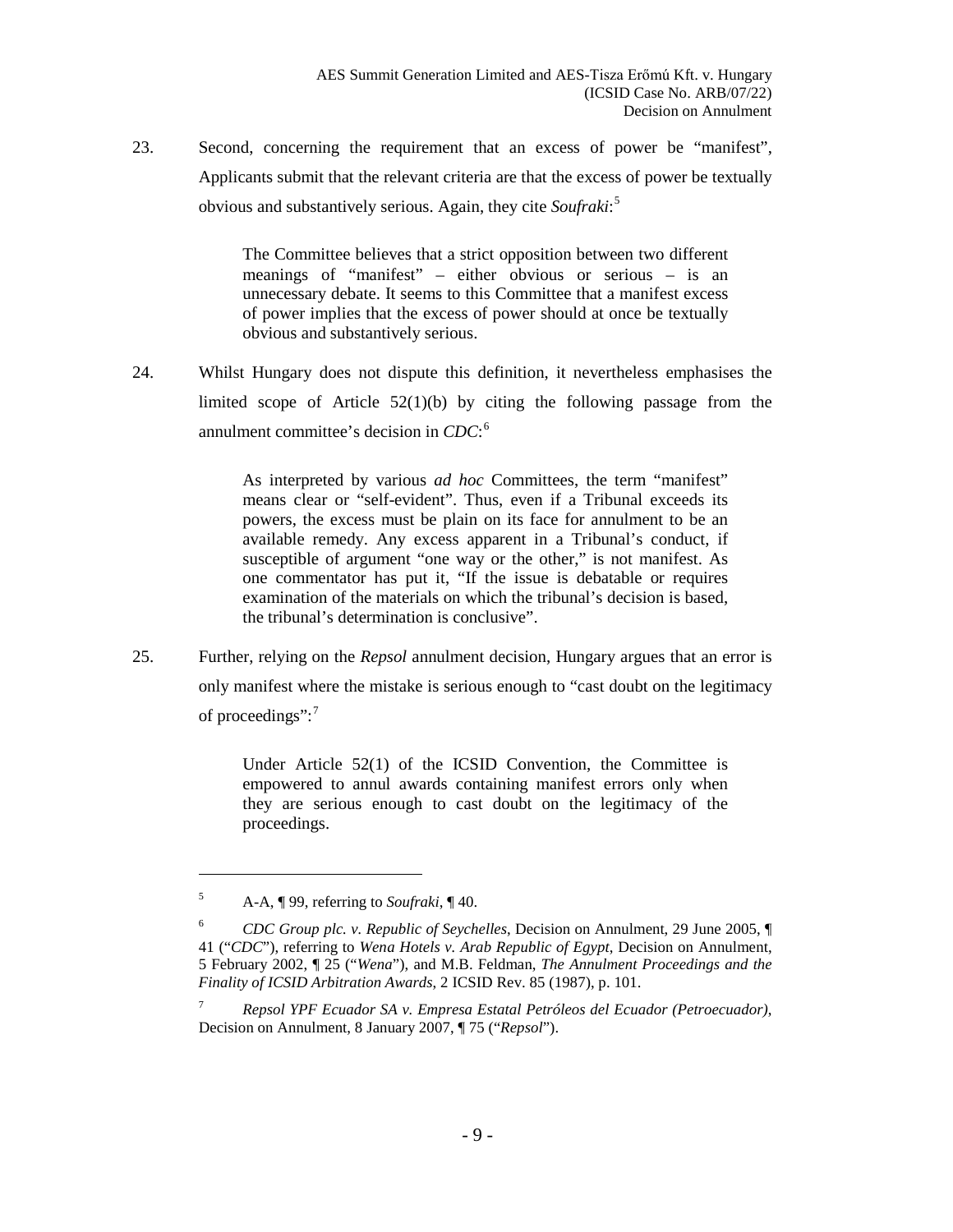26. Third, AES argues that grounds for annulment may exist under Article 52(1)(b) where a tribunal has disregarded the applicable law. However, it notes the decision of the *Enron* annulment committee, which states that:<sup>[8](#page-9-0)</sup>

> There is a distinction between *non-application* of the applicable law (which is a ground for annulment), and an *incorrect application* of the applicable law (which is not), although this is a distinction that may not always be easy to draw.

27. Hungary does not in principle contest AES's argument that grounds for annulment may exist where a tribunal has disregarded the applicable law. Hungary submits, however, that this can only be the case where a tribunal has disregarded the law agreed upon by the parties in its entirety. An award may not be annulled due to an incorrect application or interpretation of a body of law or a specific provision. In support of this, Hungary cites the recent decision of the *Duke Energy* annulment committee:<sup>[9](#page-9-1)</sup>

> When a tribunal engages in interpretation of a written instrument of consent in light of the surrounding circumstances or in the context of other documents, its final construction of the meaning of the document in light of all the evidence and submissions of the parties is unlikely to amount to a manifest excess of powers. Interpretation, which leaves room for discussion […], is not likely to give rise to a manifest excess of powers.

<span id="page-9-0"></span>28. Finally, Applicants qualify their stated standard by citing the first annulment decision in *Vivendi v. Argentina*, where it was found that a failure to exercise jurisdiction must be outcome-determinative. In other words, the manifest non-

<sup>8</sup> A-A, ¶ 105, referring to *Enron Creditors Recovery Corporation (Formerly Enron Corporation) and Ponderosa Assets, L.P. v. Argentine Republic*, Decision on Annulment, 30 July 2010, ¶ 68 ("*Enron*").

<span id="page-9-1"></span><sup>9</sup> A-CM, ¶ 262, referring to *Duke Energy International Peru Investments No. 1 Ltd. v. Republic of Peru*, Decision on Annulment, 11 March 2011, ¶ 160 ("*Duke Energy*").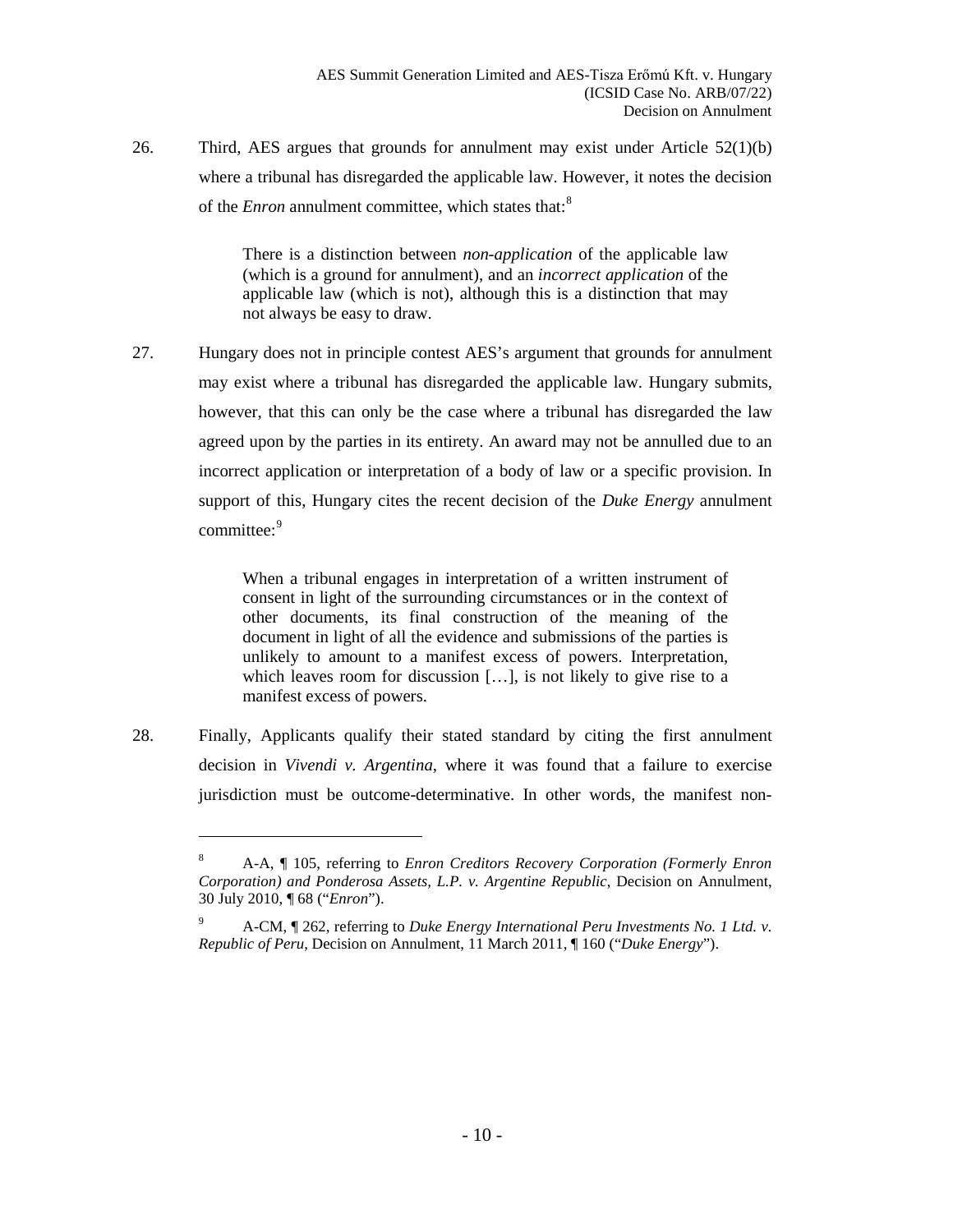exercise of jurisdiction must affect the outcome of the tribunal's inquiry in order to justify annulment. $10$ 

<span id="page-10-6"></span>29. Hungary, meanwhile, argues that an award cannot be annulled for having failed to decide such claims correctly. According to Hungary, a tribunal does not exceed its powers where its interpretation and conclusion are "tenable", "adequately founded" or merely "the result of careful consideration".<sup>[11](#page-10-2)</sup>

#### (b) The *ad hoc* Committee's Analysis

<span id="page-10-0"></span>30. The Committee shares the view put forward by Applicants in these proceedings, and noted by Professor Schreuer, that a tribunal may exceed its power by failing to exercise the jurisdiction which it possesses.<sup>[12](#page-10-3)</sup> As also noted by Hungary and Professor Schreuer, however, this notion "relates to a deviation from the arbitration agreement and not to a quantitative concept of jurisdiction".<sup>[13](#page-10-4)</sup> Whilst the precise boundaries of such a distinction may be difficult to discern, it is uncontroversial that such a non-exercise must be "manifest" in the sense of being somehow significant or consequential. Indeed, the Parties in the present case are in agreement that such a non-exercise must be "result-determinative". This approach was confirmed, *inter alia*, by the *Soufraki* annulment committee in the passage cited by Applicants.<sup>[14](#page-10-5)</sup>

<span id="page-10-1"></span><sup>10</sup> A-A, ¶ 95, referring to *Compañía de Aguas del Aconquija SA and Vivendi Universal SA v. Argentine Republic*, Decision on Annulment, 3 July 2002, ¶ 86 ("*Vivendi I*").

<span id="page-10-2"></span><sup>11</sup> A-CM, ¶ 250, referring *inter alia* to: *Klöckner Industrie-Anlagen GmbH and others v. United Republic of Cameroon and Société Camerounaise des Engrais,* Decision on Annulment, 3 May 1985, ¶ 52(b) ("*Klöckner I*"); *Fraport AG Frankfurt Airport Services Worldwide v. Republic of the Philippines*, Decision on Annulment, 23 December 2010, ¶ 112 ("*Fraport*"); *Duke Energy,* ¶ 99; *CMS Gas Transmission Company v. Argentine Republic*, Decision on Annulment, 25 September 2007, ¶ 85 ("*CMS*"); *Vivendi I*, ¶ 89.

<span id="page-10-3"></span><sup>&</sup>lt;sup>12</sup> C.H. Schreuer, *The ICSID Convention: A Commentary*, (2<sup>nd</sup> Edition, 2009, Cambridge), p. 938 ("Schreuer").

<span id="page-10-4"></span> $13$  Schreuer, p. 947.

<span id="page-10-5"></span> $14$  See ¶ [21.](#page-7-6)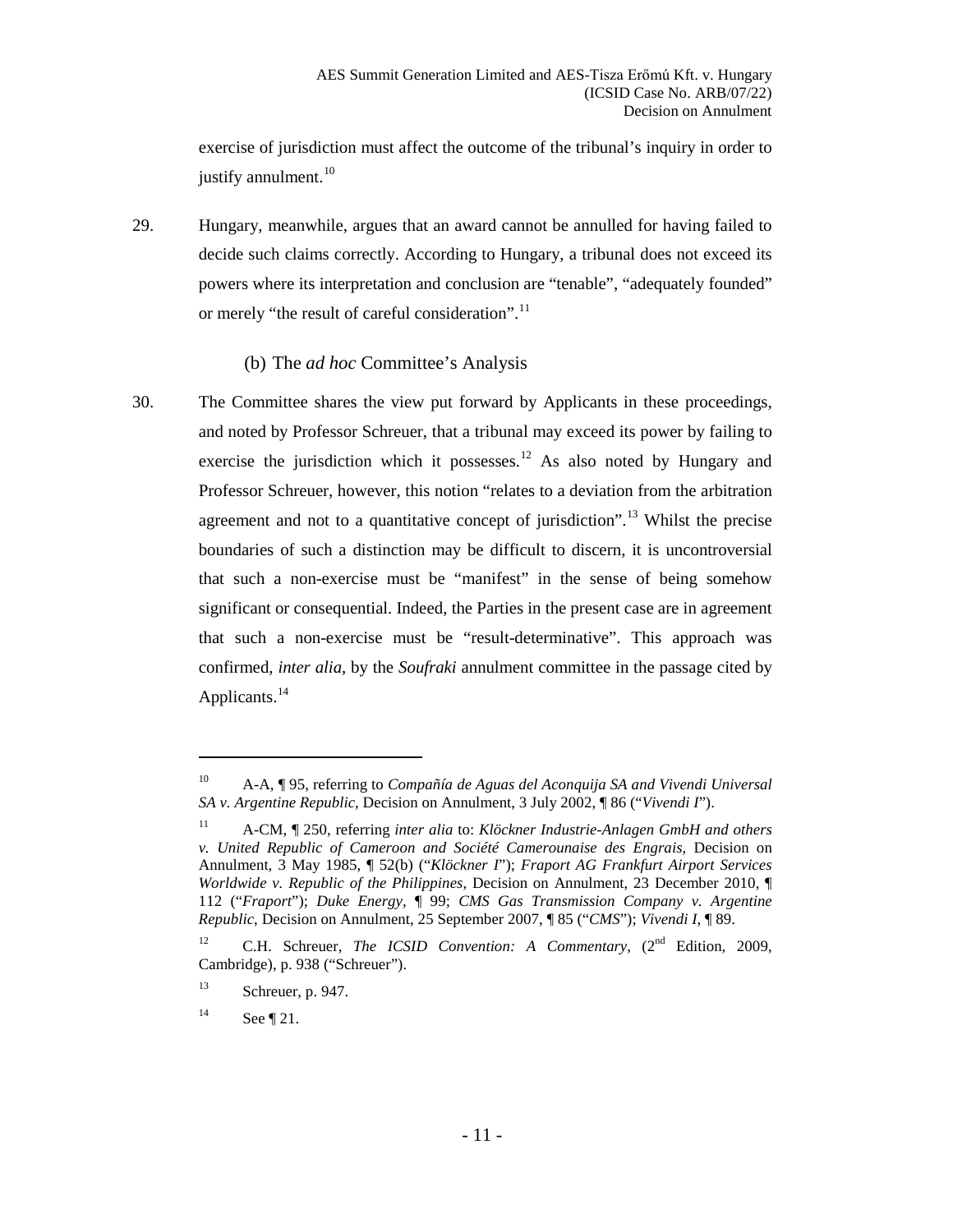- 31. Concerning the meaning of "manifest", the Committee shares Professor Schreuer's view that the term relates to the ease with which an excess of powers is perceived, rather than its gravity, and that such an excess must be able to "be discerned with little effort and without deeper analysis".<sup>[15](#page-11-0)</sup> Such an approach is consistent with a manifest excess being one which is at once "textually obvious and substantively serious".<sup>[16](#page-11-1)</sup>
- 32. The Committee notes, however, that the practice of *ad hoc* committees is mixed as regards how to apply such a test. On the one hand, some committees have adopted a two-step approach: determining first whether there has been an excess of powers before going on to determine whether such excess was manifest. Others, on the other hand, have adopted a *prima facie* approach under which a summary examination is undertaken in order to ascertain if any alleged excess of powers was so egregious as to be manifest. To the extent these tests are not explicitly referred to, the Committee's findings below should be understood in light of the application of both tests. As will be shown below, the Committee's conclusions are in any case not dependent on such a distinction.
- 33. Further, the Committee notes that there is "widespread agreement that a failure to apply the proper law may amount to an excess of powers by the tribunal", $17$  the underlying basis being that the issues put to a tribunal are circumscribed by the parties' consent.<sup>[18](#page-11-3)</sup> The Committee takes note of the sparse yet well-known jurisprudence confirming this.<sup>[19](#page-11-4)</sup> However, the Committee again notes the importance of the distinction between *non-application* and mere *misapplication* of the applicable law. Whilst the precise boundaries of these concepts can be difficult

<span id="page-11-0"></span><sup>15</sup> Schreuer, p. 938.

<span id="page-11-1"></span><sup>16</sup> *Soufraki*, ¶ 40.

<span id="page-11-2"></span> $17$  Schreuer, p. 955.

<span id="page-11-3"></span><sup>18</sup> Schreuer, p. 958, referring to *Soufraki* ¶ 37.

<span id="page-11-4"></span><sup>19</sup> For instance, *Maritime International Nominees Establishment v. Republic of Guinea*, Decision on Annulment, 14 December 1989 ("*MINE*"); *Klöckner I*.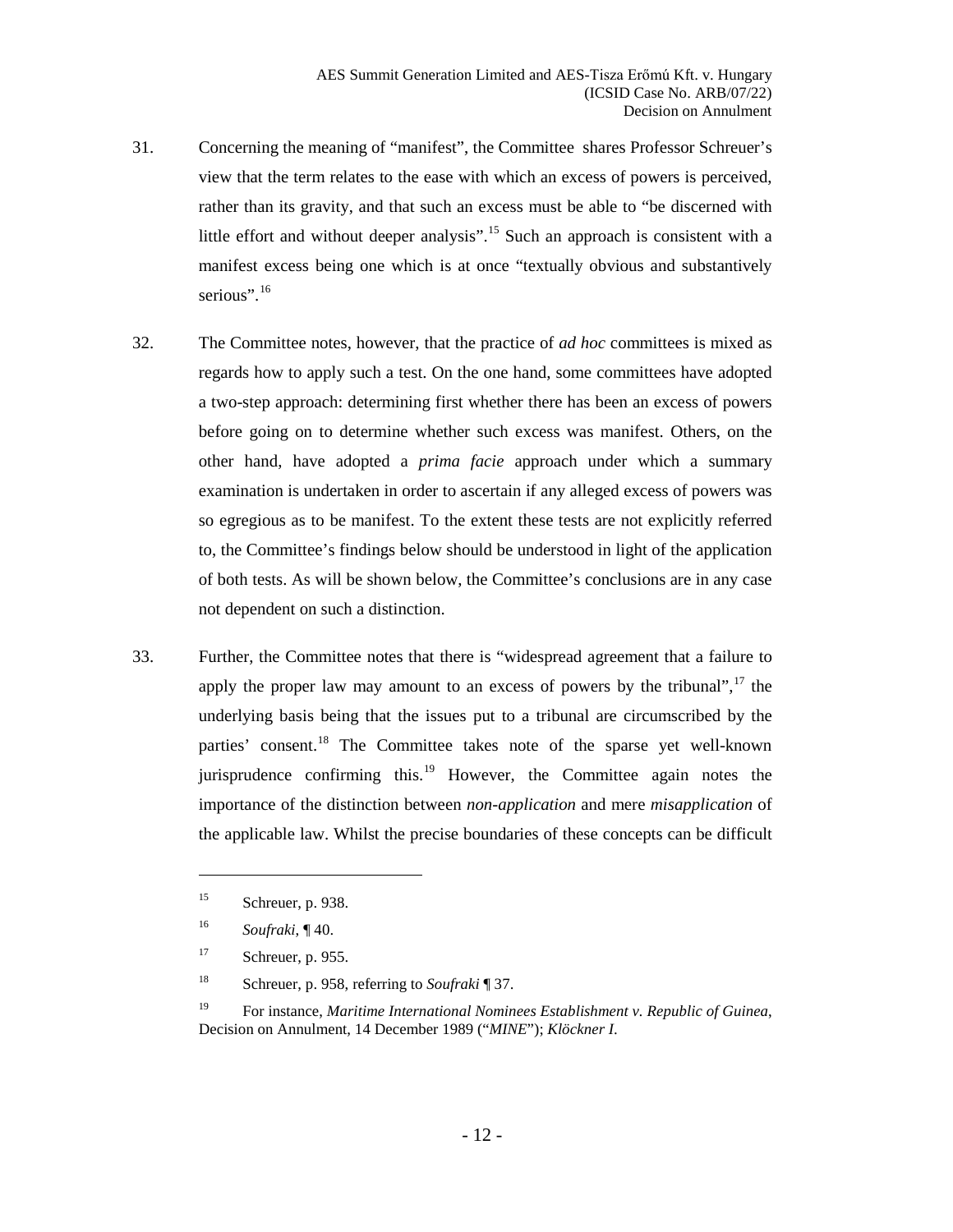to gauge, the Committee is mindful of the criticism that has been levelled against certain *ad hoc* committees for overstepping the line between annulment and appeal.<sup>[20](#page-12-0)</sup> The prevailing, and correct, view in modern investment jurisprudence must be understood as setting a very high threshold. As put by the *Soufraki* annulment committee: $21$ 

Misinterpretation or misapplication of the proper law may, in particular cases, be so gross or egregious as substantially to amount to failure to apply the proper law. Such gross and consequential misinterpretation or misapplication of the proper law which no reasonable person ("*bon père de famille*") could accept needs to be distinguished from a simple error – or even a serious error – in the interpretation of the law which in many national jurisdictions may be the subject of ordinary appeal as distinguished from, e.g., an extraordinary writ of *certiorari*.

- 34. The Committee therefore notes that in order to annul the Award under Article 52(1)(b) for a manifest excess of the Tribunal's powers consisting of a failure to apply the applicable law, at the very least something more than a "serious error" is required.
- 35. Finally, the Committee considers that annulment for non-application of the applicable law is only sustainable where there has been a failure to apply the proper law *in toto*. As Professor Schreuer notes, this is because a finding of partial nonapplication of the applicable law (*i.e.* relating to a specific provision) is indistinguishable from a finding of erroneous application, the latter constituting appellate review for which the Committee has no competence.<sup>[22](#page-12-2)</sup>

<span id="page-12-0"></span> $20$  Schreuer, p. 960.

<span id="page-12-1"></span><sup>21</sup> *Soufraki,* ¶ 86.

<span id="page-12-2"></span><sup>&</sup>lt;sup>22</sup> Schreuer, p. 964.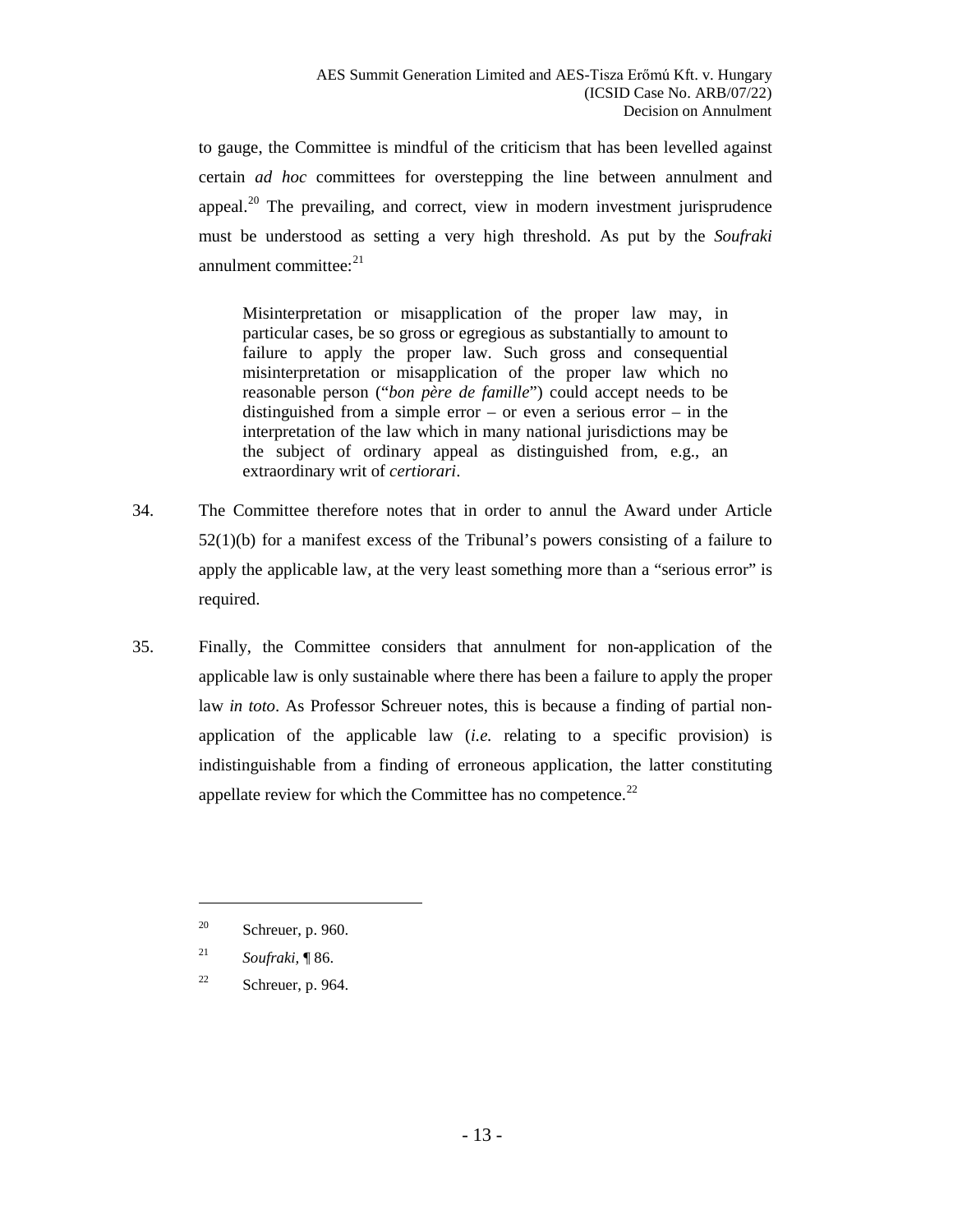## <span id="page-13-0"></span>B. Article 52(1)(e): Failure to State Reasons

(a) Summary of the Parties' Positions

- <span id="page-13-1"></span>36. Applicants submit that under Article 52(1)(e) of the ICSID Convention, a tribunal's failure to state reasons will justify annulment if its reasoning is "impossible to follow, essentially missing in a key respect, or if it contains *lacunae* which render the analysis unintelligible".<sup>[23](#page-13-2)</sup>
- 37. Applicants elaborate on the requisite standard of reasoning for annulment of ICSID awards with reference to various decisions of previous *ad hoc* committees. For instance, in  $MINE$ , the *ad hoc* committee stated that an award:<sup>[24](#page-13-3)</sup>

Must enable the reader to follow the reasoning of the Tribunal on points of fact and law…the requirement to state reasons is satisfied as long as the award enables one to follow how the Tribunal proceeded from Point A. to Point B. and eventually to its conclusion, even if it made an error of fact or law. This minimum requirement is in particular not satisfied by either contradictory or frivolous reasons.

- 38. In this connection, in their written submissions Applicants rely on the decision in *MINE* in arguing that an award may be annulled if it contains "frivolous" reasoning even if it is not contradictory.
- 39. Applicants also cite *Vivendi I*, where the *ad hoc* committee stated that:[25](#page-13-4)

Annulment under Article 52(1)(e) should only occur in a clear case. This entails two conditions: first, the failure to state reasons must leave the decision on a particular point essentially lacking in any expressed rationale; and the second, that point must itself be necessary to the tribunal's decision.

<span id="page-13-2"></span><sup>&</sup>lt;sup>23</sup> A-A,  $\P$  51.

<span id="page-13-3"></span><sup>24</sup> *MINE*, ¶ 5.09.

<span id="page-13-4"></span><sup>25</sup> *Vivendi I*, ¶¶ 64-65.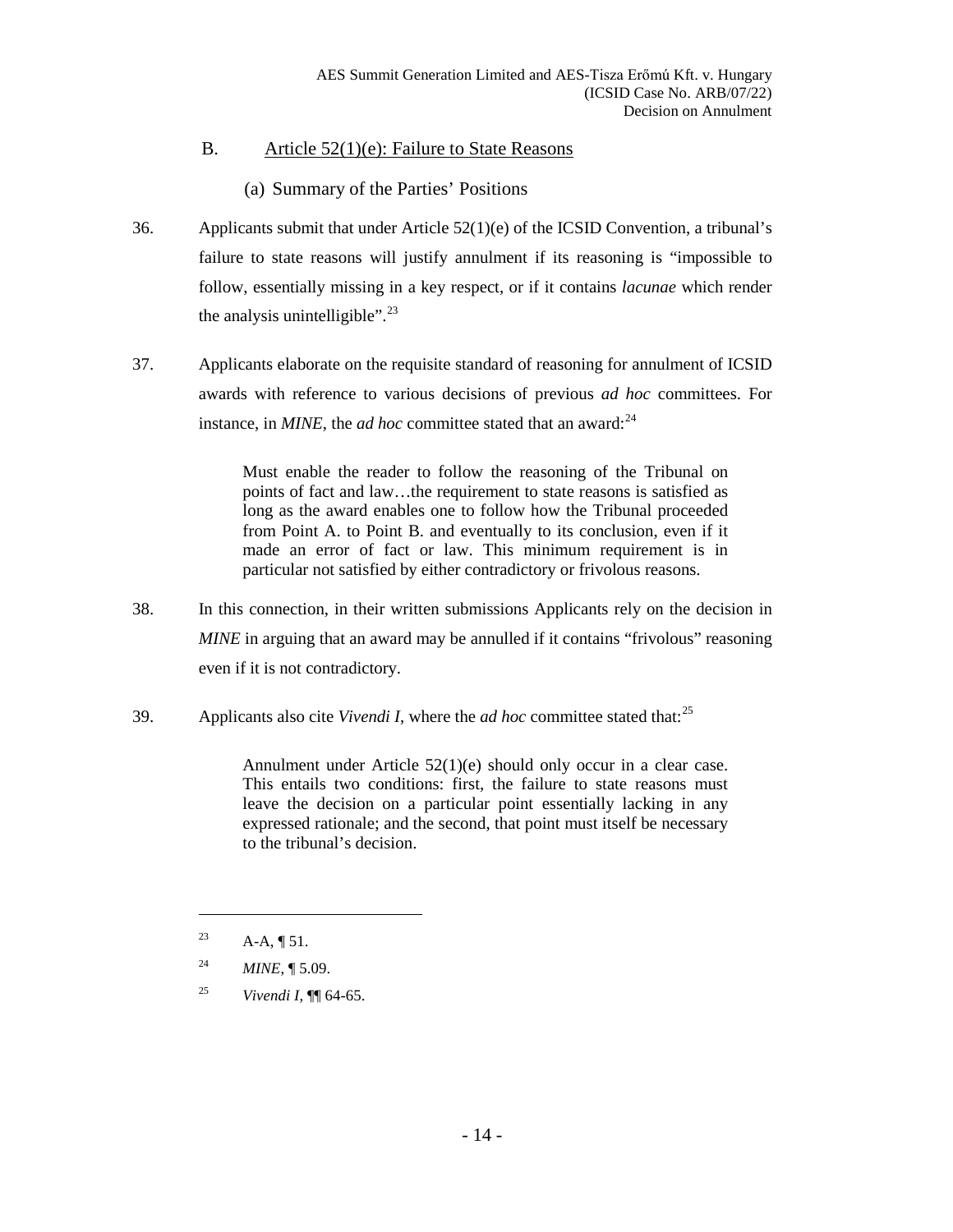- 40. Applicants submit that sufficient *lacunae* in reasoning to warrant annulment may be found to exist where a tribunal has: (i) given genuinely contradictory reasons on a material point; or (ii) failed to deal with a necessary question and thus rendered its award unintelligible. [26](#page-14-0)
- 41. Hungary makes four main arguments regarding the applicable legal standards under Article 52(1)(e).
- 42. First, Hungary submits that an award may be annulled for a "complete absence of reasons", although this is extremely unlikely since applicants face a very heavy burden of proof in this respect and *ad hoc* committees may not be drawn into reviewing the merits of a tribunal's decision. Furthermore, a tribunal is not required to substantiate every legal principle relied upon in its award and its reasoning need not be explicit. It is sufficient that a careful reader can follow an award's implicit reasoning.<sup>[27](#page-14-1)</sup>
- 43. Second, Hungary does not contest that the *ad hoc* committee in *Klöckner* v. *Cameroon* held that an award may be annulled if it gives genuinely contradictory reasons on a material point. However, it also notes that subsequent *ad hoc*  committees have found the scope of this principle to be limited to where such contradictory reasons "cancel each other out". Again, this ground requires a high threshold and must be carefully distinguished from review of the merits.<sup>[28](#page-14-2)</sup>
- 44. Third, Hungary argues that an award may be annulled where there is a failure to answer an outcome-determinative question which leads to a failure of intelligibility of a tribunal's reasoning. In this context, Respondent distinguishes between "questions" and "arguments" – arguing that whilst the former requires an explicit or implicit response from a tribunal, the latter does not. According to Respondent,

<span id="page-14-0"></span><sup>&</sup>lt;sup>26</sup> A-A, ¶ 54.

<span id="page-14-1"></span><sup>27</sup> A-CM, ¶ 228, referring to *Duke Energy*, ¶ 162.

<span id="page-14-2"></span><sup>28</sup> A-CM, ¶¶ 233-234, referring, *inter alia*, to the *ad hoc* committees' decisions in *Vivendi I* and *Duke Energy*.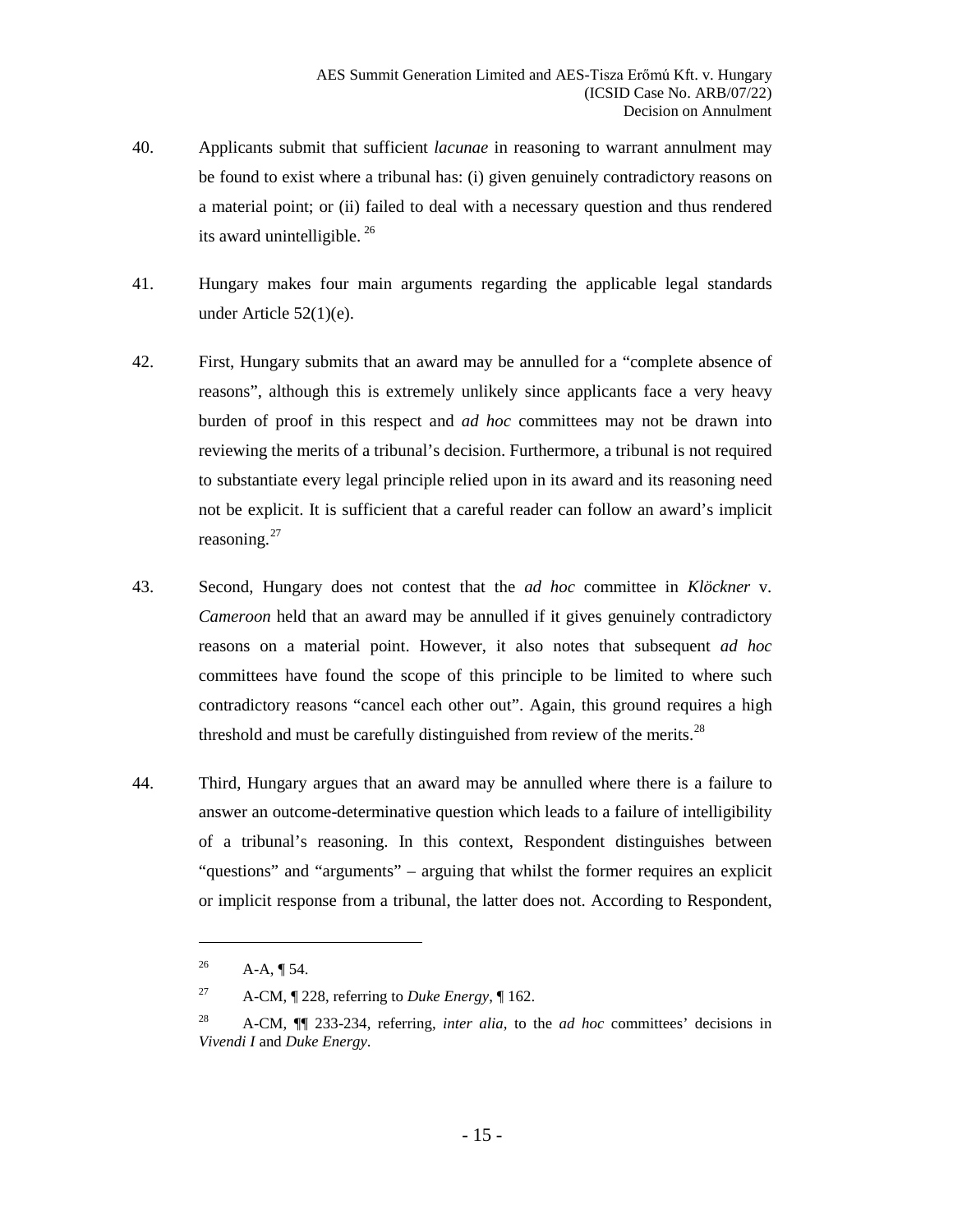such "questions" must have been squarely presented to the tribunal during the underlying proceedings, and must be objectively understood as crucial or decisive issues, the acceptance of which would have altered the tribunal's conclusions. Hungary submits that even if AES succeeds in presenting such a question, it still faces a heavy burden in proving that the Tribunal failed to deal with it since it may have been dealt with implicitly.

- 45. Finally, Hungary refutes AES's submissions concerning "frivolous" reasons. Primarily, this is because to allow such grounds would constitute an impermissible assessment of the quality of the Tribunal's reasoning.<sup>[29](#page-15-1)</sup>
	- (b) The *ad hoc* Committee's Analysis
- <span id="page-15-0"></span>46. As a preliminary remark, the Committee notes that arbitral tribunals are under a fundamental obligation to provide a reasoned award. As stated by the *ad hoc*  committee in *Wena*: *[30](#page-15-2)*

This requirement is based on the Tribunal's duty to identify, and to let the parties know, the factual and legal premises leading the Tribunal to its decision.

47. Of all the grounds of annulment listed in Article 52(1) of the ICSID Convention, it is the failure to state reasons that holds the greatest danger of overlapping with an inadmissible review of the merits. As Professor Schreuer notes:

> It is difficult to determine with any degree of objectivity what standard of reasoning should be held sufficient by an *ad hoc*  committee. Of all the grounds for annulment, an evaluation of the tribunal's reasoning is most likely to blend into an examination of the award's substantive correctness and hence to cross the border between annulment and appeal.<sup>[31](#page-15-3)</sup>

<span id="page-15-1"></span><sup>&</sup>lt;sup>29</sup> A-CM,  $\P$  240 – 244.

<span id="page-15-2"></span><sup>30</sup> *Wena*, ¶ 79.

<span id="page-15-3"></span><sup>31</sup> Schreuer, pp. 997-998.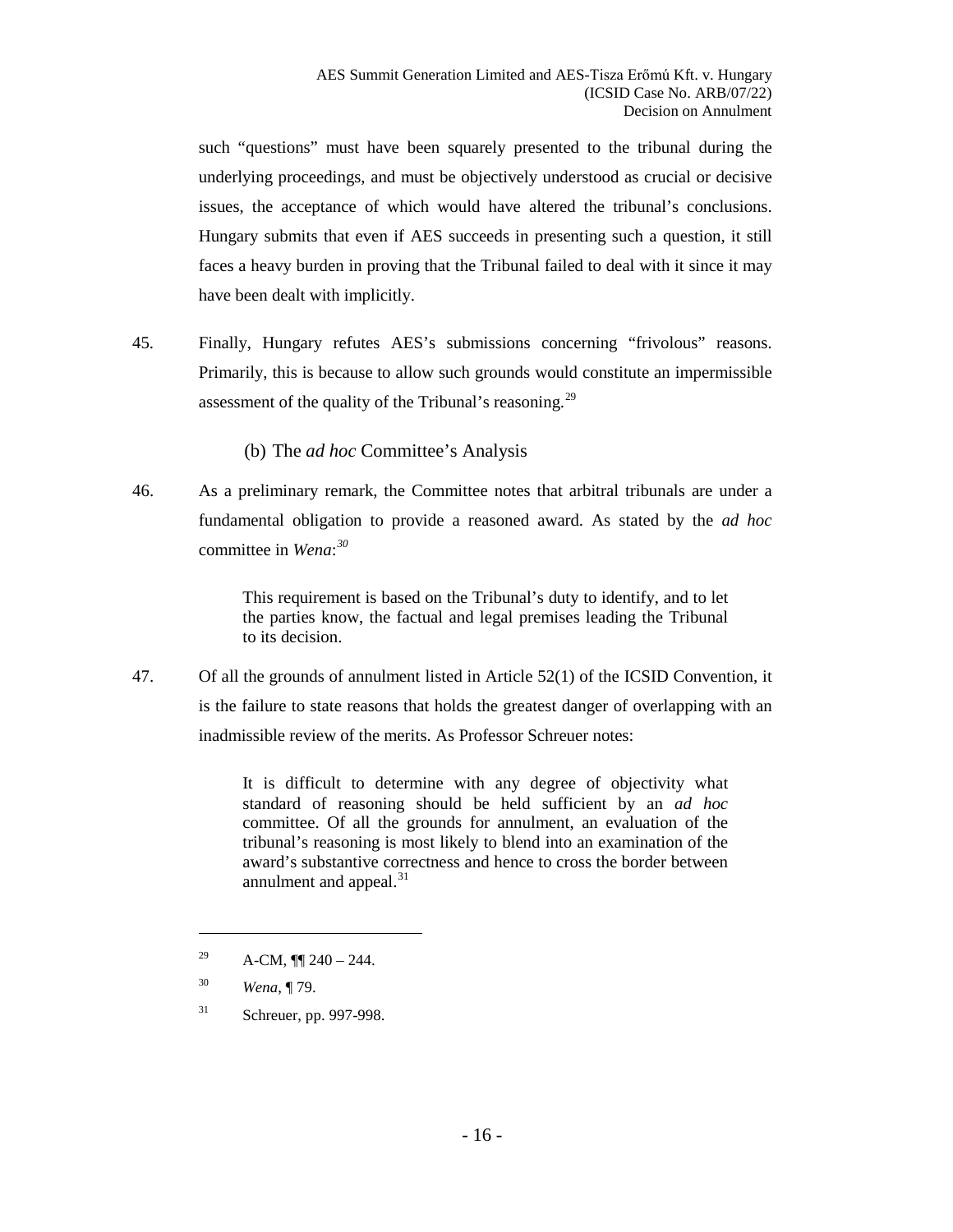48. In light of the above, the Committee recognises that application of this ground of annulment must be made within parameters which characterise a failure to state reasons as opposed to a failure to state convincing or good reasons. Indeed, as submitted by Hungary and explained by Professor Schreuer:<sup>[32](#page-16-0)</sup>

> The duty to state reasons refers only to a minimum requirement. It does not call for tribunals to strain every sinew in an attempt to convince the losing party that the decision was the right one.

- 49. Nevertheless, there are certain circumstances in which annulment on these grounds will be permissible. The clearest example is where there is a total absence of reasons for the award. This, however, is "extremely unlikely".<sup>[33](#page-16-1)</sup> As put by the *Soufraki* annulment committee, "there will probably never be a case where there is a total absence of reasons for the award".<sup>[34](#page-16-2)</sup>
- 50. In *Klöckner I*, the *ad hoc* committee found the tribunal's reasoning to be sufficiently defective to warrant annulment of the award, stating that:<sup>[35](#page-16-3)</sup>

"… [t]he Award in no way allows the *ad hoc* Committee or for that matter the parties to reconstitute the arbitrators' reasoning in reaching a conclusion that is perhaps ultimately perfectly justified and equitable (and the Committee has no opinion on this point) but is simply asserted or postulated instead of being reasoned.

The complaint must therefore be regarded as well founded, to the extent that it is based on Article 52(1)(e)."

<span id="page-16-1"></span><span id="page-16-0"></span>51. The Committee is mindful that even in *Klöckner I*, the threshold for annulment was set very high since there had to be "no way" that the committee could reconstitute

<sup>33</sup> Schreuer, p. 998.

- <span id="page-16-2"></span><sup>34</sup> *Soufraki*, ¶ 122.
- <span id="page-16-3"></span><sup>35</sup> *Klöckner I*, ¶ 144.

<sup>32</sup> Schreuer, p. 997; A-CM ¶ 225.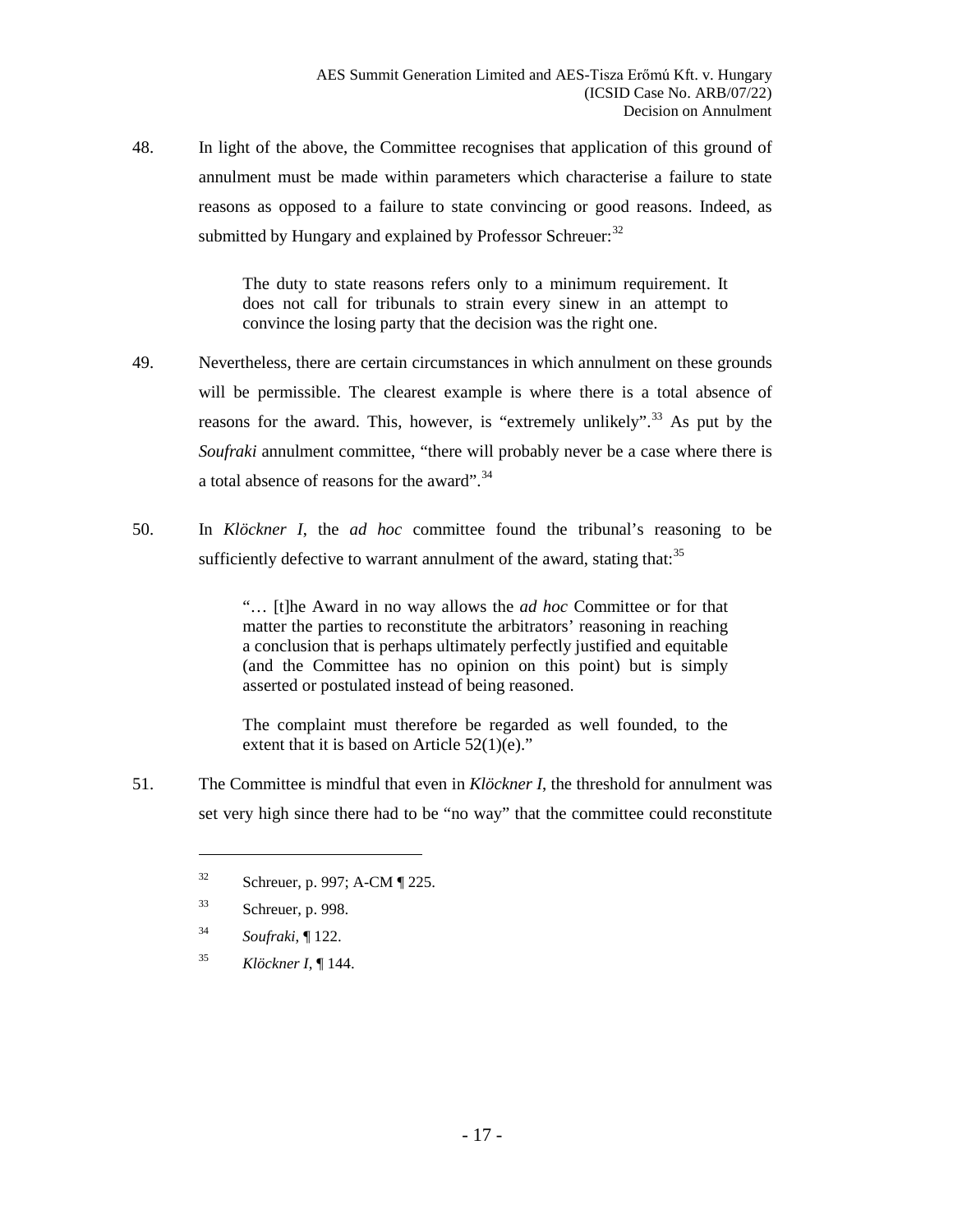the tribunal's reasoning. Moreover, this decision has consistently come in for strong criticism. As Professor Schreuer notes:<sup>[36](#page-17-0)</sup>

*Ad hoc* committees have consistently confirmed that Art. 52(1)(e) does not permit any enquiry into the quality or persuasiveness of reasons. *Ad hoc* committees may be dissatisfied with the adequacy of reasons, but provided they meet the conditions set out in *MINE*, and confirmed in *Vivendi I*, there will not be grounds for annulment.

- 52. In view of the settled doctrine on this issue, the Committee again emphasises that it will not enter into an assessment of the merits of the dispute, either directly or indirectly.
- <span id="page-17-4"></span>53. However, as the Parties agree, annulment may be permitted in the exceptional circumstance that a tribunal's reasons are so contradictory that they effectively amount to no reasons at all. As stated by the *ad hoc* Committee in *Vivendi I*: [37](#page-17-1)

It is frequently said that contradictory reasons cancel each other out, and indeed, if reasons are genuinely contradictory so they might. However, tribunals must often struggle to balance conflicting considerations, and an *ad hoc* committee should be careful not to discern contradiction when what is actually expressed in a tribunal's reasons could be more truly said to be but a reflection of such conflicting considerations.

<span id="page-17-3"></span>54. Finally, for the reasons discussed above, the Committee also takes the view that the giving of frivolous reasons will almost never amount to a failure to state reasons within the meaning of Article  $52(1)(e)$ , since this would impermissibly encroach into appellate territory. The better approach is to recognise that reasons which are sufficiently frivolous or absurd in nature would in effect amount to no reasons at all.[38](#page-17-2)

<span id="page-17-0"></span><sup>36</sup> Schreuer, p. 1011.

<span id="page-17-1"></span><sup>37</sup> *Vivendi I*, ¶ 64.

<span id="page-17-2"></span><sup>38</sup> Schreuer, p. 997.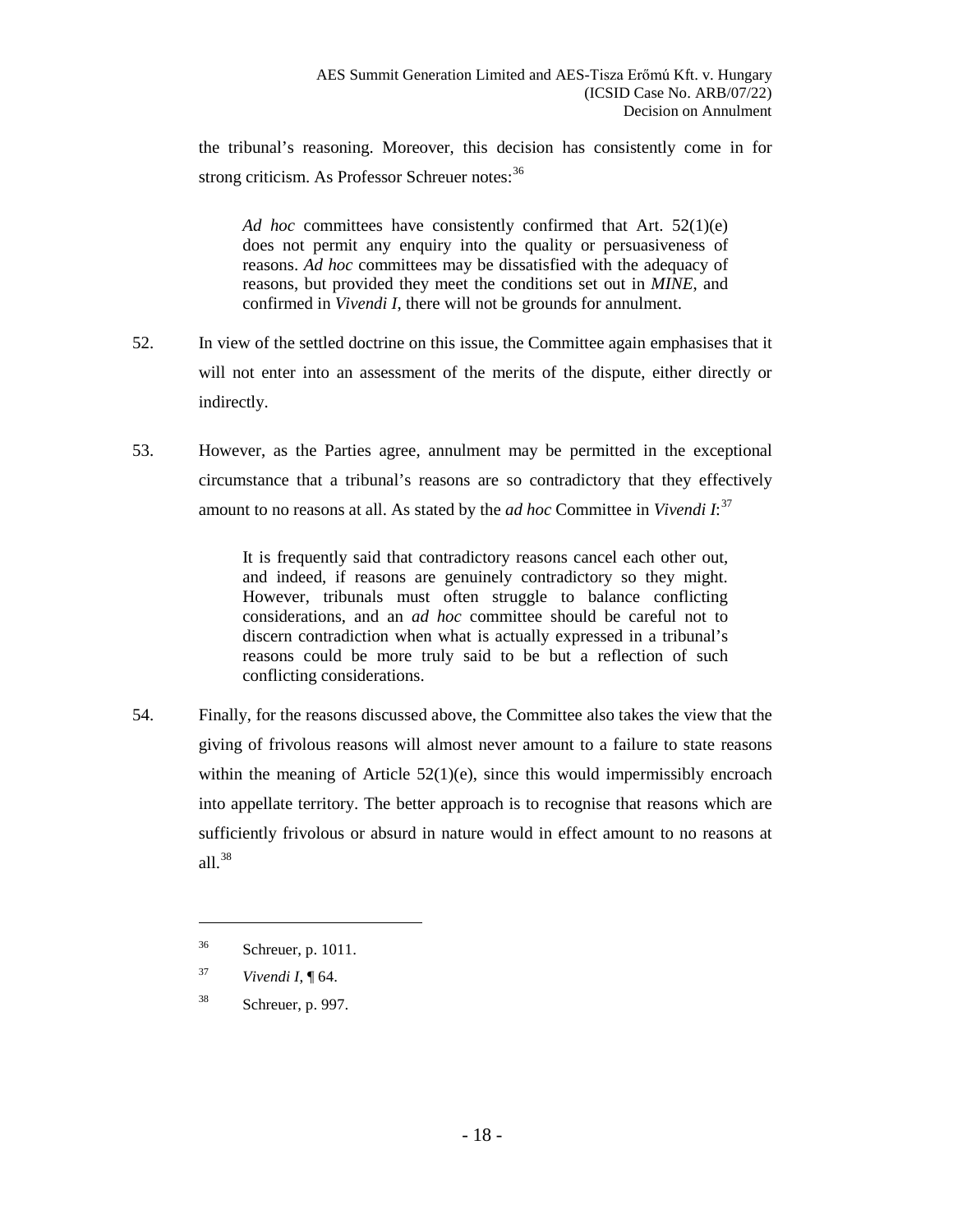#### <span id="page-18-0"></span>**IV. THE RELEVANCE OF AES'S PROFITABILITY**

- 55. Applicants argue that the Award should be annulled under Articles 52(1)(b) and  $52(1)(e)$  of the ICSID Convention since the Tribunal failed to address the question of whether AES's historic profits were sufficiently excessive to justify Hungary's reintroduction of regulated pricing. They argue that the Tribunal failed to exercise its jurisdiction, meriting annulment under Article  $52(1)(b)$ , and failed to state reasons in support of its conclusions, meriting annulment under Article 52(1)(e).
- 56. Concerning AES's fair and equitable treatment and non-impairment claims in the original arbitration, Applicants note the adoption by the Tribunal of the twopronged test enunciated in *Saluka v. Czech Republic*. [39](#page-18-2) The first prong of this test requires the identification of a rational policy goal aimed at addressing a matter of public interest. The second requires an assessment of the reasonableness of the measure adopted to implement the policy, including, as the Tribunal noted, the finding of a reasonable correlation between the policy objective and the impugned measure.

## (a) Summary of the Parties' Positions

<span id="page-18-1"></span>57. Applicants' primary argument under this heading relates to the Tribunal's application of the second prong of the *Saluka* test. They submit that having (incorrectly) found the regulation of luxury profits to be a rational policy, the Tribunal was obliged, yet failed, to make an assessment of AES's historic profitability and to determine whether or not it was in fact excessive.<sup>[40](#page-18-3)</sup> In this connection, they also argue that the Tribunal failed to determine the appropriate methodology and threshold for determining whether AES's profits were in fact excessive.

<span id="page-18-2"></span><sup>39</sup> Award, ¶ 10.3.7.

<span id="page-18-3"></span><sup>40</sup> A-A,  $\P$  56-57; A-Ry,  $\P$  7-8.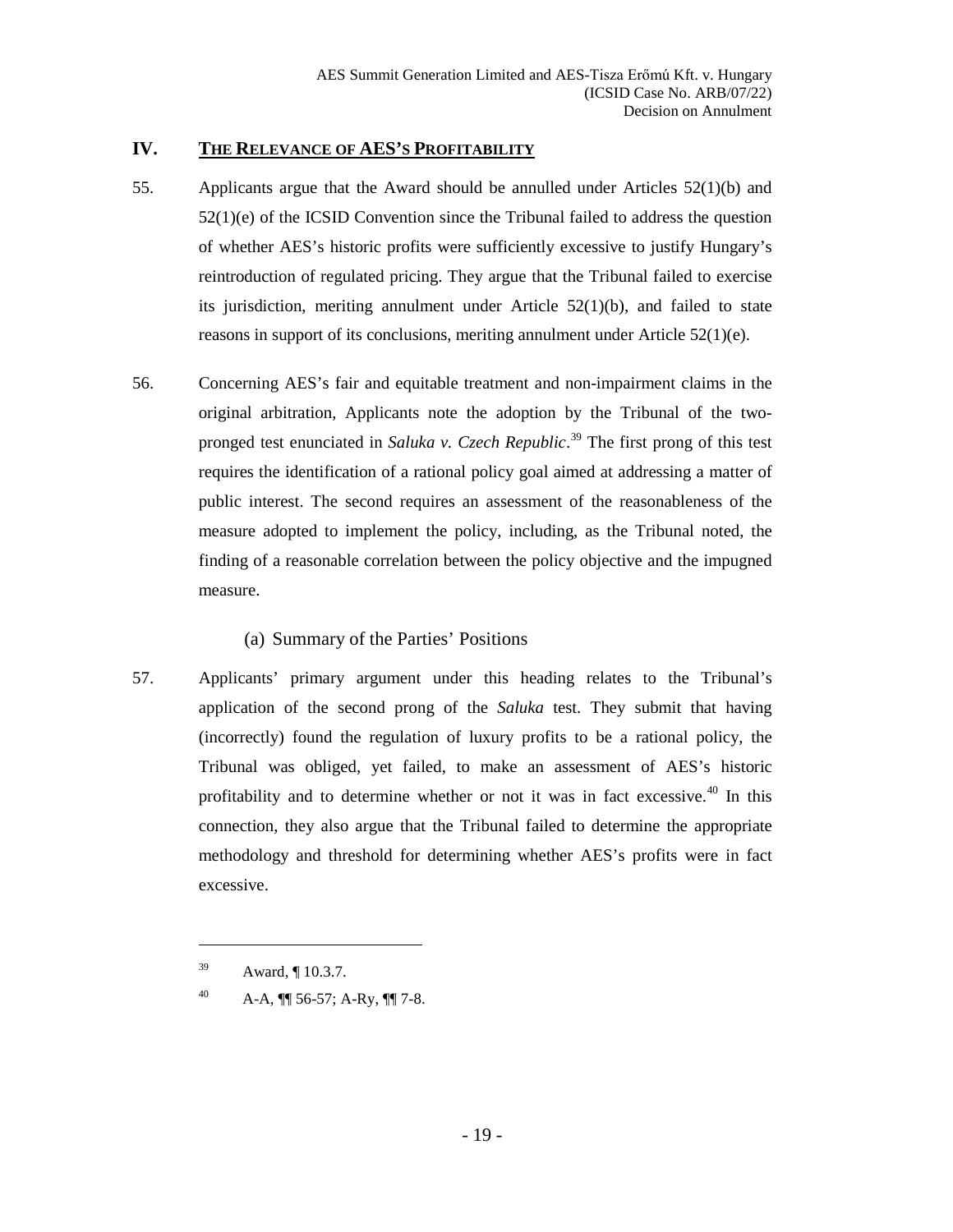- 58. AES also submits that the Tribunal was obliged to fulfil these steps since it found that Hungary's only rational policy goal was to address historically excessive profits, having previously considered and rejected various alternatives. They argue that the Tribunal therefore effectively rendered an award in the abstract without reference to the specific facts of the case, contrary to the requirements outlined by the tribunal in *Mondev*. [41](#page-19-0) They further argue that it is impossible to tell how the Tribunal arrived at its conclusion that the implementation of the Price Decrees was "reasonable, proportionate and consistent with the public policy" without examining whether and to what extent Applicants in fact earned "luxury profits", and whether and to what extent the Price Decrees regulated those profits in a reasonable manner.<sup>[42](#page-19-1)</sup> As such, they submit that the Tribunal did not try to find a reasonable correlation between Hungary's policy objective and the adopted measures.<sup>[43](#page-19-2)</sup>
- 59. Applicants further submit that the issue of historic profitability was placed squarely before the Tribunal since the Parties submitted substantial arguments and (expert) evidence on the matter.<sup>[44](#page-19-3)</sup> They argue that the Tribunal nevertheless reached a summary conclusion without adequately assessing the evidence and behaved unreasonably in relying on the figures provided by Hungary which had been included in its draft pricing act.<sup>[45](#page-19-4)</sup>

<span id="page-19-0"></span><sup>41</sup> Hearing on Annulment Transcripts ("Tr."), Tr. p. 83:16-19; Tr. p. 138:19-21, referring to *Mondev International Ltd. v. U.S.A.*, Award, 11 October 2002, ¶ 118 ("*Mondev*").

<span id="page-19-1"></span><sup>&</sup>lt;sup>42</sup> A-A,  $\P$  56-62.

<span id="page-19-2"></span><sup>43</sup> Tr. p. 66:10-13, referring to Award, ¶ 10.3.9.

<span id="page-19-3"></span><sup>44</sup> A-Ry ¶¶ 10, 49-92, referring *inter alia* to the Parties' written submissions, Witness Statements of Mr. Horrocks (Applicants' Application for Annulment Exhibit AC-34 at ¶ 21) and Mr. Lithgow (Respondent's Counter-Memorial on Annulment Exhibit ARE-08 at ¶¶ 37, 55), Respondent's expert reports by Navigant Consulting (AC-25, AC-26), First Expert Report of LECG (AC-20, submitted by Applicants).

<span id="page-19-4"></span><sup>45</sup> Tr. p. 68:7-9, referring to Award ¶ 10.3.36; A-Ry, ¶¶ 47, 108-116.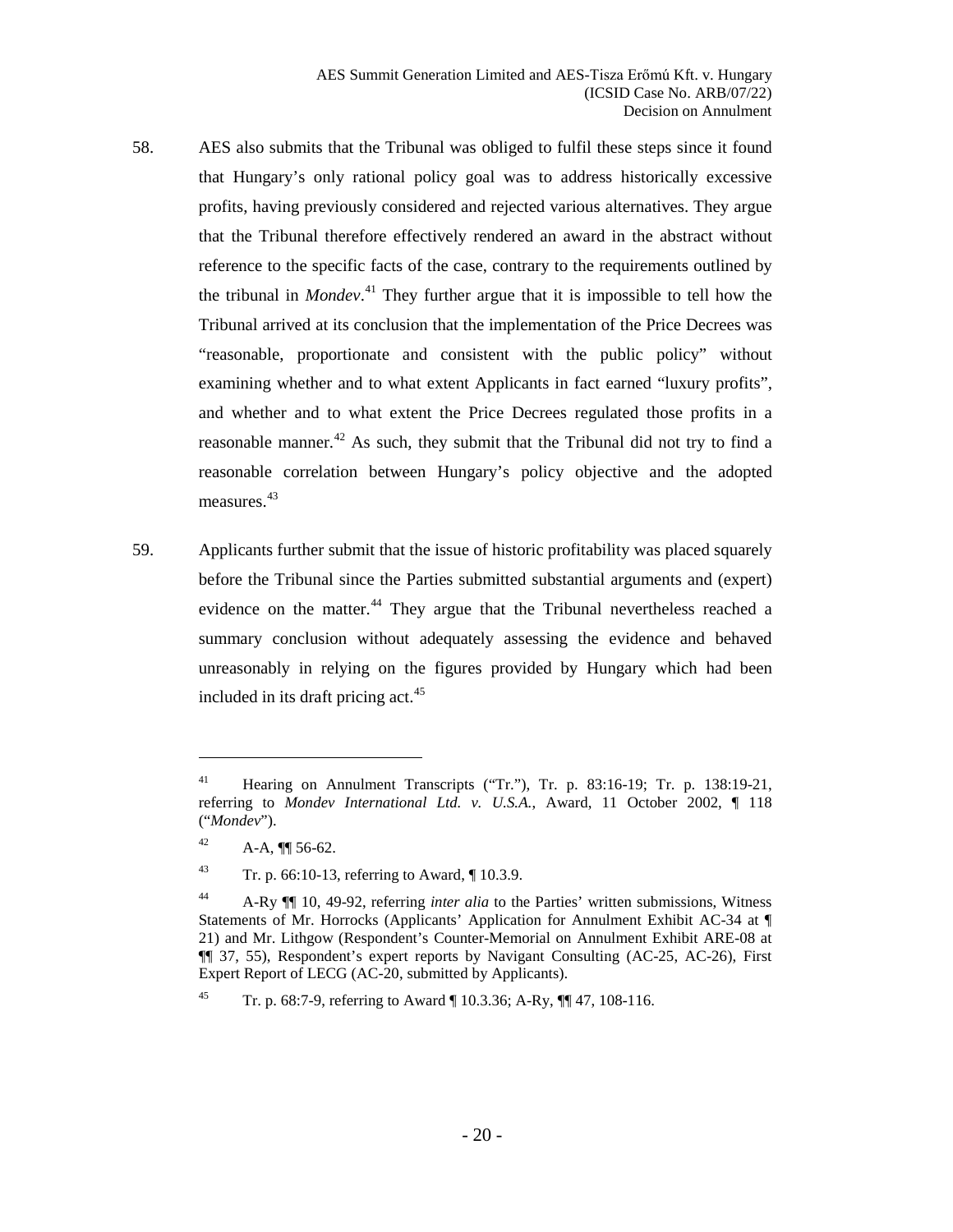- 60. Finally, Applicants submit that the Award must also be annulled under Article  $52(1)(e)$  since the Tribunal's reasoning is contradictory as regards its identification of a rational policy objective under the first prong of the *Saluka* test. They submit that at one stage the Award states that forcing the power purchase agreement's ("PPA") renegotiations with the perspective to reduce capacities was not a rational policy objective, yet the Award later states that Hungary exercised lawful government authority to specifically deprive AES of its contractual rights with respect to the pricing mechanism. Applicants argue that these are genuinely contradictory reasons which cancel each other out in accordance with the prevailing legal standards and the decision of the *ad hoc* Committee in *Klöckner I*. [46](#page-20-0)
- 61. Applicants also argue that the Tribunal gave "frivolous" reasons in respect of this issue by dismissing Applicants' claims due to "the absence of a specific commitment to the Claimants that administrative pricing was never going to be reintroduced".<sup>[47](#page-20-1)</sup>
- 62. Hungary refutes all of Applicants' claims and submits that the Tribunal was not required to express an independent view as to Applicants' actual historic profits in order to avoid an annullable error.<sup>[48](#page-20-2)</sup>
- <span id="page-20-0"></span>63. The relevant legal question before the Tribunal, it claims, was whether the government acted reasonably based on the information available to it at the time, or whether its actions were based on prejudice, abuse, or discrimination.<sup>[49](#page-20-3)</sup> It argues

<span id="page-20-3"></span><sup>49</sup> A-CM, ¶ 331.

<sup>46</sup> A-A, ¶ 63; A-Ry, ¶¶ 47, 117-124, referring to Award, ¶¶ 10.3.12-10.3.14, 10.3.35.

<span id="page-20-1"></span><sup>&</sup>lt;sup>47</sup> A-A,  $\sqrt{\phantom{a}}$  64, referring to Award,  $\sqrt{\phantom{a}}$  10.3.35.

<span id="page-20-2"></span><sup>48</sup> A-CM, ¶ 332-338; A-Rj, ¶¶ 26-29.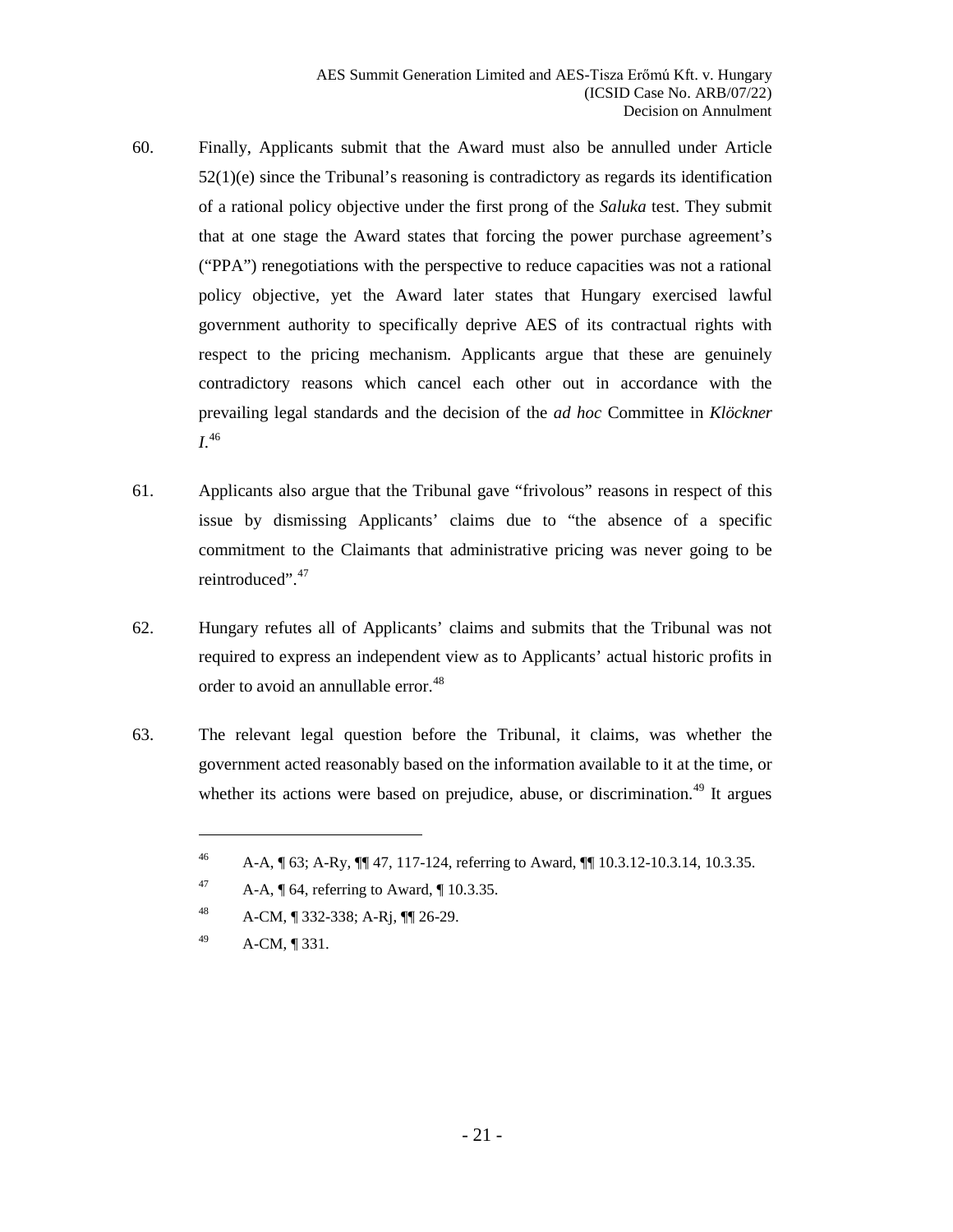that the Tribunal adequately examined these requirements before finding that Hungary had met its obligations.<sup>[50](#page-21-0)</sup>

- 64. Indeed, Hungary submits that it was this aspect of reasonableness, rather than historic profitability, which was the focus of AES's arguments in the original proceedings. Hungary therefore submits that AES has mischaracterised the issues before the Tribunal since the issue of historic profitability was not placed squarely before it.
- <span id="page-21-5"></span>65. Further, Hungary submits that tribunals in international arbitration are not obliged to address every single point argued before them.[51](#page-21-1) As stated by the *Enron*  annulment committee, the Tribunal was only obliged to state "its pertinent findings of fact, its pertinent findings as to the applicable legal principles and its conclusions in respect of the application of the law to the facts".<sup>[52](#page-21-2)</sup>
- 66. Alternatively, Hungary submits that the Tribunal made ample findings on profitability to resolve the dispute in sections 9 and 10 of the Award in respect of both the nature of the measures and their reasonableness. Its reasoning was relevant and could be easily followed "from Point A to Point B".<sup>[53](#page-21-3)</sup>
- 67. As regards both prongs of the *Saluka* test, Hungary argues that the Tribunal's reasoning was neither contradictory nor frivolous. It acted appropriately in referencing the stated purpose of the legislation as provided by Hungary.<sup>[54](#page-21-4)</sup> The Tribunal's interpretation of these issues could not satisfy the extremely high threshold of being so untenable that it cannot possibly be supported by reasonable

<span id="page-21-0"></span><sup>50</sup> A-CM, ¶ 313.

<span id="page-21-1"></span><sup>51</sup> A-Rj, ¶ 31; Tr. pp.149:24-150:3; Tr. p. 157:9-11.

<span id="page-21-2"></span><sup>52</sup> *Enron*, ¶ 222.

<span id="page-21-3"></span><sup>53</sup> A-CM, ¶¶ 344-347, referring to Award, ¶¶ 9.3.42-9.3.73, 10.3.37-10.3.44.

<span id="page-21-4"></span><sup>54</sup> A-CM, ¶ 322.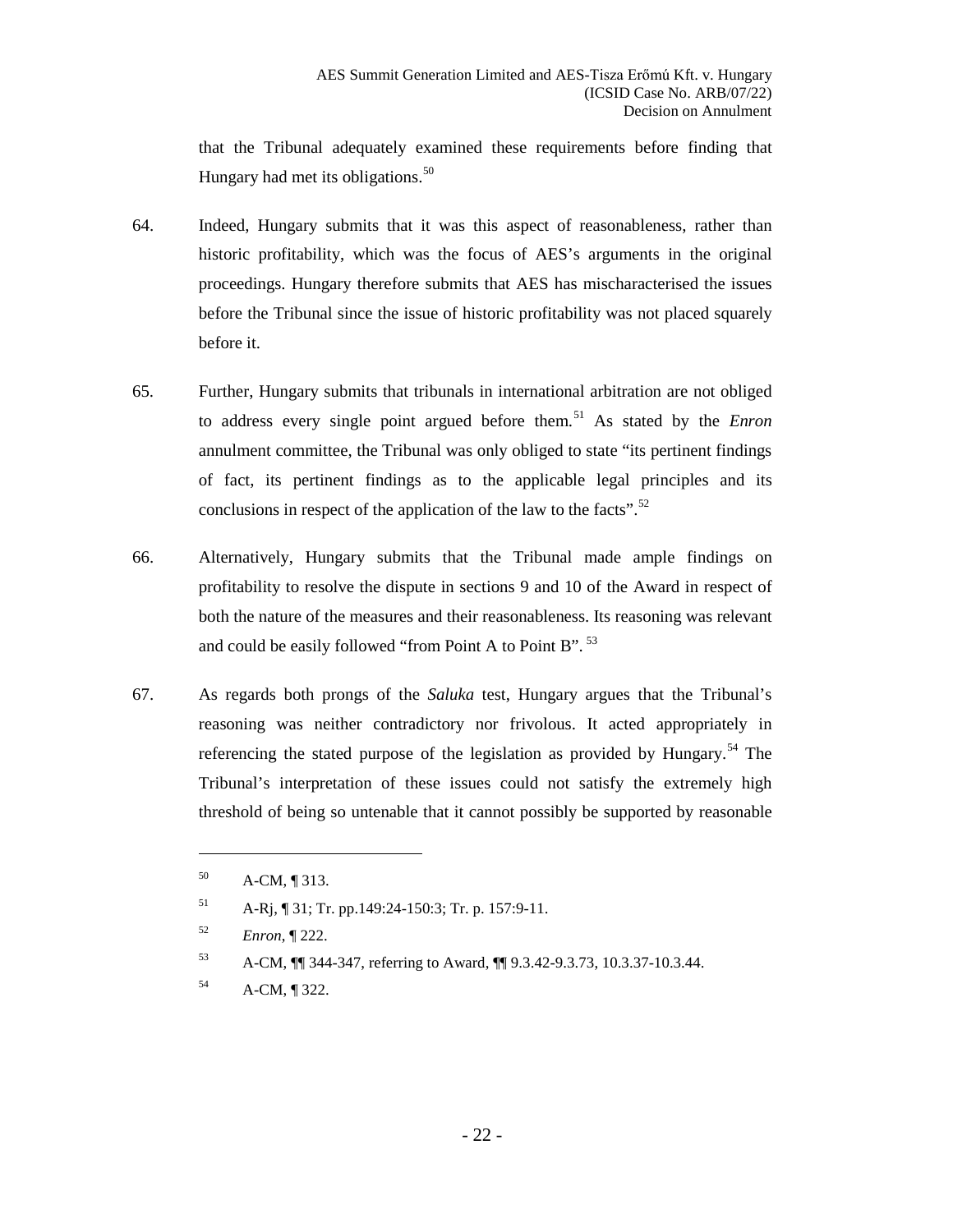arguments.<sup>[55](#page-22-1)</sup> Hungary argues that AES uses the term "frivolous" as a synonym for "deficient" and thus is attempting to challenge the quality of the Tribunal's reasoning and reargue the merits of the case.<sup>[56](#page-22-2)</sup>

(b) The *ad hoc* Committee's Analysis

- <span id="page-22-0"></span>68. The Committee has reached the conclusion that Applicants' claim is unfounded for the following reasons.
- <span id="page-22-7"></span>69. Concerning the first prong of the *Saluka* test, the Tribunal set forth the standard that "a rational policy is taken by a State following a logical (good sense) explanation and with the aim of addressing a public interest matter".<sup>[57](#page-22-3)</sup> Having considered the various arguments presented to it, the Tribunal identified Hungary's aim in implementing regulated pricing as addressing the concern that "profits enjoyed by the PPAs, in the absence of either competition or regulation, exceeded reasonable rates of return for public utility sales".<sup>[58](#page-22-4)</sup> The Tribunal noted that Hungary "was motivated principally by widespread concerns relating to [...] excessive profits earned by generators and the burden on consumers".<sup>[59](#page-22-5)</sup> As such, the Tribunal concluded that "it was a perfectly valid and rational policy objective for a government to address luxury profits".<sup>[60](#page-22-6)</sup> The Committee is therefore unable to find, as argued by AES, that Hungary's sole objective was to address *historic* luxury profits.
	- <sup>55</sup> A-CM, ¶ 362.

- <span id="page-22-2"></span><span id="page-22-1"></span><sup>56</sup> A-CM, ¶ 355.
- <span id="page-22-3"></span><sup>57</sup> Award, ¶ 10.3.8.
- <span id="page-22-4"></span><sup>58</sup> Award, ¶ 10.3.20.
- <span id="page-22-5"></span><sup>59</sup> Award, ¶ 10.3.31.
- <span id="page-22-6"></span><sup>60</sup> Award, ¶ 10.3.34.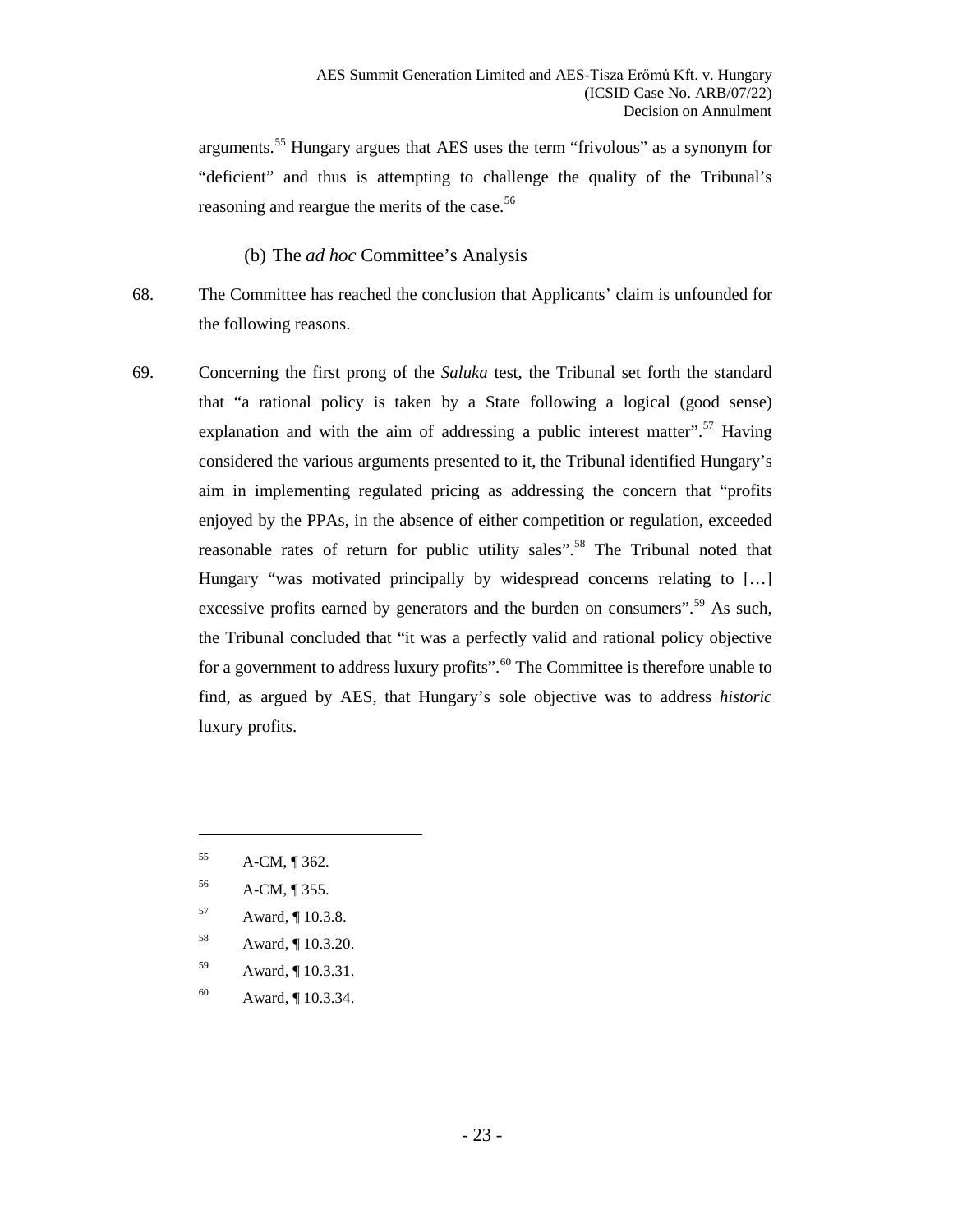- 70. The Committee is unable to accept Applicants' contention that the Tribunal employed contradictory or frivolous reasoning in coming to this conclusion.
- 71. Concerning the second prong of the *Saluka* test, in determining whether the impugned measures taken by Hungary were reasonable, the Tribunal enunciated that there needs to be an appropriate correlation between the State's public policy objective and the measure adopted to achieve it, and that this had to do with the nature of the measure and the way it is implemented".<sup>[61](#page-23-0)</sup>
- 72. The following paragraphs outline the Tribunal's approach in determining whether the measures taken by Hungary were reasonable, whereby it analysed the methodology followed by Hungary in adopting the price regulation measures.
- 73. The Tribunal first noted that the Hungarian Energy Office ("HEO") determined that a 7.1% return on assets constituted the relevant reasonable profit benchmark for generators in the non-competitive "public utility" sector of the electricity market. $62$  The Award notes that in 2006 Hungary reviewed all electricity generators' financial statements for the last available reporting period and set price caps in a manner that would cover each generator's actual costs and still produce a 7.1% return on assets. $^{63}$  $^{63}$  $^{63}$  The Tribunal went on to note that having initially focused on profit capping, the Hungarian Ministry jettisoned a *post hoc* profit-sharing provision contained in the draft 2006 Price Decree, opting instead for a pricecapping model. $64$  In light of the foregoing, the Tribunal concluded that Hungary had not behaved in an arbitrary manner.<sup>[65](#page-23-4)</sup>

- <span id="page-23-2"></span><sup>63</sup> Award, ¶ 9.3.48.
- <span id="page-23-3"></span><sup>64</sup> Award, ¶¶ 9.3.53-9.3.55.
- <span id="page-23-4"></span><sup>65</sup> Award, ¶ 9.3.70.

<span id="page-23-0"></span><sup>61</sup> Award, ¶ 10.3.9.

<span id="page-23-1"></span><sup>62</sup> Award, ¶ 9.3.47.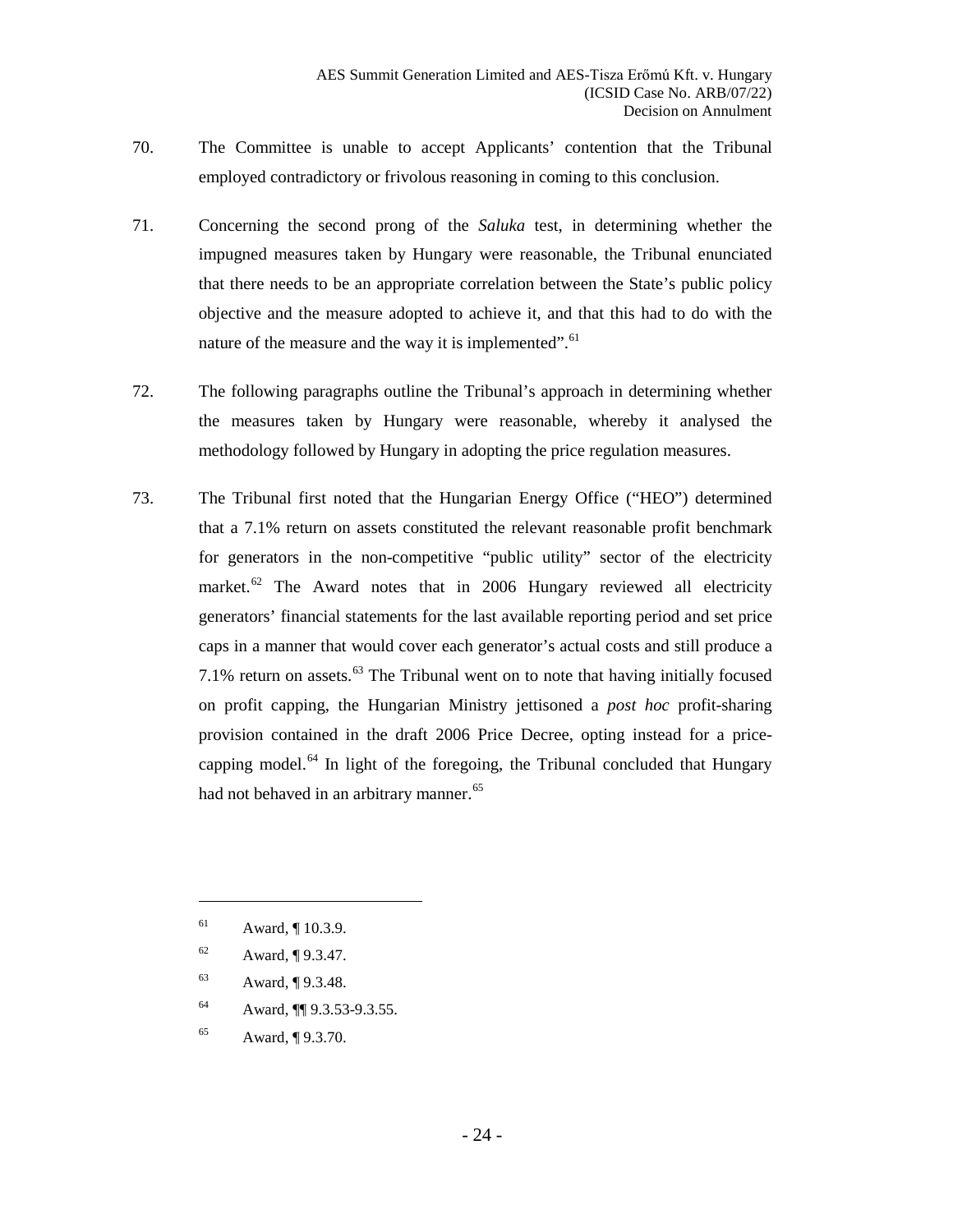- 74. Further, the Tribunal noted that following introduction of the price-capping regime, generators were still able to attempt to achieve a return on assets higher than 7.1% during the course of the relevant cycle, until prices were realigned with costs at the beginning of the next cycle. $66$
- 75. The Tribunal noted that only generators whose prior-year profits were already below a 7.1% return on assets were unaffected by the reintroduction of price regulation. As such, the pricing regime was not discriminatory since the effect on AES was the logical result of a uniform methodology that was applied equally to all generators, based on their differing assets and operating cost structures. AES had not received different treatment in comparison with other generators.<sup>[67](#page-24-1)</sup> Further, the Tribunal concluded that whilst regulated prices unquestionably reduced generator prices, they still permitted generators (including AES) to receive a reasonable return.[68](#page-24-2)
- 76. The Committee considers that the methodology followed by the Tribunal on this question was within the bounds of its discretion. A determination as to the alleged excessiveness of AES's profits was not required. The reintroduction of regulated pricing was prospective and based on sector-wide concerns. It did not single out AES. It applied to all generators with a return on assets of higher than 7.1%.<sup>[69](#page-24-3)</sup>
- 77. Further, having been presented at the hearing with expert evidence confirming the HEO's conclusions, the Tribunal opted to rely on the HEO's calculations instead of attempting to evaluate their substantive accuracy *de novo*. This was fully within the limit of the Tribunal's discretionary power.

- <span id="page-24-2"></span><sup>68</sup> Award, ¶¶ 10.3.4, 10.3.37, 10.3.44.
- <span id="page-24-3"></span><sup>69</sup> Award, ¶ 9.3.48.

<span id="page-24-0"></span><sup>66</sup> Award, ¶ 9.3.57.

<span id="page-24-1"></span><sup>67</sup> Award, ¶ 10.3.50.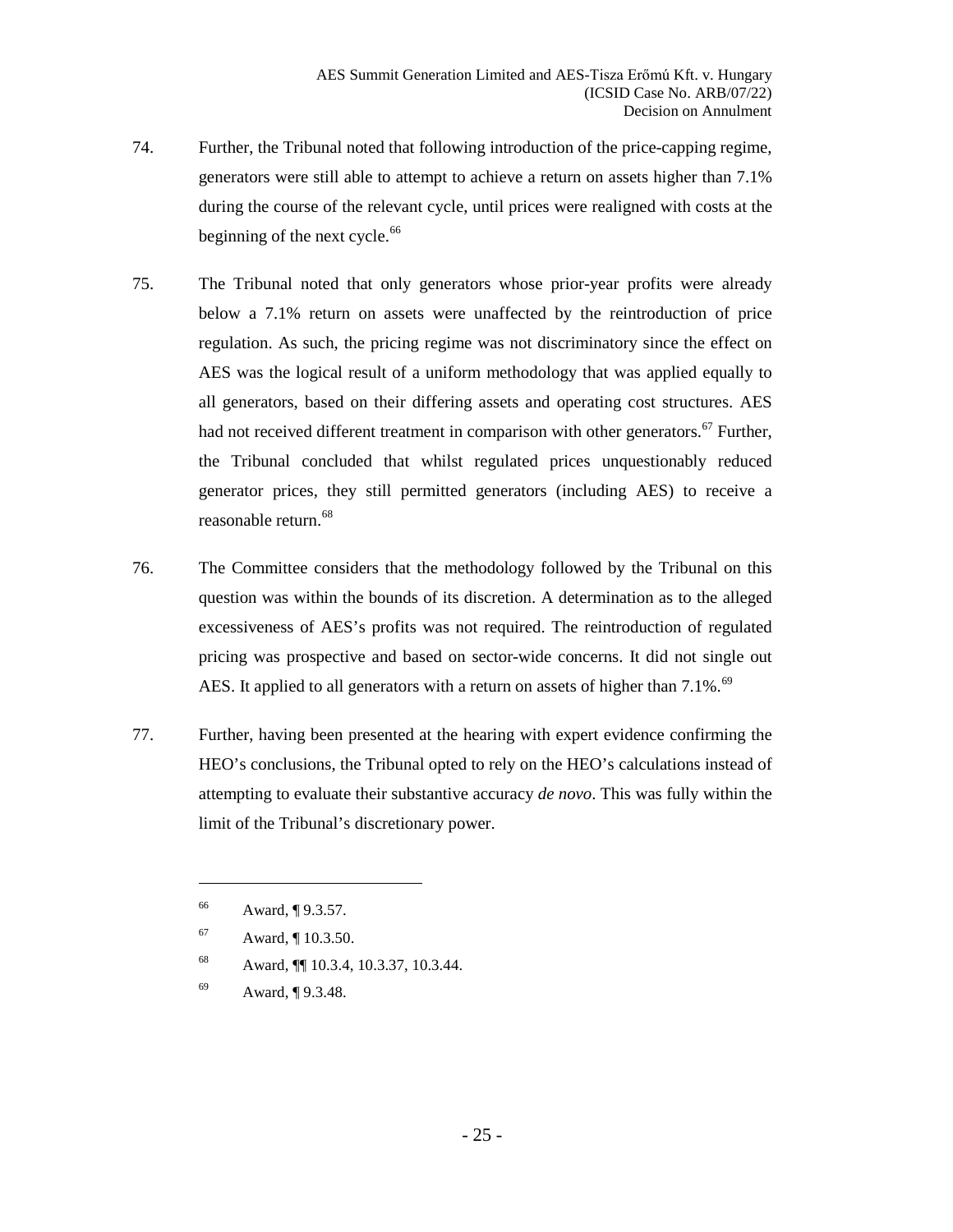- 78. For the same reasons as listed above, the Committee is also unable to find that the Tribunal's reasoning was either contradictory or frivolous. The Tribunal observed that it cannot be a reasonable measure for a state to force a private party to change or give up its contractual rights with respect to its production capacities. It found, however, that a state can exercise its legislative powers with respect to consumer protection against overly burdensome prices even if this has the consequence that private interests such as an investor's contractual rights are affected, as long as that effect is the consequence of a measure based on public policy that was not aimed solely at affecting those contractual rights.<sup>[70](#page-25-1)</sup> The Tribunal found that this was the case here. Hungary acted in furtherance of a distinct, legitimate objective.<sup>[71](#page-25-2)</sup> Indeed, the Tribunal explicitly stated that "the decision was not made with the intention of affecting Claimants' contractual rights".<sup>[72](#page-25-3)</sup> It is not the Committee's task to appraise the quality of the Tribunal's distinction and reasoning. It finds, however, that the distinction is understandable and thus neither contradictory nor frivolous.
- 79. For the above reasons, the *ad hoc* Committee finds that Applicants' claims as to the alleged need for the Tribunal to make a finding as to AES's profitability, as well as its claims that the Tribunal did not find a rational policy goal on Hungary's part, must fail.

#### <span id="page-25-0"></span>**V. AES'S LEGITIMATE EXPECTATIONS**

80. During proceedings before the Tribunal, in connection with the reintroduction of administrative pricing in 2006 and 2007, AES alleged a breach of the basic and legitimate expectations upon which they relied when making their investment, and consequently a violation of the fair and equitable treatment standards under the ECT. The Tribunal considered, however, that AES "cannot legitimately have been

<span id="page-25-1"></span><sup>70</sup> Award, ¶ 10.3.13.

<span id="page-25-2"></span><sup>71</sup> Award, ¶¶ 10.3.20, 10.3.31.

<span id="page-25-3"></span><sup>72</sup> Award, ¶ 10.3.30.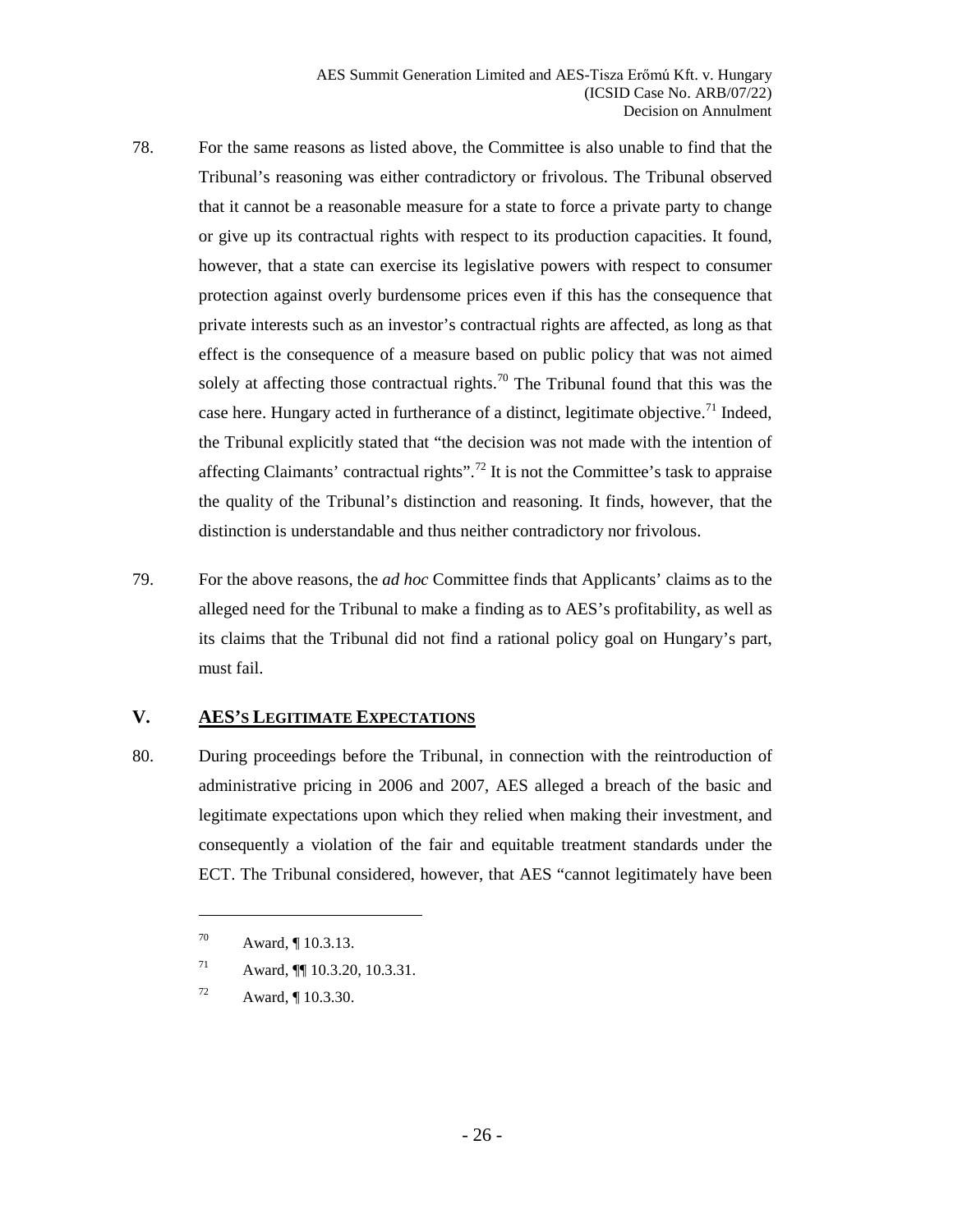led by Hungary to expect that a regime of administrative pricing would not be reintroduced under any circumstances during the term of the 2001 Tisza II PPA".<sup>[73](#page-26-1)</sup>

(a) Summary of the Parties' Positions

- <span id="page-26-0"></span>81. AES claims annullable error under both Articles 52(1)(b) and 52(1)(e) of the ICSID Convention.
- 82. Applicants' main argument is that the Award must be annulled since the Tribunal failed to apply the applicable law regarding legitimate expectations by applying a non-existent "absolute certainty" standard.<sup>[74](#page-26-2)</sup> The impugned section of the Award states that:<sup>[75](#page-26-3)</sup>

In 2001, there was a great probability that there would be no administrative pricing after 2004, but this does not equate to absolute certainty giving rise to internationally protected legitimate expectations.

83. AES contrasts this alleged standard with the following test which, in its view, the Tribunal had earlier purported, yet ultimately failed, to apply:  $76$ 

> The enquiry therefore turns to whether: (a) there were government representations and assurances made or given to Claimants at that time, and upon which they relied, of the sort alleged; and (b) Hungary acted in a manner contrary to such representations and assurances.

<span id="page-26-1"></span>84. As well as constituting a failure to apply the law since the "absolute certainty" standard simply does not exist in international law, AES submits that employing this standard constituted such an egregious error of law as to warrant annulment for

- <span id="page-26-3"></span><sup>75</sup> Award, ¶ 9.3.25.
- <span id="page-26-4"></span><sup>76</sup> Award, ¶ 9.3.17; Tr. pp. 33:5-14, 118:2-18.

<sup>73</sup> Award, ¶ 9.3.26.

<span id="page-26-2"></span><sup>74</sup> A-Ry, ¶ 135; Tr. p. 9:9-17.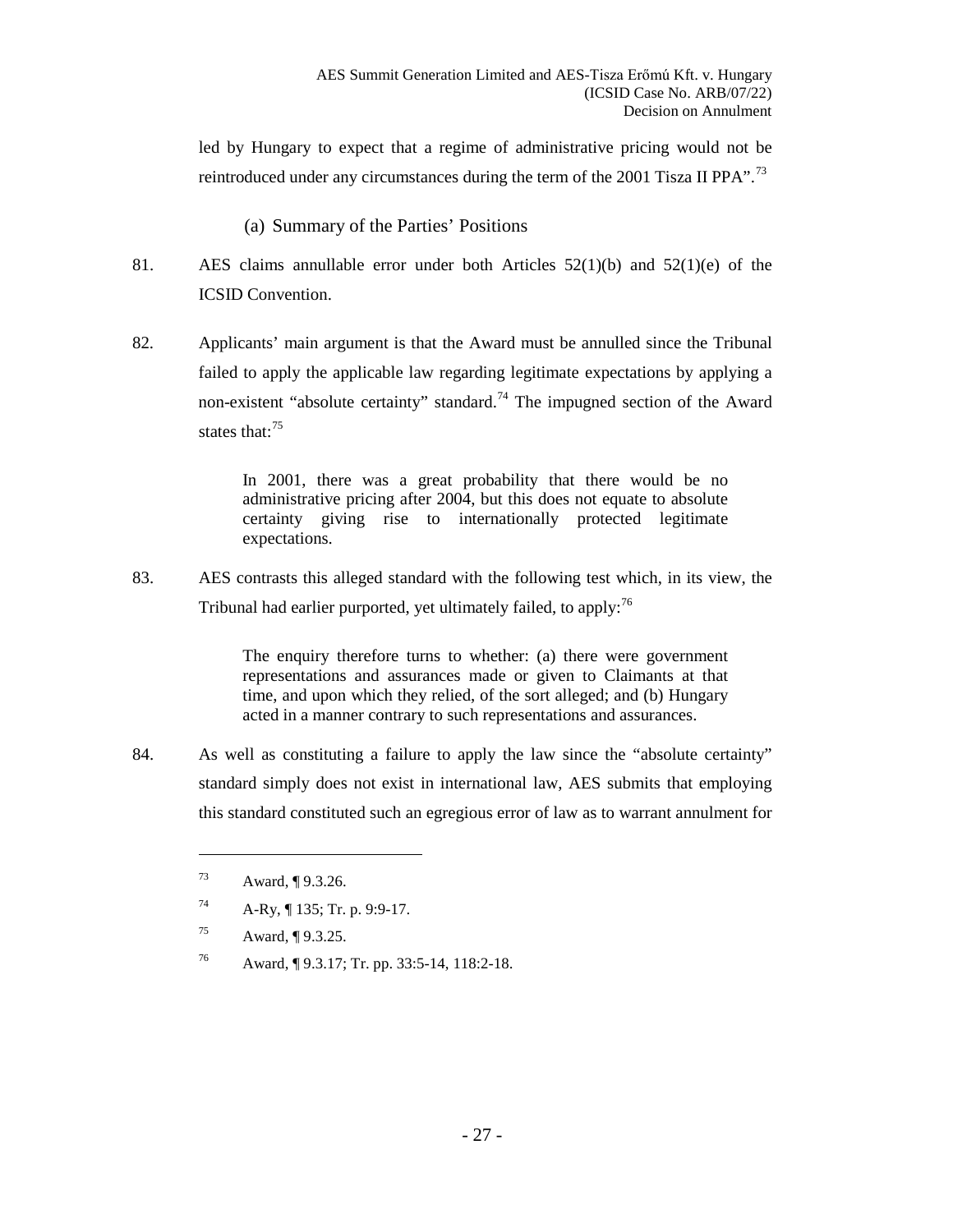failure to apply the proper law, and is so inherently contradictory and frivolous as to constitute a failure to state reasons.<sup>[77](#page-27-0)</sup>

- 85. AES further argues that the Tribunal failed to state reasons since, *inter alia*, it incorrectly cited the 1996 Information Memorandum despite its irrelevance in the context of the existence of expectations in 2001, and erroneously interpreted a letter from the Ministry of Economic Affairs, dated 21 October 1999.<sup>[78](#page-27-1)</sup>
- 86. Further, according to AES, the Tribunal was presented with ample alternative authority which it could follow, or at least discuss, in its reasoning on legitimate expectations, yet failed to fulfil its obligation to give reasons for rejecting it. In particular, AES points to the general standards for legitimate expectations enunciated by the *Thunderbird Gaming* tribunal, and the three-stage test envisaged by the *Parkerings-Compagniet* tribunal.[79](#page-27-2)
- 87. Lastly, AES argues that the Award must be annulled since the Tribunal failed to state reasons for its finding that the absence of a "Stabilization Clause" and the presence of a "Change of Law" clause in the PPA and Settlement Agreement were legally significant.<sup>[80](#page-27-3)</sup>
- <span id="page-27-0"></span>88. Hungary refutes all of Applicants' claims and argues that the Tribunal acted entirely within its discretion.

 $Tr. p. 129:24-25.$ 

<span id="page-27-1"></span><sup>78</sup> A-A, ¶ 81, referring to Award ¶¶ 9.3.19-9.3.20.

<span id="page-27-2"></span><sup>79</sup> A-Ry, ¶¶ 139-143; *International Thunderbird Gaming Corporation v. The United Mexican States*, Award, 26 January 2006 ("*Thunderbird*"); *Parkerings-Compagniet AS v. Republic of Lithuania*, Award, 11 September 2007 ("*Parkerings-Compagniet*" or "*Parkerings*").

<span id="page-27-3"></span><sup>80</sup> A-A, ¶¶ 81-82, A-Ry ¶¶ 171-177.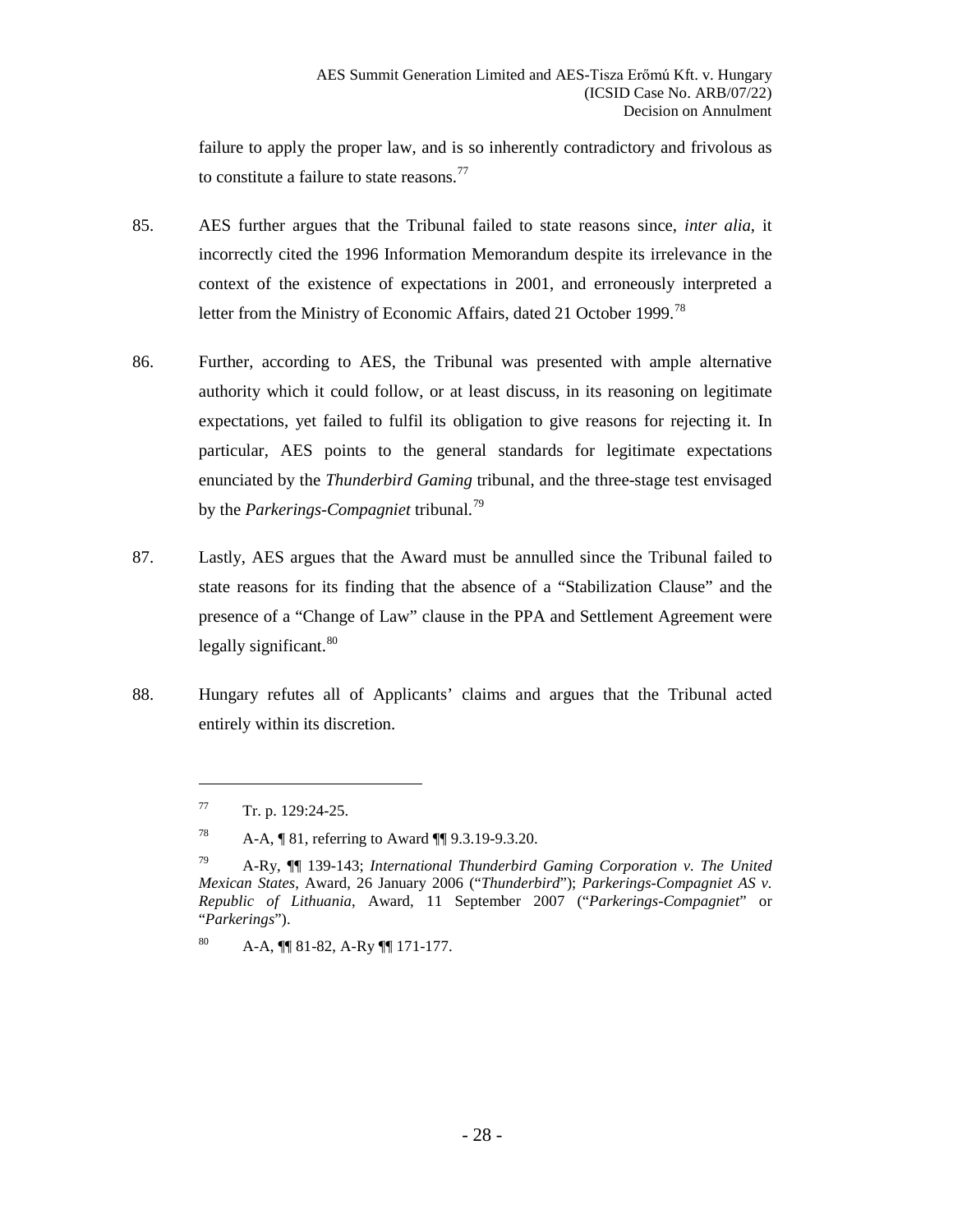89. Hungary submits that the reference to "absolute certainty" in the Award was not intended to be a self-contained legal standard. It argues that it was:  $81$ 

> A non-essential sentence added after the Tribunal's clear explanation of the relevant standard, representations and assurances, and after its clear factual finding that the standard had not been met.

- 90. Moreover, since the Tribunal's reasoning would still stand even if the sentence on "absolute certainty" were stricken from the Award, it cannot constitute grounds for annulment. Nor is the reference to "absolute certainty" contradictory, since it was merely shorthand for the Tribunal's conclusion that an investor's subjective expectations do not give rise to legally-protected rights with regard to future government action.[82](#page-28-1)
- 91. Hungary further argues that Applicants' arguments pertain not so much to the absence of (sufficient) reasons, but to the substantive merits of the Tribunal's reasoning itself. In any case, argues Hungary, the Tribunal conducted a comprehensive analysis of the issue of legitimate expectations by examining whether any representations had been made in either 1996, 1999, or 2001.<sup>[83](#page-28-2)</sup>
- 92. Hungary submits that the Tribunal was not obliged to state reasons to substantiate every principle relied upon for its reasons. It notes that whilst the Tribunal was presented with multiple legal authorities on the relevant standards, it was not obliged to choose one over the other. The Tribunal was simply obliged to fulfil the test in *Enron*, as discussed above.<sup>[84](#page-28-3)</sup>
- <span id="page-28-0"></span>93. Finally, Hungary notes that the Committee in any case may not evaluate the substantive correctness of the Tribunal's decision. Therefore, even if the Tribunal had articulated a novel "absolute certainty" standard, it is outside of the

 $81$  Tr. pp. 224:22-225:2.

<span id="page-28-1"></span> $82$  A-CM,  $\P$  278.

<span id="page-28-2"></span><sup>83</sup> Tr. p. 217:13-19, referring to Award, ¶¶ 9.3.15, 9.3.20, 9.3.24-9.3.25, 9.3.31, 13.3.4.

<span id="page-28-3"></span> $84$  See ¶ [65.](#page-21-5)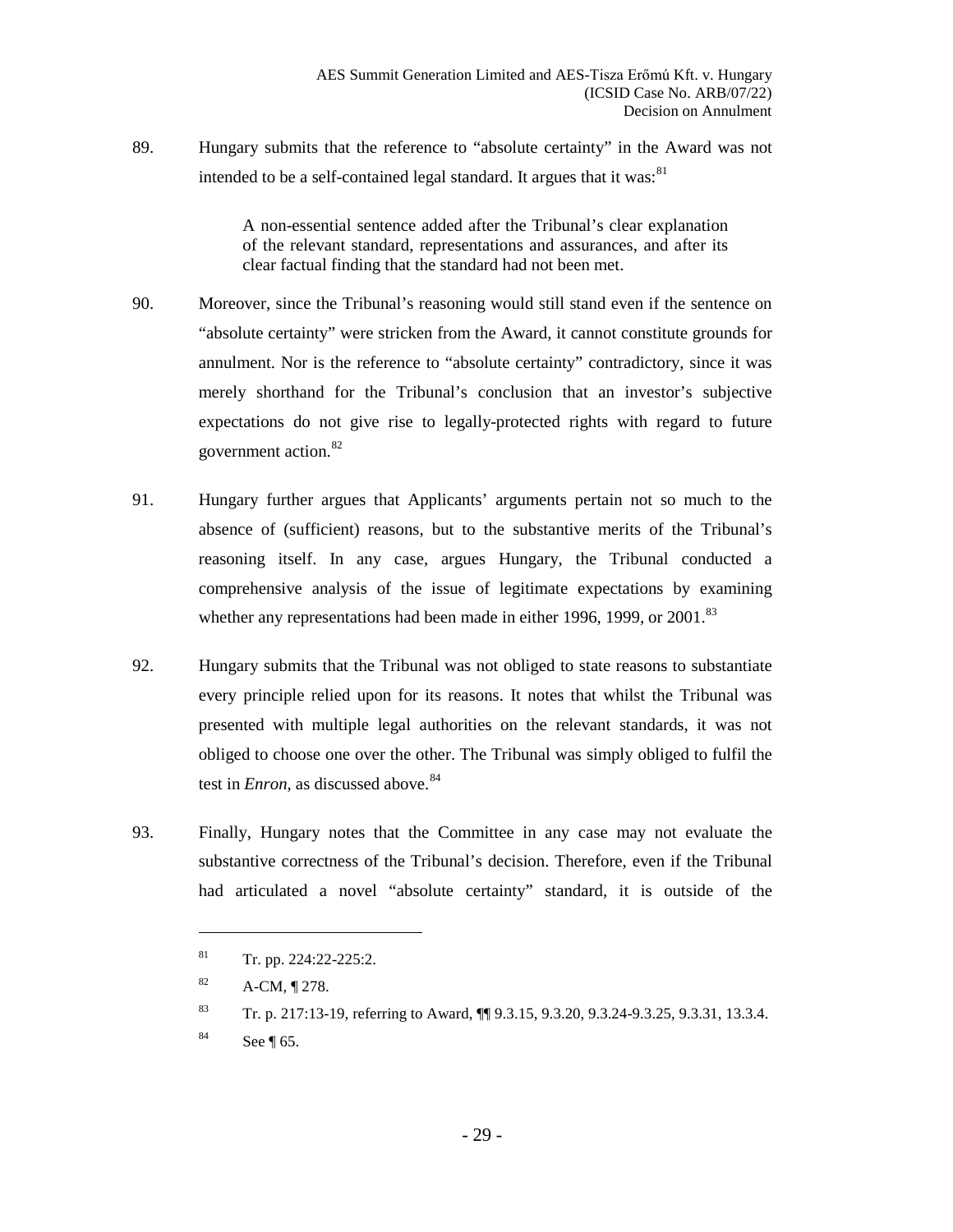Committee's jurisdiction to evaluate its correctness since this would constitute appellate review.

#### (b) The *ad hoc* Committee's Analysis

- <span id="page-29-0"></span>94. The Committee has determined that Applicants' arguments are unfounded for the following reasons.
- 95. Regarding the "absolute certainty" issue, the Committee is unable to find that the Tribunal has introduced a distinct legal standard which is invented, illogical or otherwise incorrect. As noted by Hungary, the reference only appears in the Award after the Tribunal found that, as a matter of law, in order to be legitimate and bind government conduct, an expectation has to be based on express governmental assurances and representations.<sup>[85](#page-29-1)</sup> The Tribunal then found, as a matter of fact, that AES failed to produce evidence of those assurances or representations.<sup>[86](#page-29-2)</sup>
- 96. Contrary to AES's submissions, the relevant section of the Award does not enunciate a self-contained standard. $87$  Its effect is to distinguish between probabilities which may be the basis for subjective expectations of an investor and binding obligations on a state under international law. Although AES may have subjectively believed that it was probable there would be no reintroduction of administrative pricing after 2004, absent any specific governmental assurance, there was no absolute legal certainty in this respect. The only assurance for the investor was that there would be a reasonable rate of return.<sup>[88](#page-29-4)</sup>
- <span id="page-29-1"></span>97. In any case, determination of the legal test for legitimate expectations was within the Tribunal's discretion. Having determined that the reference to "absolute certainty" was not the creation of a new legal standard, the Committee does not, in

<sup>85</sup> Award, ¶ 9.3.17.

<sup>86</sup> Award, ¶¶ 9.3.15, 9.3.20, 9.3.24-9.3.25.

<span id="page-29-3"></span><span id="page-29-2"></span><sup>87</sup> Award, ¶ 9.3.25.

<span id="page-29-4"></span><sup>88</sup> Award, ¶ 9.3.15.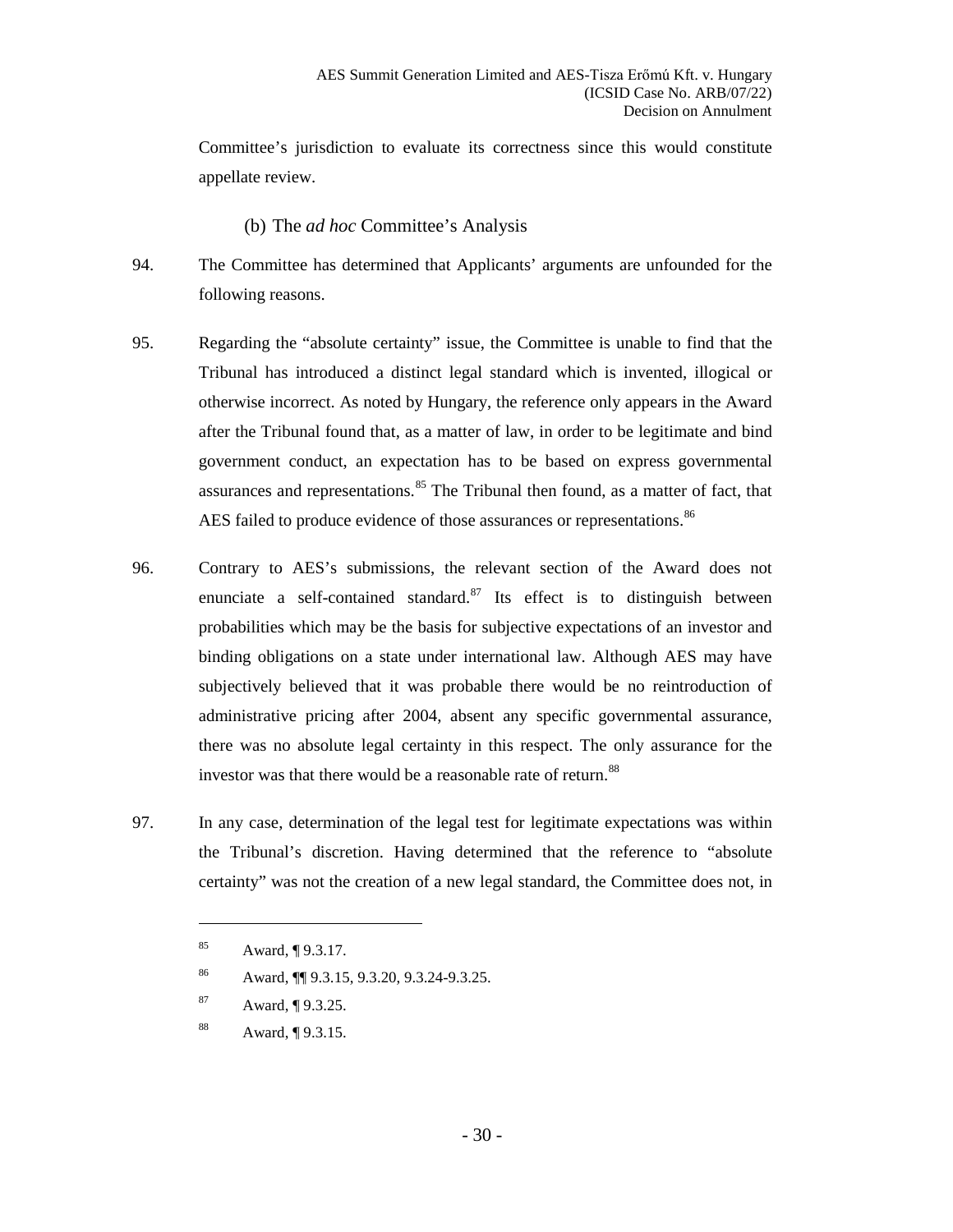principle, have to address AES's claim that the Tribunal did not apply the proper law. In this connection, the Committee notes the determination of the *Duke Energy*  annulment committee that:

The obligation upon a tribunal ... to apply [the applicable law] is a reference to the whole of that law, such as the tribunal may determine to be relevant and applicable to the issue before it, and not to any portion of it. [A party] may well disagree with the view that the tribunal formed as to the correct solution of the issue before it under [the applicable body of law] but an *ad hoc* committee may not enter upon an assessment of whether a tribunal made a correct assessment of the content of the applicable law.

98. Whilst the Committee is mindful that in exceptional circumstances an error of law may be so egregious as to merit annulment, it does not consider this to be the case with respect to the Tribunal's reference to an "absolute certainty standard". The Committee does not therefore find it necessary to engage in an analysis of whether the Tribunal adopted the preferable legal test for legitimate expectations, be it under *Parkerings* or otherwise. This is all the more so, since the tribunal in *Parkerings* convincingly stated:<sup>[89](#page-30-0)</sup>

> It is evident that not every hope amounts to an expectation under international law…contracts involve intrinsic expectations from each party that do not amount to expectations as understood in international law.

99. Moreover, the mere fact that a Tribunal does not follow the prevailing jurisprudence on a given issue is not an error of law *per se*. There is no system of binding precedent in ICSID jurisprudence. If one were to follow AES's theory, ICSID jurisprudence would be condemned to remain static and immutable, without the possibility of any evolution or innovative decisions.

<span id="page-30-0"></span><sup>89</sup> *Parkerings*, ¶ 344.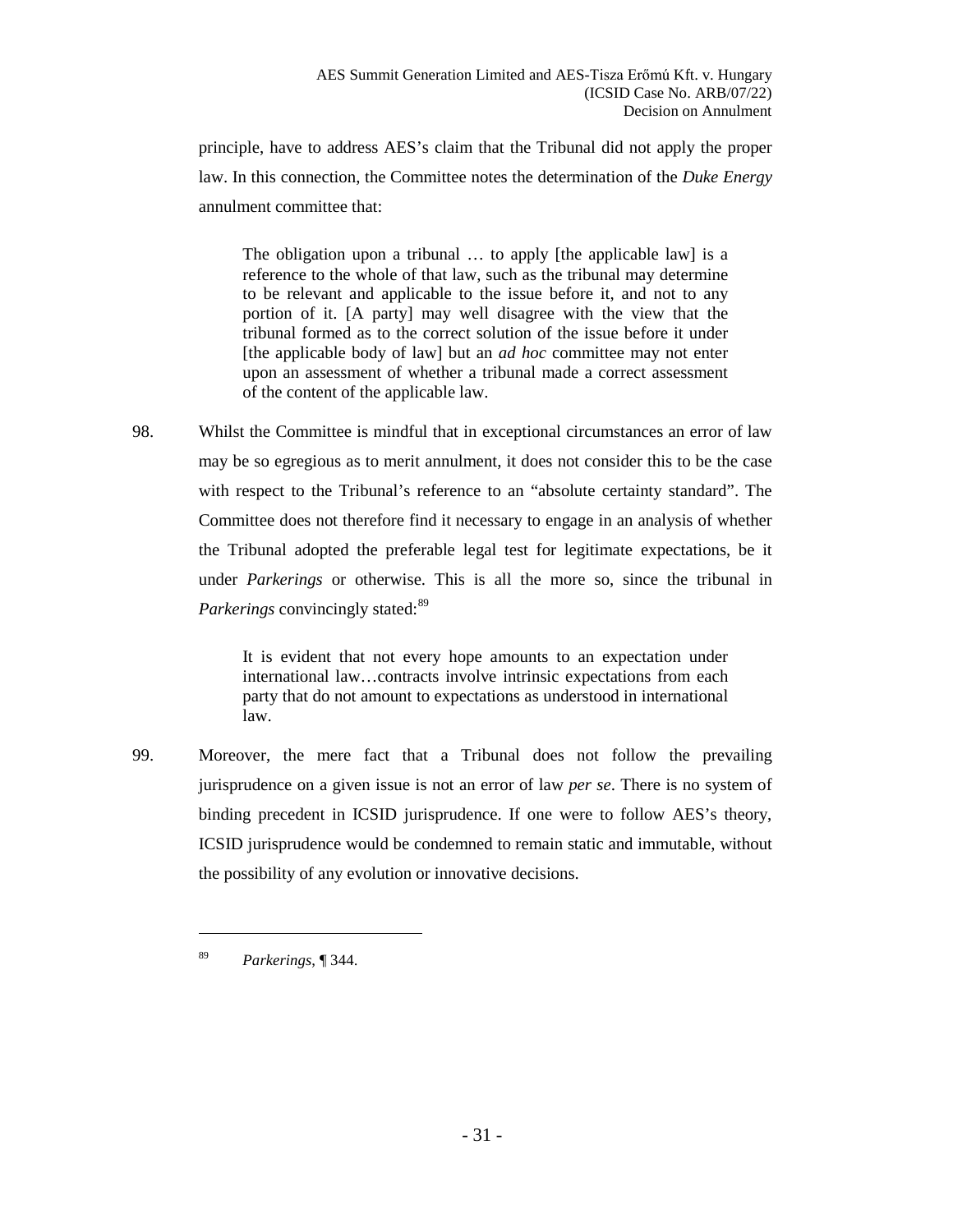- 100. The Committee also finds that the Tribunal did not fail to state reasons. For the sake of completeness, the Committee now summarises the reasoning employed by the Tribunal.
- 101. In its application of the legal standards to the facts, the Tribunal determined that legitimate expectations can only be created at the moment of investment.<sup>[90](#page-31-0)</sup>
- 102. It then proceeded to consider whether AES had made investments in 1996 when AES Summit purchased the outstanding shares of Tisza, and in 2001 at the time AES Tisza actually began to invest in the Retrofit of the Tisza II Plant.<sup>[91](#page-31-1)</sup> It concluded that AES had made investments in both 1996 and 2001.<sup>[92](#page-31-2)</sup>
- 103. With respect to 1996, the Tribunal concluded that:<sup>[93](#page-31-3)</sup>

AES Summit can have had no legitimate expectation at that time regarding the conduct of Hungary about which it now complains (i.e., the fact of, motivation for and methodology relating to the reintroduction of administrative pricing in 2006/2007). Both the privatization materials and the relevant investment agreements (the original Tisza II PPA and the 1996 PSA [Purchase and Sale Agreement]) were explicit that Hungary would continue to set maximum administrative prices for electricity sales indefinitely into the future. This was subject only to the principle that such pricing would provide a "reasonable return" on investment, which would "target" returns in the general range of 8% on equity for the first regulatory period beginning in 1997.

104. The Tribunal reached the same conclusion with respect to 2001. Asking itself whether "there were government representations and assurances made or given to Claimants at that time," it concluded that "Hungary made no representations/gave no assurances of a nature that go to the heart of Claimants' complaint – i.e., that

- <span id="page-31-2"></span><sup>92</sup> Award, ¶¶ 9.3.14, 9.3.16.
- <span id="page-31-3"></span><sup>93</sup> Award, ¶ 9.3.15.

<span id="page-31-0"></span><sup>90</sup> Award, ¶¶ 9.3.8-9.3.12.

<span id="page-31-1"></span><sup>91</sup> Award, ¶ 9.3.13.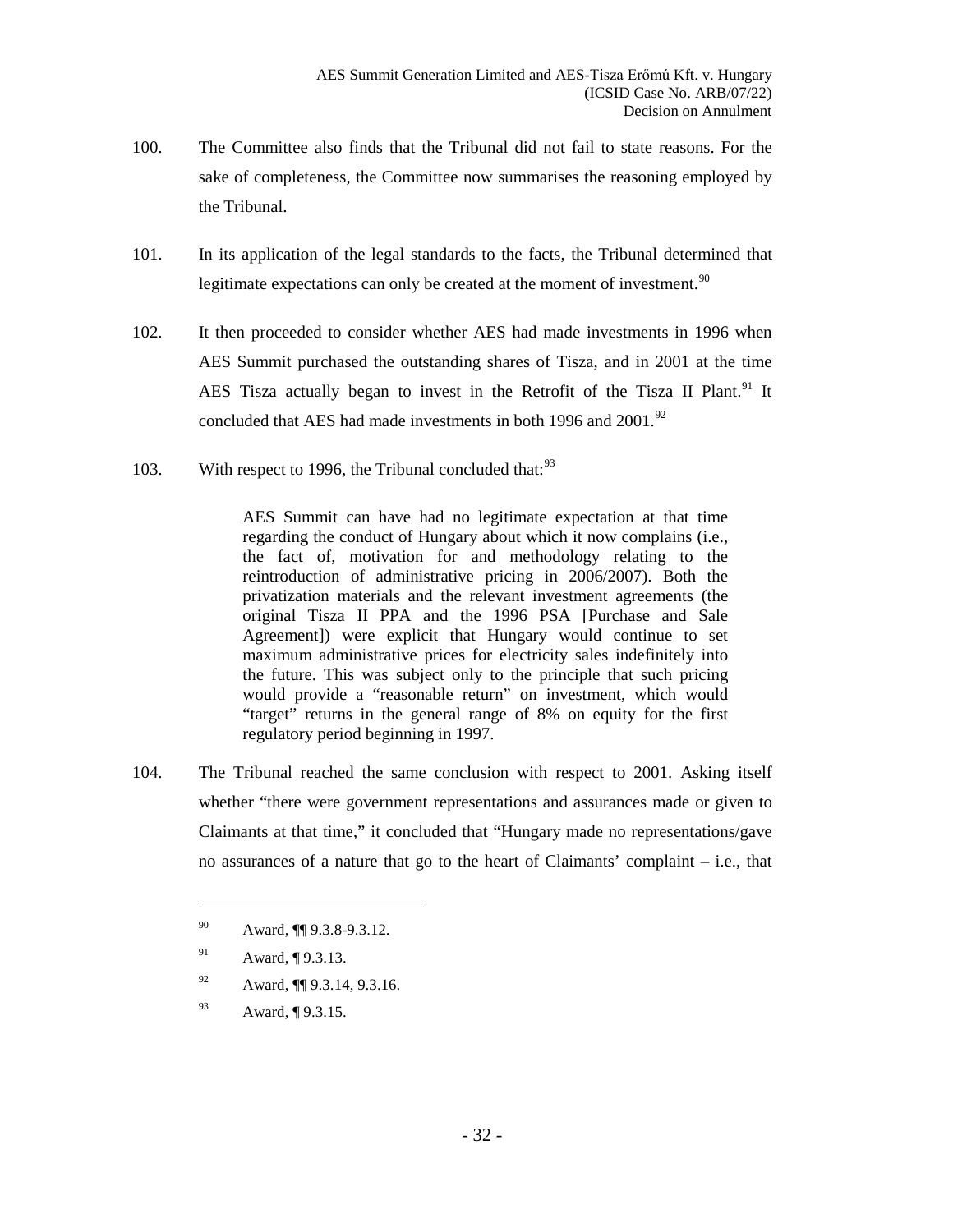following the termination of price administration on 31 December 2003, regulated pricing would not again be introduced".<sup>[94](#page-32-0)</sup>

- 105. Having considered this issue, the Tribunal ultimately did not accept Claimants' reliance, in trying to establish the existence of legitimate expectations, on two statements found in the 1996 Industry Information Memorandum. The first statement concerned an 8% return on shareholder funds. The Tribunal found that this was simply a target rate of reasonable return for the first regulatory period. The second related to an alleged requirement for another overall price and costs review prior to the introduction of any new pricing mechanism. The Tribunal observed that this was made in the context of the HEO not expecting radical changes in Hungary's administrative pricing system. It further found that the statements did not relate in a sufficiently material way to Claimants' central complaint (the reintroduction of administrative pricing in 2006-2007). Therefore it could not find that Hungary's conduct in 2006-2007 was contrary to representations and assurances said to have been made to AES Summit in 1996.<sup>[95](#page-32-1)</sup>
- 106. The Tribunal then considered Claimants' reliance on Hungary's letter of 21 October 1999 from Mr. Pal Ligati (Head of Department, Ministry of Economic Affairs) which, AES argued, constituted an express promise not to interfere with the PPA, as well as a promise that the contractual pricing formula set out in the PPA would not be altered by political considerations. The Tribunal found that:<sup>[96](#page-32-2)</sup>

[The letter] does not say what Claimants said it does. Moreover, it predated the 2001 Tisza II PPA by approximately two years and no evidence was led to suggest that such a new PPA was then contemplated. The letter was written immediately before Claimants commenced the PSA and treaty arbitrations in 2000. Accordingly, the Tribunal does not consider it plausible that Claimants can be said to

<span id="page-32-1"></span><sup>95</sup> Award, ¶ 9.3.19.

 $\overline{a}$ 

<span id="page-32-2"></span><sup>96</sup> Award, ¶ 9.3.20.

<span id="page-32-0"></span><sup>94</sup> Award, ¶¶ 9.3.17-9.3.18.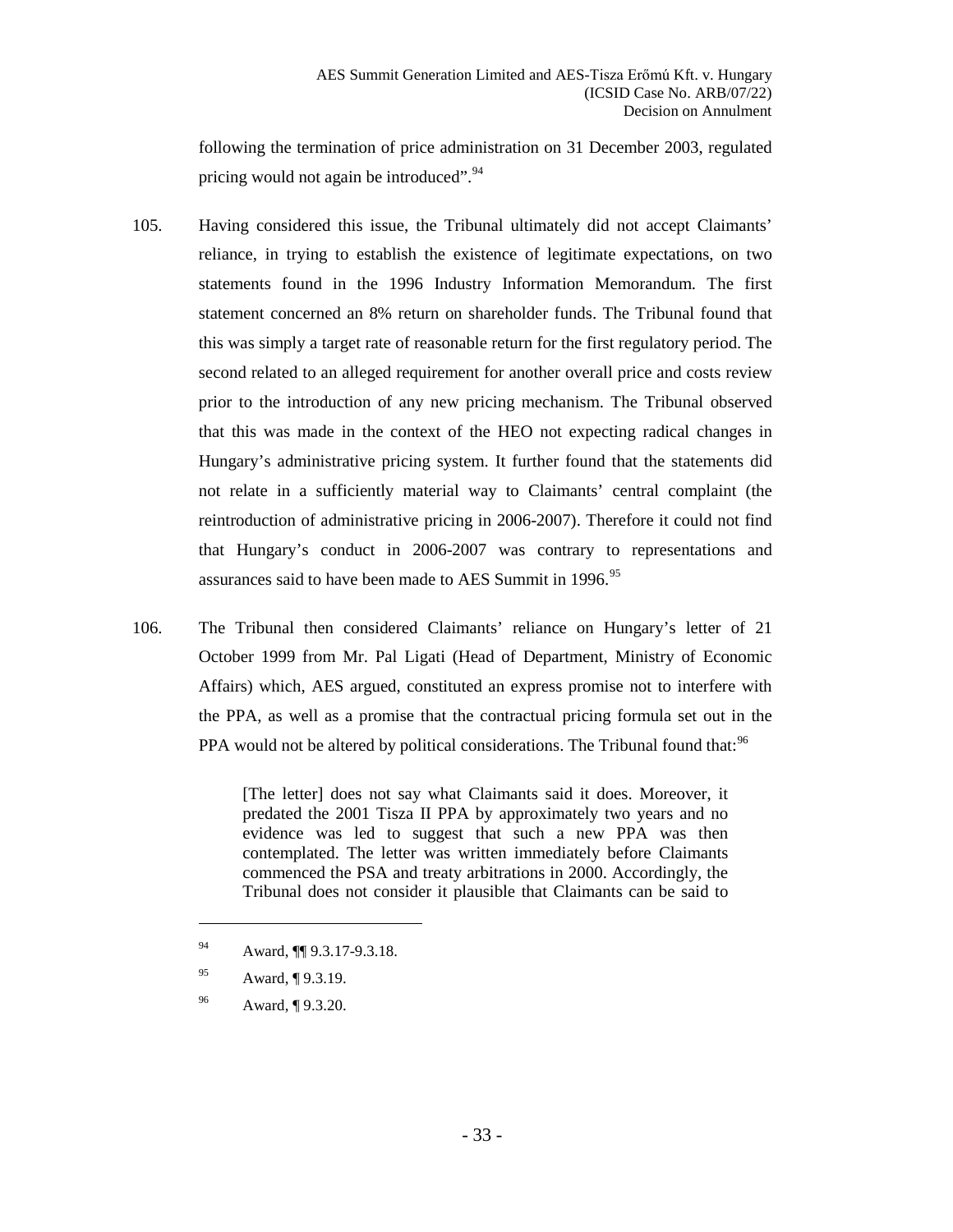have relied on this assurance when, two years later, they entered into the 2001 Settlement Agreement and the 2001 Amendment Agreement.

- 107. The Tribunal further considered that "the language of the 2001 Settlement Agreement does not, as alleged, constitute a specific promise by Hungary not to frustrate the purpose and intent of the 2001 Settlement Agreement by the reintroduction of administrative pricing",  $97$  and that "no specific commitments" were made by Hungary that could limit its sovereign right to change its law (such as a "Stability Clause") or that could legitimately have made the investor believe that no change in the law would occur". $98$
- 108. Further, the Tribunal found that "the 2001 Settlement Agreement introduced a 'Change of Law' provision … into the Original Tisza II PPA" which allocated the risks among AES and MVM (Maggar Villamos Müvek Zártkórííen Múkódó Részvénytársaság) of "a change in law … during the now extended term of the PPA".<sup>[99](#page-33-2)</sup> Later in the Award, it noted that "neither the 2001 Settlement Agreement, nor the 2001 PPA, contemplated that pricing regulation could not be reintroduced. The PPA only stipulated that if the administrative pricing disappeared specific formulas would be applied". $100$
- 109. In light of these considerations, the Tribunal concluded that "Claimants cannot legitimately have been led by Hungary to expect that the regime of administrative pricing would not be reintroduced under any circumstances during the term of the 2001 Tisza II PPA".<sup>[101](#page-33-4)</sup>

- <span id="page-33-3"></span>100 Award, ¶ 13.3.4.
- <span id="page-33-4"></span>101 Award,  $\P$  9.3.26.

<span id="page-33-0"></span><sup>97</sup> Award, ¶ 9.3.24.

<span id="page-33-1"></span><sup>98</sup> Award, ¶ 9.3.31.

<span id="page-33-2"></span><sup>99</sup> Award, ¶ 9.3.25.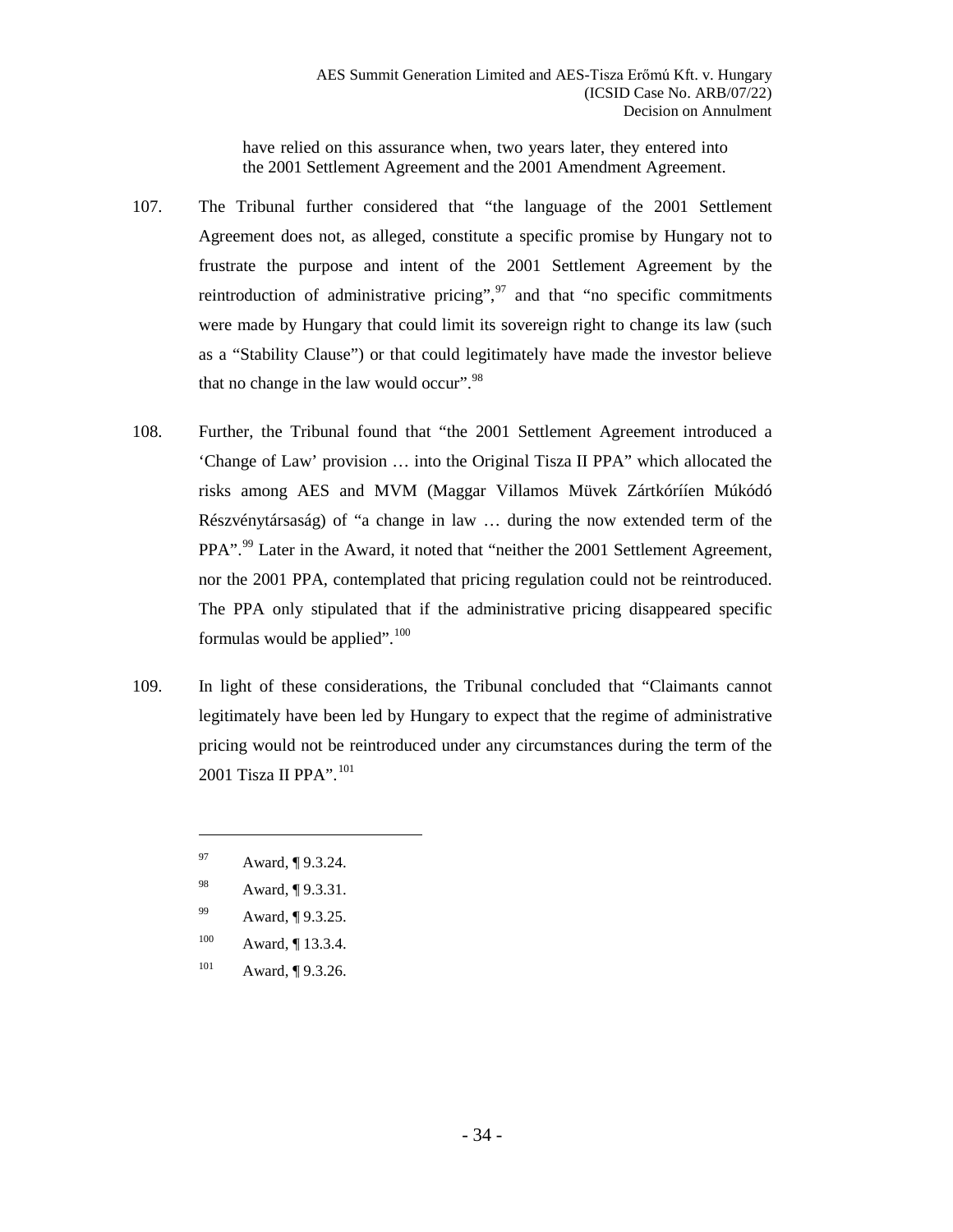- 110. The Committee cannot accept Applicants' argument that the Tribunal failed to state reasons either for rejecting AES's preferred *Parkerings-Compagniet* test, or more generally, for finding an absence of legitimate expectations.
- 111. In accordance with several previous awards, the Tribunal decided that the correct test was whether there were government representations and assurances made or given to Claimants at the time of the investment and upon which they relied, of the sort alleged and whether Hungary acted in a manner contrary to such representations and assurances. There was no requirement that the Tribunal, in adopting this standard, should explain why it preferred such a test over any other. Moreover, the Tribunal's reasoning can be easily followed "from Point A to Point B", in accordance with the *MINE* standards.
- 112. The Committee also rejects Applicants' argument that the Tribunal's reference to the "Change of Law" clause in the 2001 Settlement Agreement was frivolous, in effect being treated as a waiver of AES's rights to fair and equitable treatment under the ECT.<sup>[102](#page-34-0)</sup>
- 113. As explained above, an Award may only be annulled for giving "frivolous" reasons in the exceptional event that they amount to no reasons at all.<sup>[103](#page-34-1)</sup>
- 114. Since the Tribunal had already found that no legitimate expectations existed, there could not be any waiver. It was only after it had made this finding that the Tribunal pointed out that the "Change in Law" provision had been introduced into the original Tisza II PPA by the 2001 Settlement Agreement.<sup>[104](#page-34-2)</sup>
- <span id="page-34-0"></span>115. For the Tribunal, the "Change in Law" provision was further evidence that the Parties were aware that future legal changes could affect the PPA. This was already clear in the PPA which defined law as including "all acts of the Hungarian

 $102$  A-Ry, ¶ 171.

<span id="page-34-1"></span> $103$  See ¶ [54.](#page-17-3)

<span id="page-34-2"></span> $104$  Award,  $\P$  9.3.25.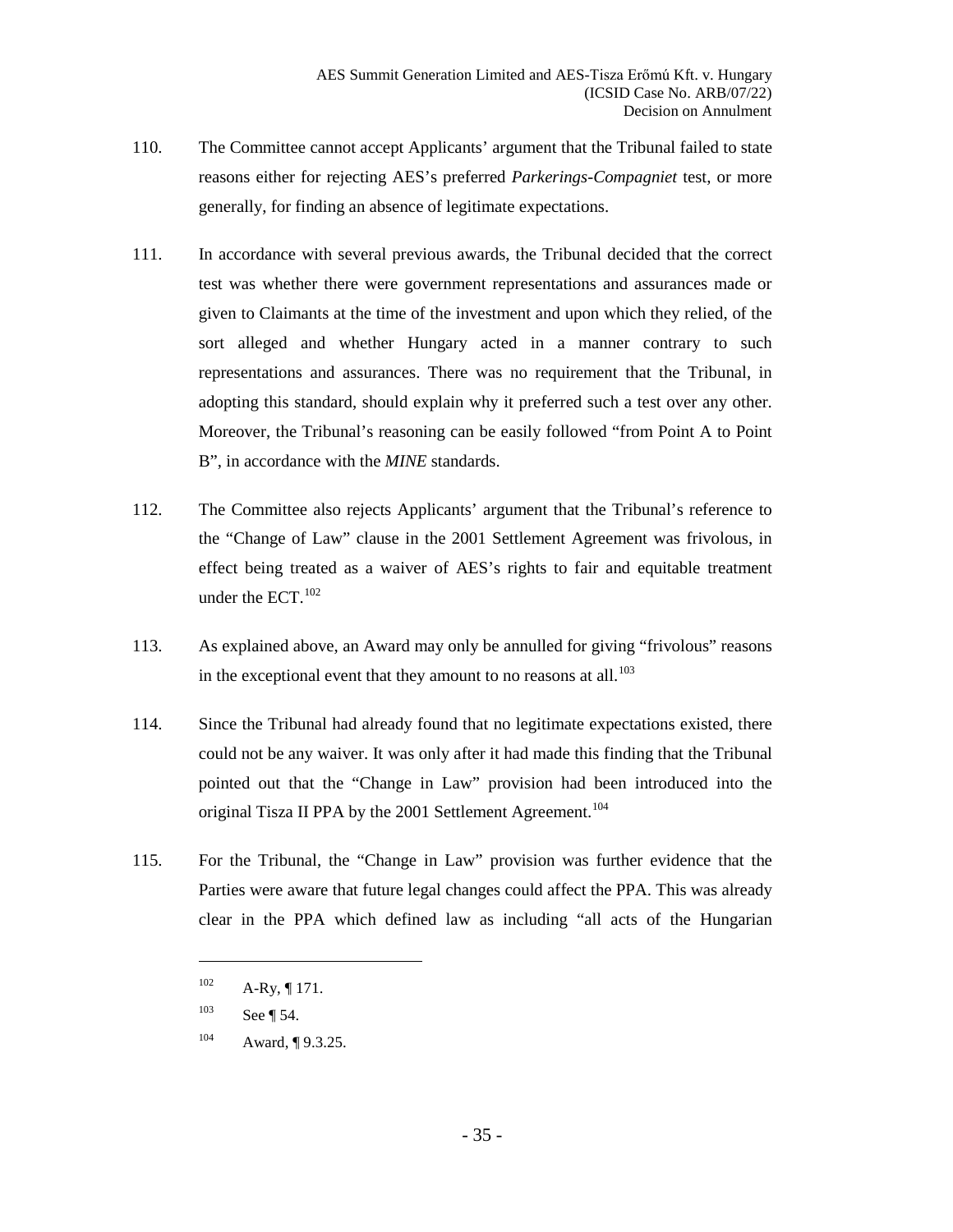parliament, as well as other governmental or ministerial decrees as might be issued *from time to time*".<sup>[105](#page-35-1)</sup>

- 116. The Committee therefore rejects AES's claim that the Tribunal failed to state reasons for finding the absence of a stabilization clause or the presence of a change of law clause to be legally significant.
- 117. In summary, therefore, the Committee finds that all of AES's arguments on legitimate expectations must fail.

#### <span id="page-35-0"></span>**VI. DUE PROCESS**

- 118. In claiming unfair and inequitable treatment by Hungary before the Tribunal, AES relied both on the irrational and unreasonable character of Hungary's decision to reintroduce administrative pricing as well as the arbitrary and unfair manner in which it was implemented.<sup>[106](#page-35-2)</sup> The Tribunal found that since it had concluded that there was nothing so irrational or unreasonable in Hungary's reintroduction of administrative prices as would constitute unfair and inequitable treatment, and AES's investment had not been impaired by unreasonable or discriminatory measures, it would limit its analysis of AES's due process claims to the manner and methodology by which the Price Decrees were brought into force. It would do so with a view to assessing whether "process" failures existed that constituted a failure to provide fair and equitable treatment.<sup>[107](#page-35-3)</sup>
- <span id="page-35-2"></span><span id="page-35-1"></span>119. The Tribunal referred to the decision of the *Tecmed* tribunal in enunciating the applicable legal standard: $108$

<sup>&</sup>lt;sup>105</sup> Award, ¶ 9.3.25 (emphasis added).

<sup>106</sup> Award, ¶ 9.3.36.

<sup>107</sup> Award, **[1]** 9.3.37-9.3.38.

<span id="page-35-4"></span><span id="page-35-3"></span><sup>108</sup> Award, ¶ 9.3.40, referring to *Tecnicas Medioambientales Tecmed SA v. The United Mexican States*, Award, 29 May 2003, ¶ 154 ("*Tecmed*").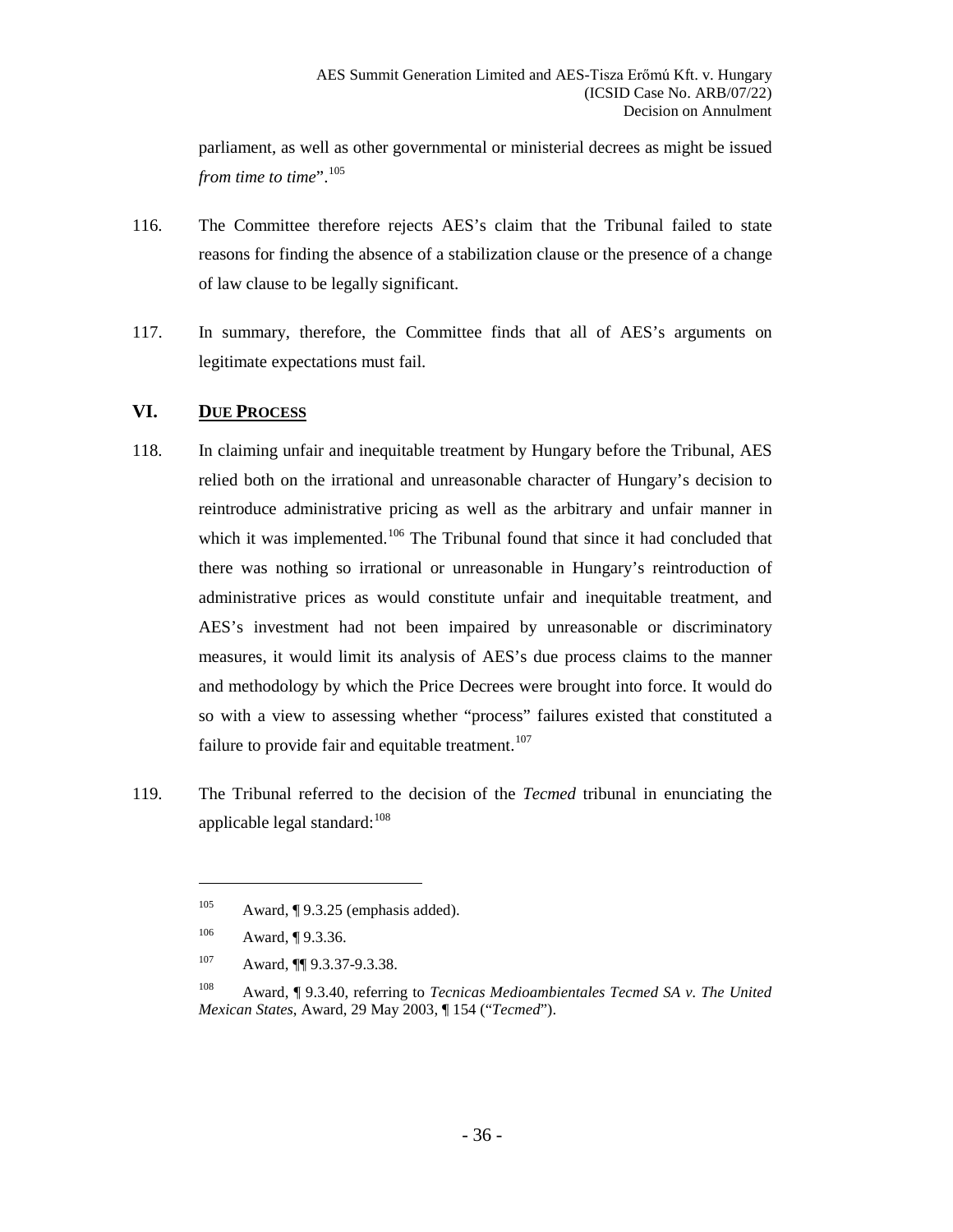It is not every process failing or imperfection that will amount to a failure to provide fair and equitable treatment. The standard is not one of perfection. It is only when a State's acts or procedural omissions are, on the facts and in the context before the adjudicator, manifestly unfair or unreasonable such as would shock, or at least surprise a sense of juridical propriety … that the standard can be said to have been infringed.

120. The Tribunal ultimately concluded that it did not believe that the process of implementing the Price Decrees was so flawed as to amount to a breach of the fair and equitable standards of the ECT.<sup>[109](#page-36-1)</sup>

(a) Summary of the Parties' Positions

- <span id="page-36-0"></span>121. Applicants submit that in making the above determinations, the Tribunal failed to adequately assess Hungary's conduct in determining that the Price Decrees had been issued in accordance with due process and procedural propriety. AES submits that these are errors which warrant annulment of the Award under Article  $52(1)(e)$ in their own right.
- 122. First, AES alleges that the Tribunal failed to provide reasons for its finding that Hungary's arbitrarily short timeframe for implementation of the Price Decrees did not constitute a due process violation.<sup>[110](#page-36-2)</sup> AES submits that a gap in the Tribunal's logic exists since it failed to step back from its analysis of the HEO's individual actions in implementing the Price Decrees and take account of the fact that the deadlines were imposed on the HEO by the Ministry of Economy.<sup>[111](#page-36-3)</sup> The Tribunal therefore examined the conduct of the HEO to the exclusion of the Ministry of Economy or indeed Hungary as a whole.<sup>[112](#page-36-4)</sup>

 $111$  A-Ry, ¶ 183.

 $\overline{a}$ 

<span id="page-36-4"></span><span id="page-36-3"></span> $112$  A-Ry, 182.

<span id="page-36-1"></span><sup>109</sup> Award, ¶ 9.3.41.

<span id="page-36-2"></span> $^{110}$  A-Ry,  $\P$  181-185.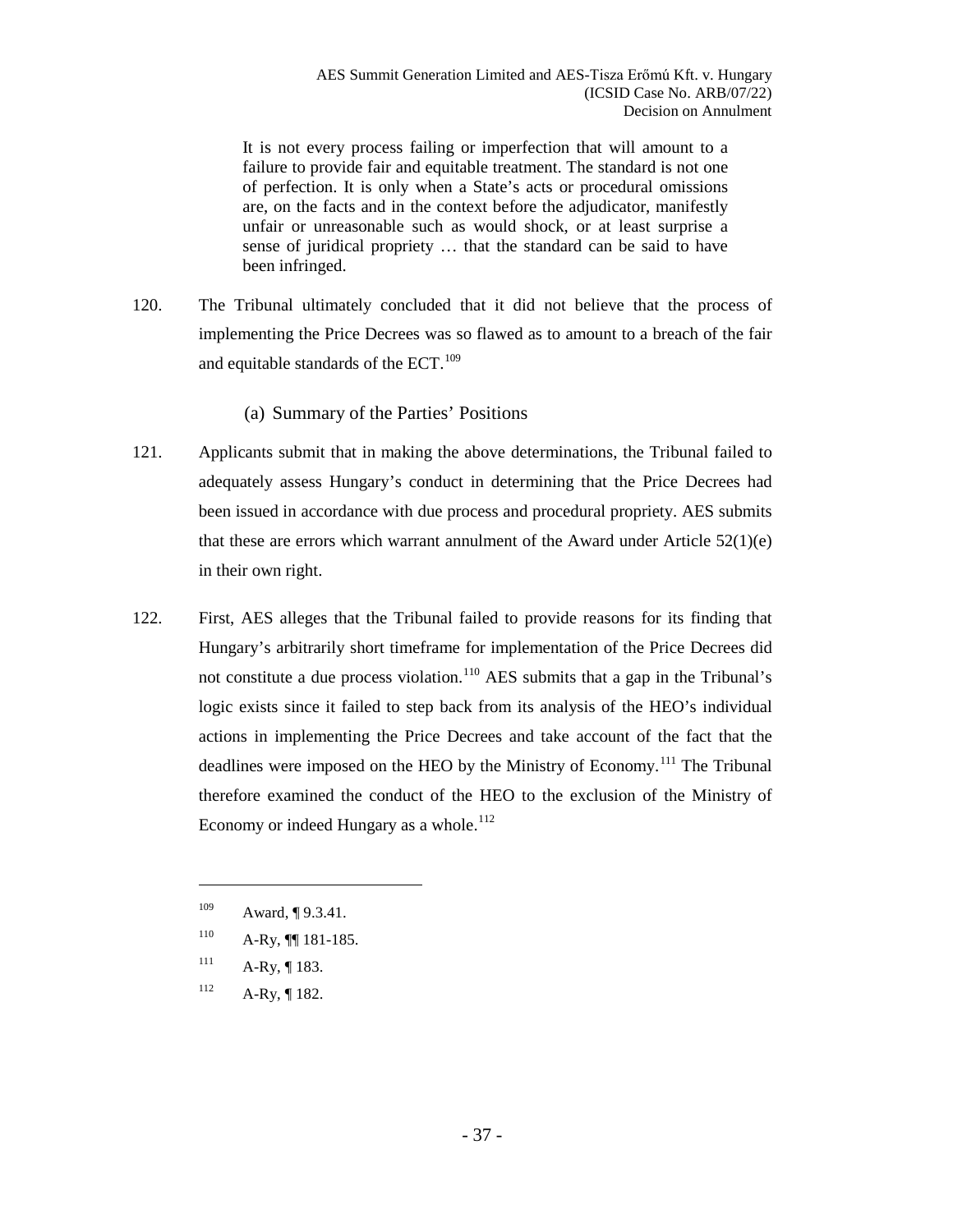123. Second, AES alleges that "the Tribunal's finding on Hungary's failure to fully review AES's costs and assets before establishing prices under the Price Decrees is contradictory and frivolous".<sup>[113](#page-37-0)</sup> The alleged contradiction is based, according to AES, on the fact that:  $114$ 

> The Tribunal … concedes that even though no costs and assets review took place in the third cycle, the HEO accepted AES's costs as reflected in its own financial statements "*precisely as it had done for the second price cycle with which the Claimants have no complaint*." AES had no complaint about the second price cycle because it included the *very feature* it complained was missing from the third: a full costs and assets review. Obviously, if the third cycle did not include a costs and assets review, as the Tribunal conceded, then it cannot be said that Hungary carries out the third cycle regulatory process "*precisely as it had done for the second cycle"*.

- 124. Regarding "frivolity", AES submits, *inter alia*, that the Tribunal's reasoning was frivolous because it accepted without any explanation that the non-performance of a costs review was justified by the short time frame that the Hungarian Ministry had in mind to enact the Price Decrees.
- 125. Hungary refutes Applicants' claims.
- 126. It argues that the alleged shortcomings in the Tribunal's reasoning only pertain to one facet of Hungary's conduct in relation to the procedure for the enactment of the Price Decrees. In order to establish grounds for annulment, AES would need to prove that the Award is silent on the claim as a whole, rather than simply one given aspect of it.<sup>[115](#page-37-2)</sup> In its written submissions, Hungary cites the following passage from the decision of the *Helnan* annulment committee:<sup>[116](#page-37-3)</sup>

<span id="page-37-0"></span> $113$  A-Ry, 186.

<span id="page-37-1"></span><sup>114</sup> A-Ry, ¶ 190, referring to Award, ¶ 9.3.72 (emphasis in original).

<span id="page-37-2"></span> $^{115}$  A-CM, ¶ 366; A-Rj, ¶ 99.

<span id="page-37-3"></span><sup>116</sup> A-Rj, ¶ 99, referring to *Helnan International Hotels AS v. Arab Republic of Egypt*, Decision on Annulment, 14 June 2010, ¶ 36 ("*Helnan*").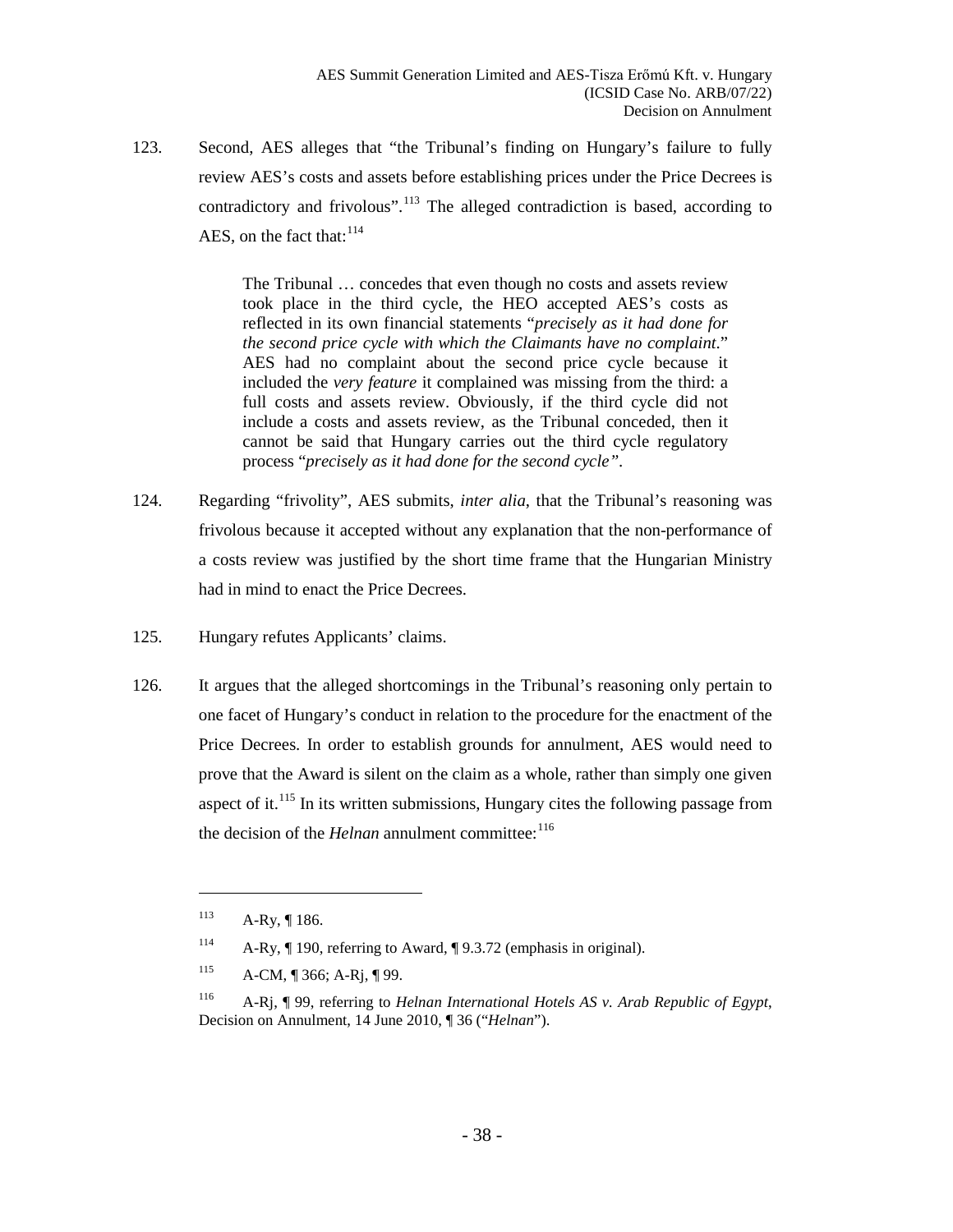[Article  $52(1)(e)$ ] permits annulment on the ground "that the award has failed to state the reasons on which it is based. Thus, the object of this ground is the reasoning which leads to the Tribunal's Award. It does not permit annulment simply because the tribunal has not determined it necessary to discuss every argument raised by one of the parties.

127. Alternatively, Hungary argues that, in order to merit annulment the issue in question would in any case need to have been an "essential question" that could have changed the outcome of the case.<sup>[117](#page-38-1)</sup> This, Hungary submits, was not the case.

(b) The *ad hoc* Committee's Analysis

- <span id="page-38-0"></span>128. The Committee considers that Applicants' claims are unfounded.
- 129. With respect to Applicants' first claim, the Tribunal found that on 11 May 2006, the HEO sent each generator a draft text of the 2006 Price Decree, soliciting comments on its proposed approach by 18 May 2006.<sup>[118](#page-38-2)</sup> AES submitted its comments on this date in accordance with the HEO's (admittedly short) deadline. AES then amended its comments, four days later, on 22 May 2006. The Tribunal found that these amended comments were substantive, detailed and led to changes to the draft 2006 Price Decree.<sup>[119](#page-38-3)</sup>
- 130. The Tribunal went on to note that the HEO next met with AES on 31 May 2006 to discuss possible changes to the draft.<sup>[120](#page-38-4)</sup> The HEO subsequently presented the draft to the Ministry on 2 June 2006, including a summary table of the principal comments that had been received from the generators (including  $\text{AES}$ ).<sup>[121](#page-38-5)</sup>
	- $^{117}$  A-CM, ¶ 368.

- <span id="page-38-2"></span><span id="page-38-1"></span>118 Award, ¶ 9.3.49.
- <span id="page-38-3"></span>119 Award, ¶ 9.3.50.
- <span id="page-38-4"></span> $120$  Award,  $\P$  9.3.51.
- <span id="page-38-5"></span> $121$  Award,  $\P$  9.3.52.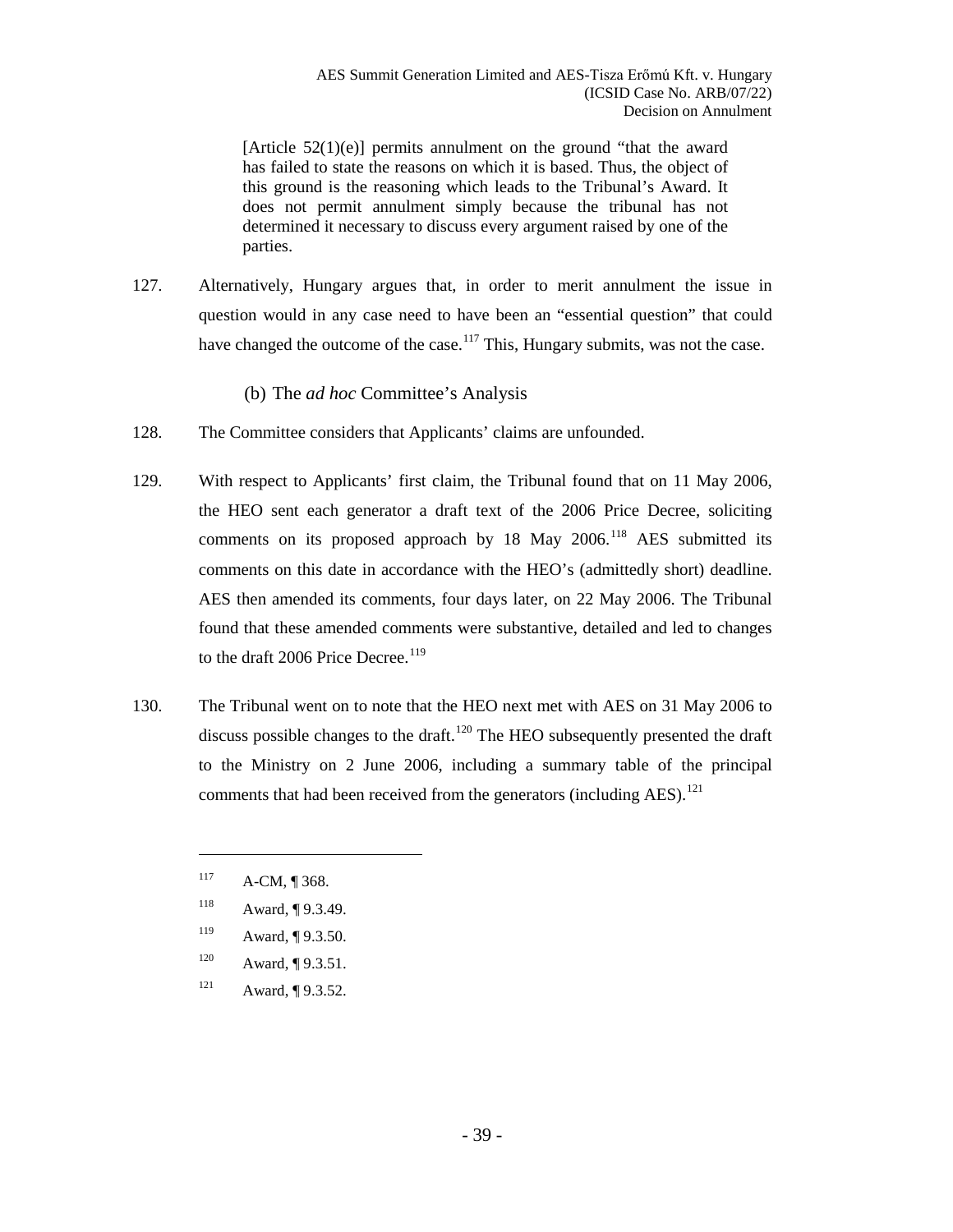- 131. Several changes were thereafter made to the draft, including elimination of the original *post hoc* profit sharing provision as requested by a number of generators, including AES.<sup>[122](#page-39-0)</sup>
- 132. The Arbitral Tribunal concluded that although there were several procedural shortcomings in Hungary's implementation of the Price Decrees (the most obvious being the short deadline to submit comments) none was sufficient to constitute unfair and inequitable treatment.<sup>[123](#page-39-1)</sup> The Tribunal considered that having been informed by the HEO no later than November 2005 that the HEO considered a 7.1% return on assets to be an appropriate rate of return, AES had been sufficiently forewarned to enable it to respond to the HEO's letter of 11 May 2006 within this timeframe. AES had not found it necessary to seek an extension. It further took the opportunity to supplement and amend its comments four days later. These late amendments were accepted as timely by the HEO, and were ultimately acted upon through Hungary's elimination of the proposed *post hoc* profit-sharing provision. [124](#page-39-2)
- 133. In light of the Tribunal's analysis, as described above, the Committee is unable to find that Applicants' claim that the Tribunal failed to specifically address the role of the Ministry of Economy in setting the time frame is well-founded. Moreover, the Committee does not see in what way such an omission would have been resultdeterminative.
- 134. Applicants' claim in the original proceedings was based on one single sentence in their post-hearing brief to the effect that "Hungary has never explained its selfimposed May deadline that appears arbitrary considering that the 2006 Price Decree was not issued until 24 November".<sup>[125](#page-39-3)</sup>

<span id="page-39-0"></span><sup>122</sup> Award, **[1]** 9.3.53-9.3.55.

<span id="page-39-1"></span><sup>123</sup> Award, ¶ 9.3.66.

<span id="page-39-2"></span><sup>124</sup> Award, ¶¶ 9.3.67-9.3.70.

<span id="page-39-3"></span><sup>&</sup>lt;sup>125</sup> AES's Post-Hearing Submission, ¶ 78.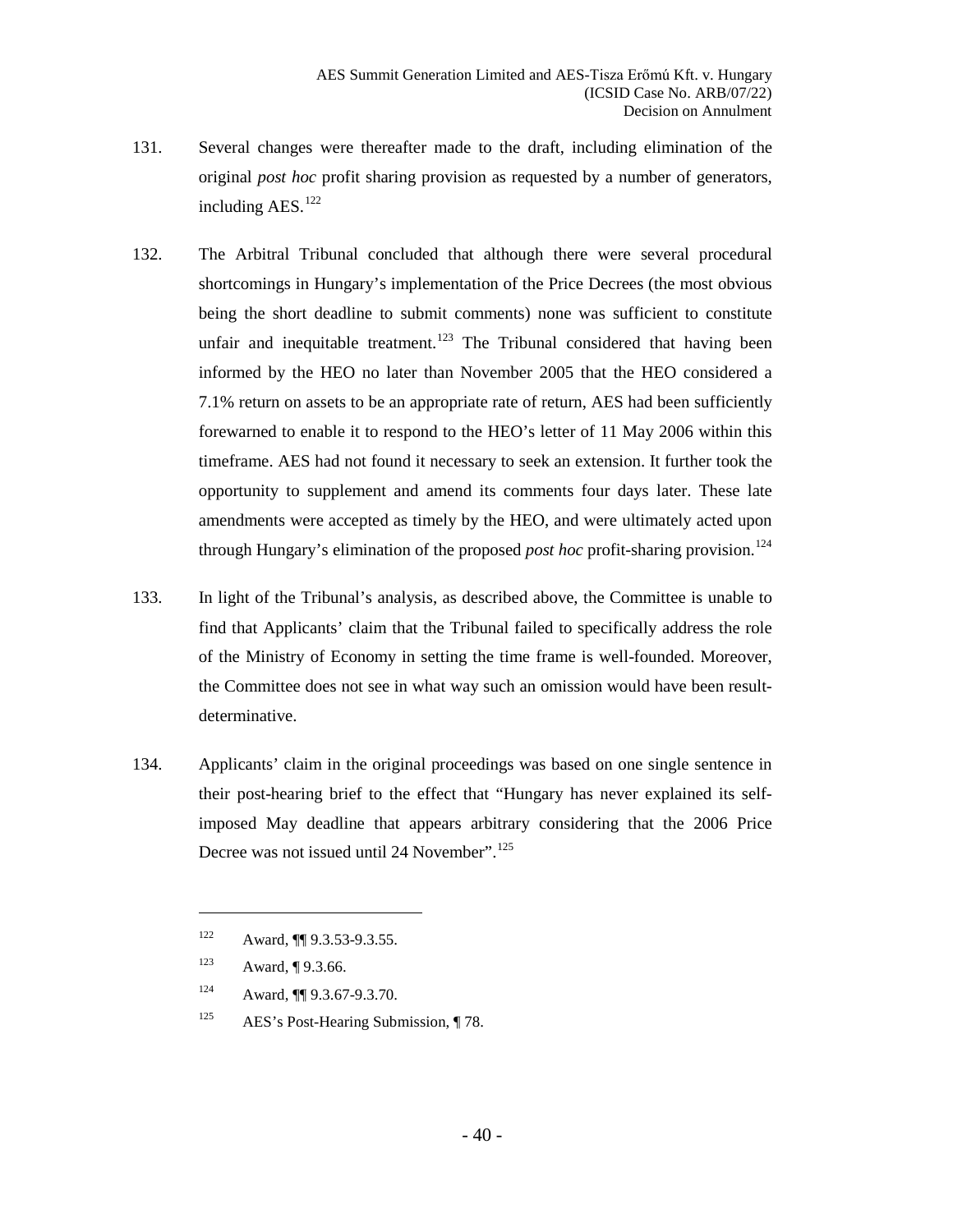- 135. In the Committee's view, this argument barely required a response by the Tribunal given the limited degree of prominence with which it was advanced by AES in the original proceedings.<sup>[126](#page-40-0)</sup> Much less can it be regarded as "outcome-determinative".
- 136. With respect to Applicants' second complaint, AES submits that the Tribunal did not make any independent findings on the issue of Hungary's alleged failure to perform a full costs and assets review during the implementation of pricingregulation. Instead, AES argues, the Tribunal merely "recited Hungary's unhelpful explanation that it was 'impractical' to perform a full costs review in the timeframe that the Ministry 'had in mind'".<sup>[127](#page-40-1)</sup>
- 137. In dealing with this question, the Tribunal was, by its own admission, greatly assisted by the testimony of Mr. Békés, head of the Electricity Office Preparation Department of the HEO at the time. The Tribunal found that his evidence described "a not culpably unreasonable implementation process in relation to the Price Decrees".<sup>[128](#page-40-2)</sup> Mr. Békés was not cross-examined. His testimony on the relevant process was contradicted neither by competing testimony, nor by contrary documentation.
- 138. Specifically, Mr. Békés testified that for a number of reasons, it was impractical for the HEO to perform a detailed bottom up cost review for the generators in early 2006.
- 139. There was therefore no reason for the Tribunal to make any other independent findings on the issue that Hungary had failed to perform a full costs and assets review during implementation of the pricing regulation.

<span id="page-40-0"></span><sup>126</sup> See *Continental Casualty Company v. Argentina*, Decision on Annulment, 16 September 2011, ¶ 129 ("*Continental Casualty*").

<span id="page-40-1"></span> $127$  A-Ry, ¶ 186.

<span id="page-40-2"></span><sup>128</sup> Award, ¶ 9.3.42.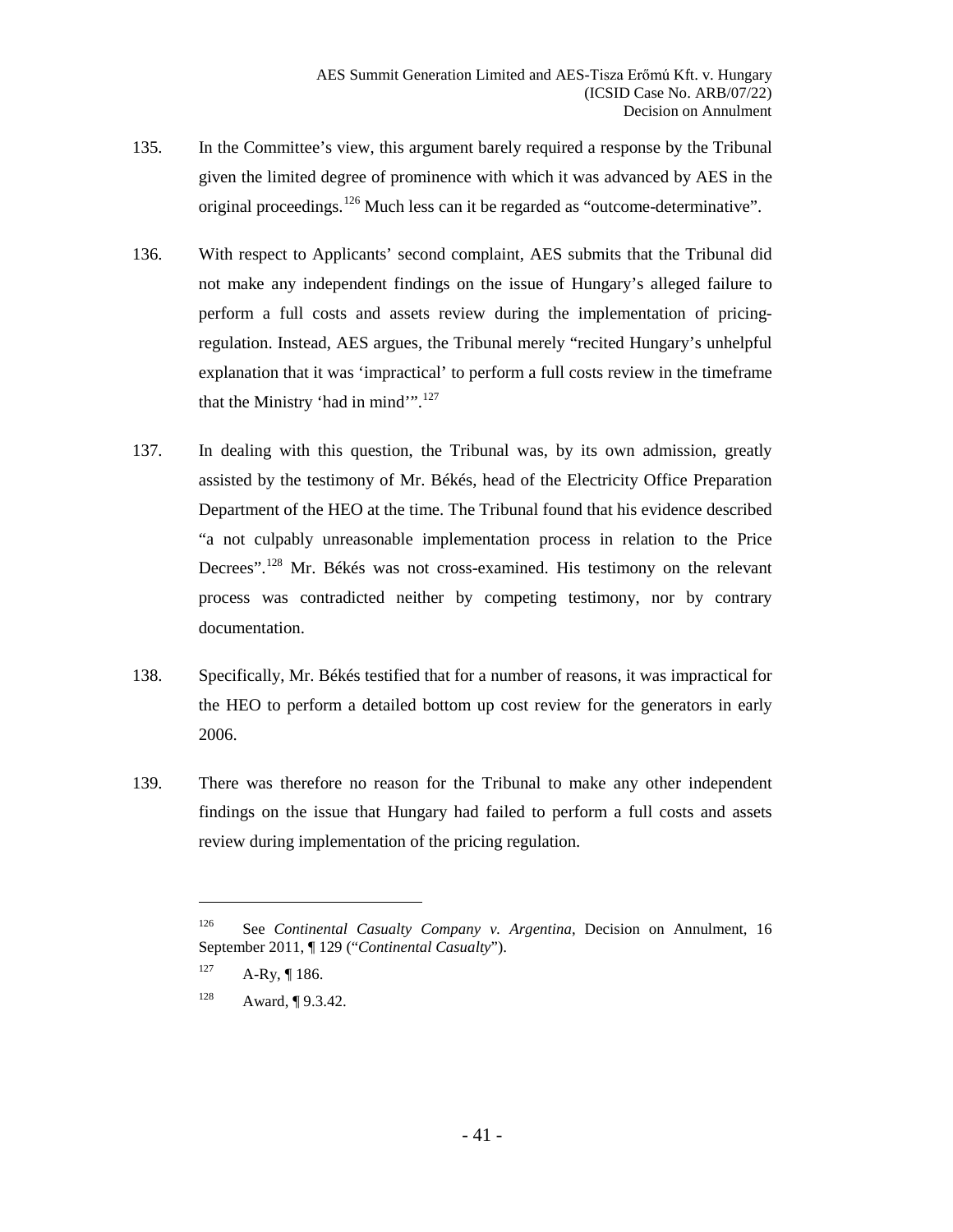- 140. The Committee is also unable to find that the Tribunal's reasoning is contradictory. As discussed above, such a contradiction must amount to the Tribunal having effectively given no reasons at all.  $^{129}$  $^{129}$  $^{129}$  In light of the Tribunal's reasoning described above, the Committee is unable to contemplate annulment of the Award on this basis. To do so would impermissibly cross the line into appellate review.
- 141. In any event, the Tribunal properly found that AES had not been denied due process with respect to a costs review, a determination of assets review, or a further opportunity for a price review.
- 142. Concerning the costs review, the Tribunal acknowledged that no such audit took place during the third pricing cycle. It concluded, however, that "HEO's decision not to follow this practice at this time was not unfair to AES … because HEO accepted AES's costs as reflected in AES's 2004 and 2005 own financial statements as supplied to HEO".  $^{130}$  $^{130}$  $^{130}$
- 143. With respect to the asset review, the Tribunal noted that the HEO's return-onassets calculations were based on the book value of assets as reported in AES's financial statements. This methodology was identical to that employed in the second pricing cycle (with which Claimants had no complaint).<sup>[131](#page-41-2)</sup> The Tribunal also found that "because Claimants do not fault the first two cycles, it is relevant to their allegation of procedural failings that each and every of the three cycles were somewhat similar".<sup>[132](#page-41-3)</sup>
	- $129$  See ¶ [53.](#page-17-4)

- <span id="page-41-1"></span><span id="page-41-0"></span>130 Award, ¶¶ 9.3.71-9.3.72.
- <span id="page-41-2"></span>131 Award, ¶ 9.3.72.
- <span id="page-41-3"></span>132 Award, ¶ 9.3.44.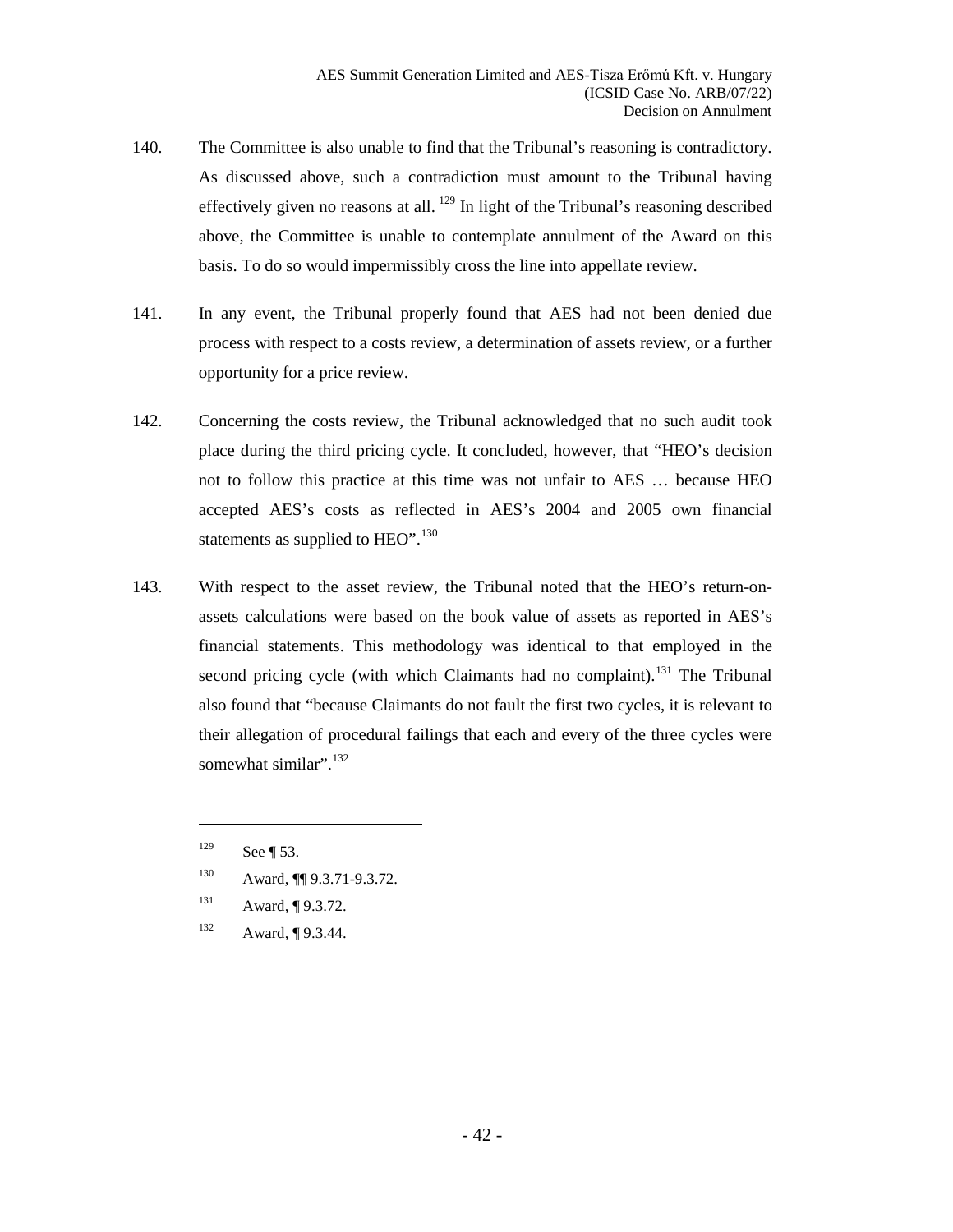144. If Claimants considered that costs were not included that should have been, they could have asked for a price review. However, they did not. The Tribunal stated as follows:  $133$ 

> The March 2006 amendments to the 2001 Electricity Act (that provided for the reintroduction of administrative prices) did not affect its existing provisions which allow generators to petition for individual price review. Mr. Békés testified that AES Tisza did not submit a request for price review during the relevant review period applicable to the Price Decrees.

145. On the basis of the Tribunal's reasoning as described above, under the prevailing legal standards the Committee considers it impossible to conclude that Claimants' complaint that the Tribunal's reasoning on due process was frivolous or contradictory is well founded.

## <span id="page-42-0"></span>**VII. STABLE CONDITIONS**

146. In the original proceedings, the Tribunal found that Hungary had not violated its obligation under Article 10(1) of the ECT to "encourage and create stable, equitable, favourable and transparent conditions for Investors".

## (a) Summary of the Parties' Positions

<span id="page-42-1"></span>147. AES requests annulment of the Award since, it alleges, the Tribunal failed to give positive content to the applicable legal standards under Article 10(1) of the ECT. It argues that "by characterizing the legal standard only by what it is not, the Tribunal gave frivolous reasons for its decision on this issue which requires annulment under Article  $52(1)(e)$  of the Convention".<sup>[134](#page-42-3)</sup> It argues further that "this error" constitutes a manifest excess of power under Article  $52(1)(b)$  in that the Tribunal

<span id="page-42-3"></span><span id="page-42-2"></span><sup>133</sup> Award, ¶ 9.3.64.

 $134$  A-Ry, 195.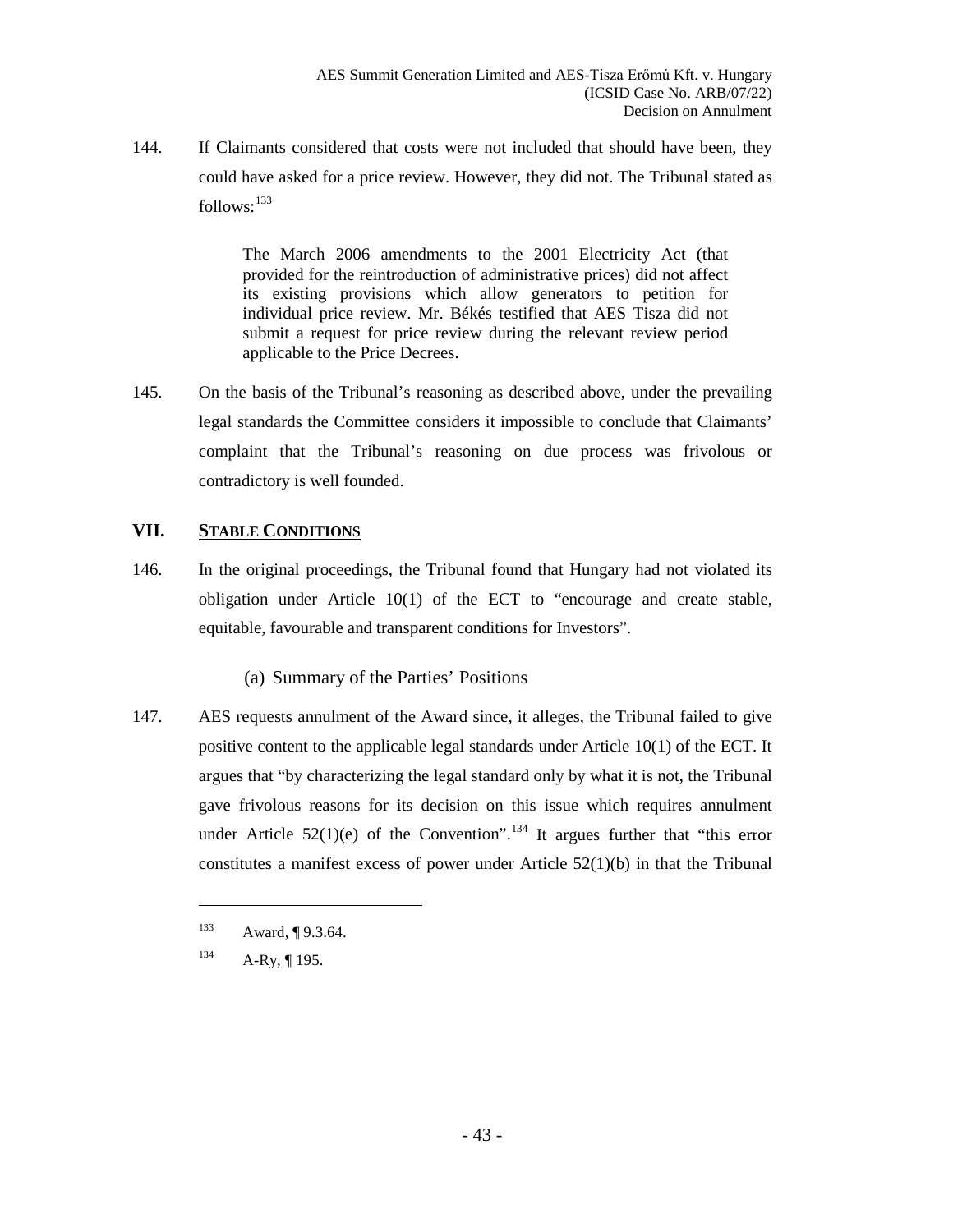failed to exercise its jurisdiction by not making any findings on the abundant record on profitability". [135](#page-43-0)

- 148. Applicants also argue that whilst the Tribunal purported to deal with the scope of this obligation by reference to the factual circumstances in the case, the Award is in fact concerned exclusively with Hungary's sovereign right to change its law in the abstract, without specific consideration of the reintroduction of regulated prices in the relevant context.<sup>[136](#page-43-1)</sup>
- 149. Further, AES submits that since the Tribunal made no affirmative findings as to the legal test that it should apply to the facts of the case before it, it has disregarded the applicable law. This disregard of the applicable law, AES argues, is manifest insofar as it is both serious and obvious.
- 150. Hungary, for its part, submits that throughout the original proceedings, Applicants used the phrase "stable legal and business framework" as shorthand for all of Hungary's obligations under Article  $10(1)$  – that is, including the obligation to provide both stable conditions and fair and equitable treatment. Hungary submits that in the Award, the Tribunal responded to the question that had been presented to it, and found that the ECT's "stable conditions" provision is not a stability clause preventing a sovereign entity from changing its laws. This approach, Hungary argues, is consistent with the findings of previous tribunals. $137$
- 151. Hungary further submits that the Tribunal could not find a specific commitment by Hungary that could mandate obedience to a given framework. Rather, the Tribunal held that the business framework (the 2001 Electricity Act, 2001 Settlement Agreement and PPA Amendment) in itself contemplated changes. Moreover, Hungary submits that the Tribunal made specific findings about the extent and

<span id="page-43-0"></span> $135$  A-Ry, 131.

<span id="page-43-1"></span> $136$  A-A, ¶ 91.

<span id="page-43-2"></span><sup>137</sup> A-CM, **[1]** 295-297, 304.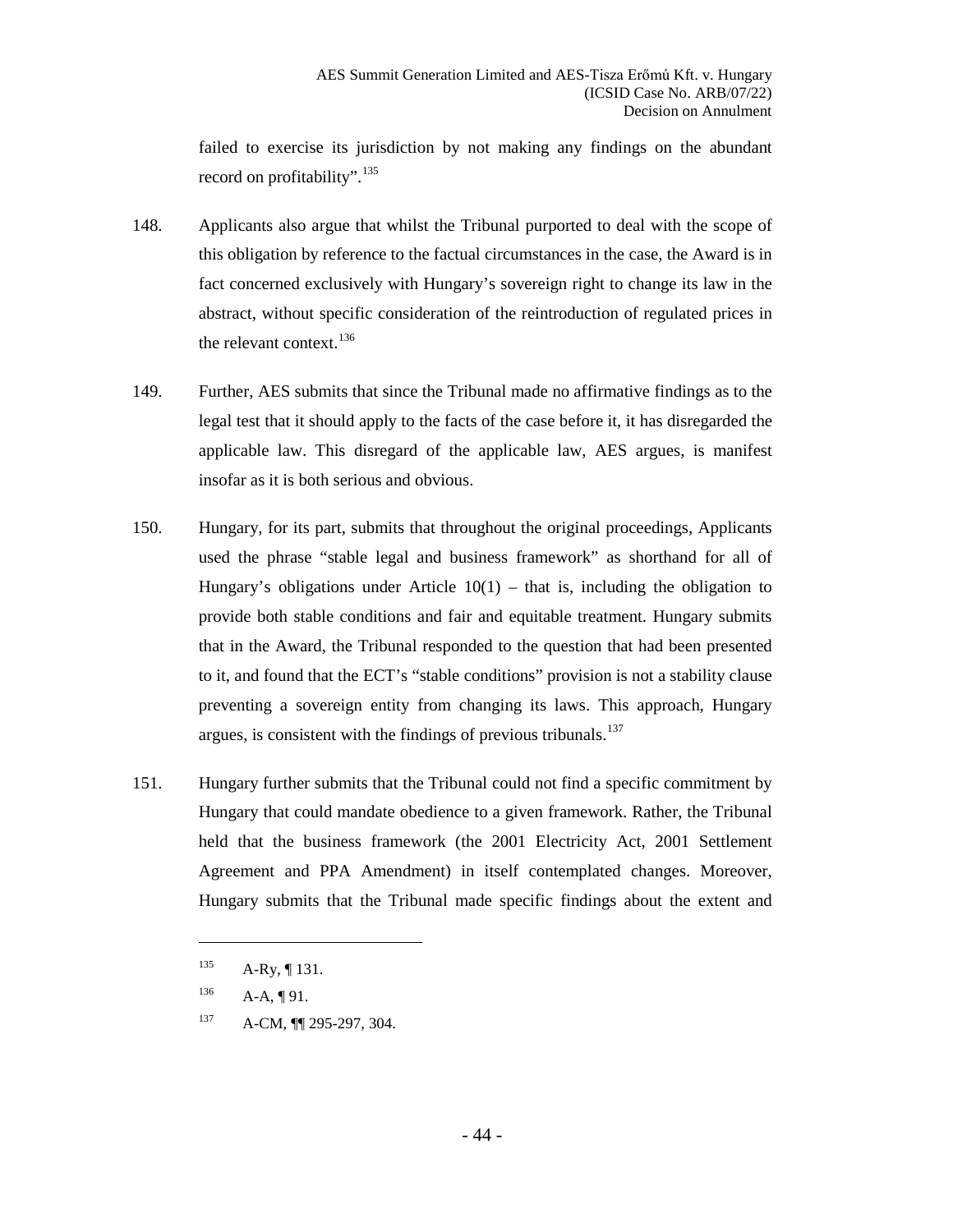nature of the changes that occurred in this case, which were directly relevant to its finding that Hungary did not violate the  $ECT$ .<sup>[138](#page-44-1)</sup>

152. In any event, as discussed above with reference to the applicable legal standards, <sup>[139](#page-44-2)</sup> it is Hungary's position that whilst the Tribunal's interpretation of the ECT's "stable conditions" provisions may not have been definitive or exhaustive, Article 52(1)(b) only requires that the Tribunal interpret the correct "body of law" and respond to the claims before it. $140$ 

#### (b) The *ad hoc* Committee's Analysis

- <span id="page-44-0"></span>153. The Committee considers that Applicants' claims are unfounded.
- 154. In the Committee's view, the Tribunal did, in fact, give positive content to the standard. It stated that: $141$

To determine the scope of the stable conditions that a State has to encourage and create is a complex task given that it will always depend on the specific circumstances that surrounds [sic] the investor's decision to invest and the measures taken by the State in the public interest.

155. Furthermore, the Tribunal applied the law to the facts in stating that:  $142$ 

In this case however, the Tribunal observes that no specific commitments were made by Hungary that could limit its sovereign right to change its law (such as a stability clause) or that could legitimately have made investors believe that no change in the law would occur.

<span id="page-44-2"></span>139 See ¶ [29.](#page-10-6)

- <span id="page-44-3"></span> $^{140}$  A-CM, 1 312.
- <span id="page-44-4"></span>141 Award, ¶ 9.3.30.
- <span id="page-44-5"></span><sup>142</sup> Award, ¶ 9.3.31.

<span id="page-44-1"></span><sup>138</sup> A-CM, **[1]** 298-302.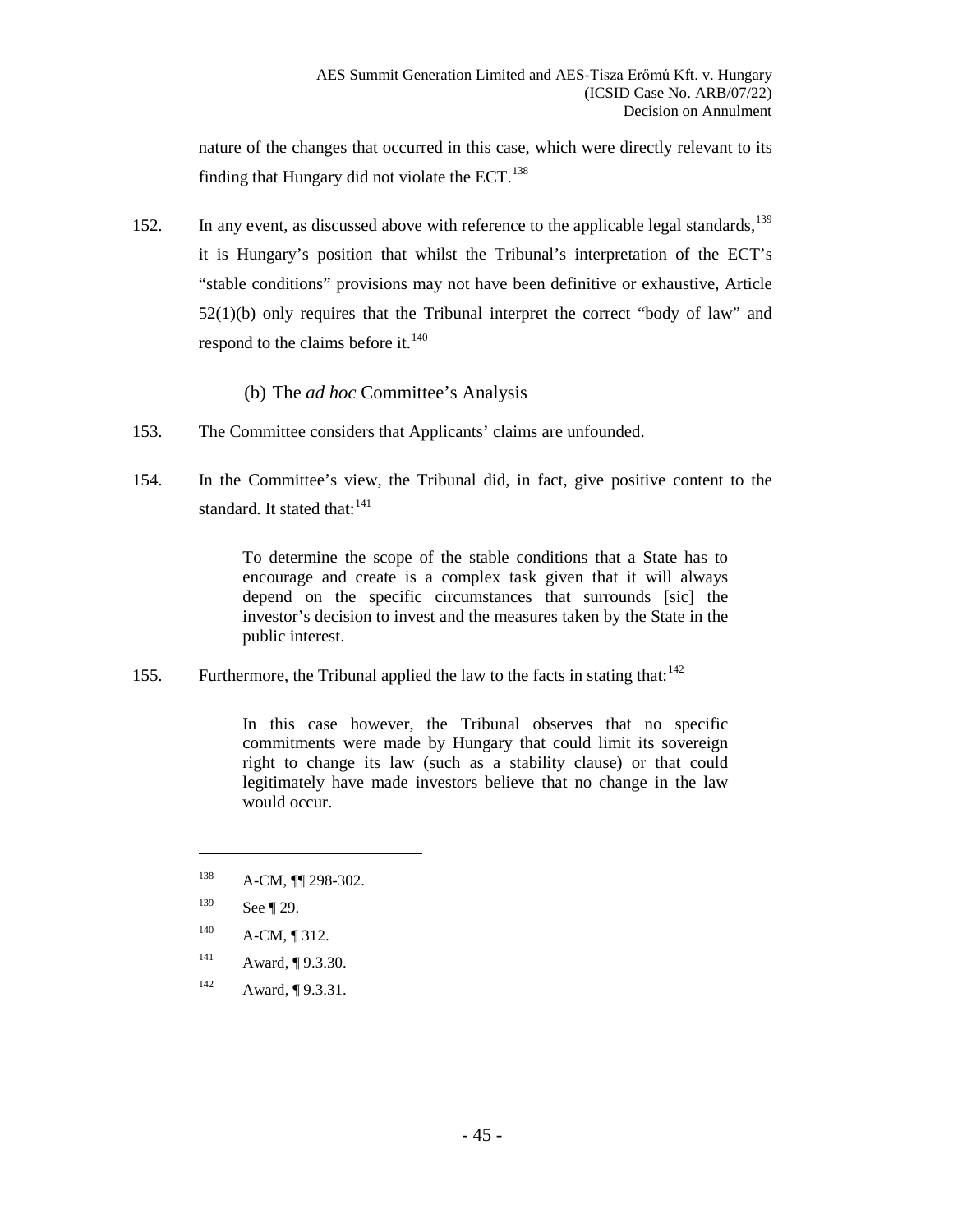- 156. The Tribunal then went on to state that: "Specifically, the 2001 Settlement Agreement and the 2001 PPA did not [contemplate] that after 2004 no reintroduction of regulated pricing could take place".<sup>[143](#page-45-0)</sup> The Tribunal noted that "Moreover, it is clear from clause 3.7 of the 2001 PPA that the parties to the agreement were aware that a change in the law could occur that could make the obligations under the agreement become illegal, unenforceable or impossible to perform".[144](#page-45-1)
- 157. The Tribunal also carefully examined the specific circumstances surrounding the measures taken by the State in the public interest and noted that a pricing regime in the third period did not significantly differ from those in the earlier cycles.<sup>[145](#page-45-2)</sup> The fact that these findings are contained in various other sections of the Award is irrelevant. Under the prevailing legal standards recently enunciated by the *Continental Casualty* annulment committee:<sup>[146](#page-45-3)</sup>

In determining whether the reasons given for a conclusion on a particular question are sufficient, is it [sic] necessary not to look in isolation at the particular paragraphs of the award dealing specifically with that question. Those paragraphs must always be read together with the award as a whole.

158. It was therefore entirely rational for the Arbitral Tribunal to decide that in these circumstances, "absent a specific commitment from Hungary that it would not reintroduce administrative pricing during the term of the 2001 PPA, Claimants cannot properly rely on an alleged breach of Hungary's Treaty obligations to provide a stable legal environment".<sup>[147](#page-45-4)</sup>

 $\overline{a}$ 

<span id="page-45-3"></span><sup>146</sup> *Continental Casualty*, ¶ 261.

<span id="page-45-0"></span><sup>143</sup> Award, note 39.

<span id="page-45-1"></span><sup>&</sup>lt;sup>144</sup> Award, ¶ 9.3.32.

<span id="page-45-2"></span><sup>145</sup> Award, ¶¶ 9.3.44, 9.3.56, 9.3.72, 10.3.44.

<span id="page-45-4"></span><sup>&</sup>lt;sup>147</sup> Award, ¶ 9.3.34.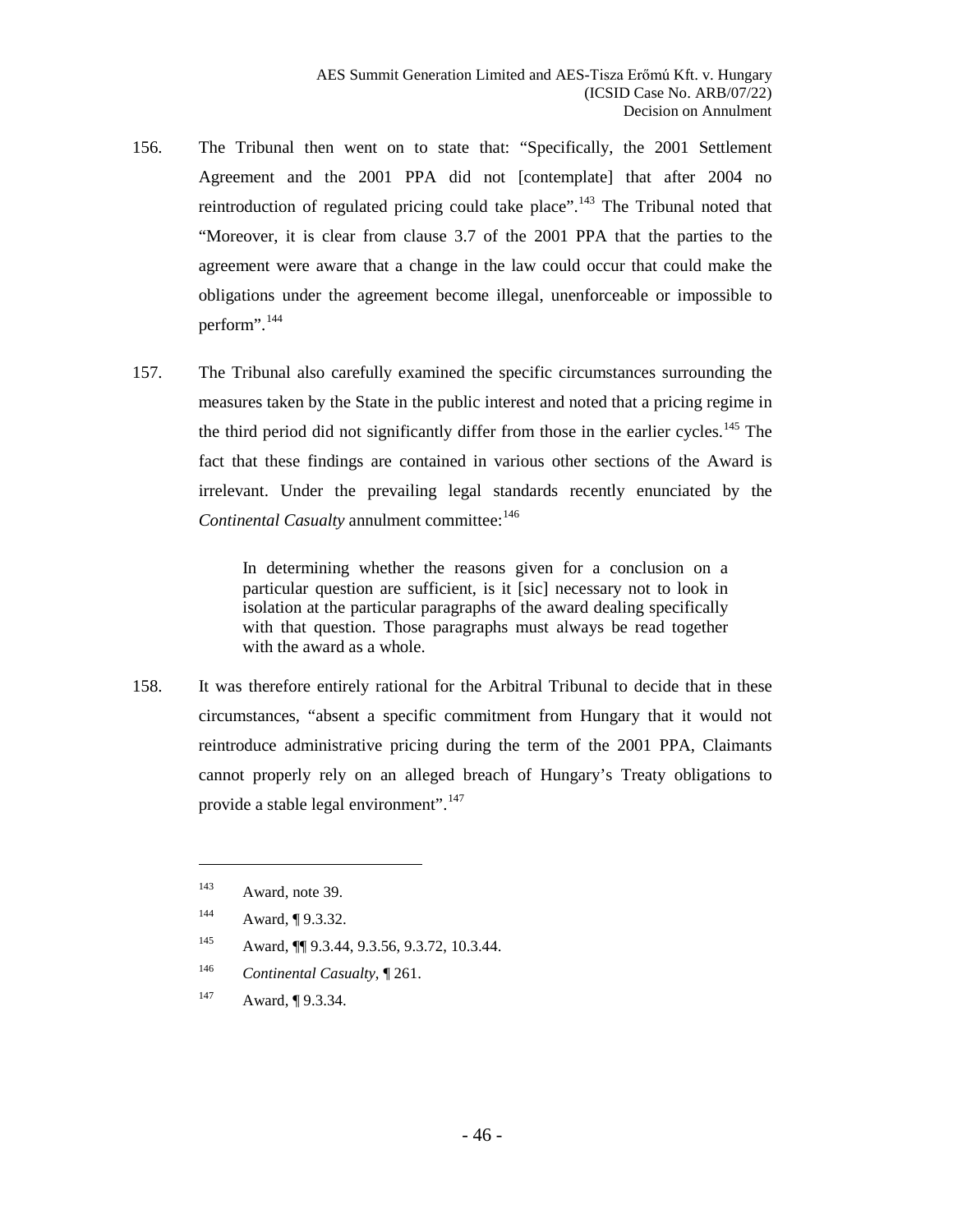159. Applicants' contentions under this heading therefore fall short of proving a manifest excess of the Tribunal's powers, and must accordingly be rejected.

#### <span id="page-46-0"></span>**VIII. LEGALITY UNDER HUNGARIAN AND EU LAW**

160. In its Award the Tribunal had summarized Claimants' position as to applicable law to the effect that "the parties to this arbitration made a clear choice as to the applicable law and that choice does not include Community competition law or Hungarian law".<sup>[148](#page-46-2)</sup> It had concluded, based on Article 41(2) of the ICSID Convention and Article 26(6) of the ECT that, as agreed by the parties, "the applicable law to this proceeding is the ECT, together with the applicable rules and principles of international law".<sup>[149](#page-46-3)</sup>

(a) Summary of the Parties' Positions

- <span id="page-46-1"></span>161. Applicants claim annulment of the Award under both Articles 52(1)(b) and 52(1)(e) because, they submit, the Tribunal failed entirely to address its claim that Hungary's measures were in breach of both Hungarian law and EU law.
- 162. They argue that this presents a significant *lacuna* in the Tribunal's reasoning, constituting a failure to address an essential question and warranting annulment under Article  $52(1)(e)$ .<sup>[150](#page-46-4)</sup> They stress the importance of such a determination since the evidential weight of such a determination was "crucial to a fulsome determination of whether [Hungary's] policy goal was rational".<sup>[151](#page-46-5)</sup> They submit that: $152$

- <span id="page-46-4"></span> $150$  A-Ry, 1208.
- <span id="page-46-5"></span> $^{151}$  A-Ry, ¶ 206; A-A, ¶¶ 75-77.
- <span id="page-46-6"></span><sup>152</sup> A-Ry,  $\P$  206 (emphasis in original).

<span id="page-46-2"></span><sup>148</sup> Award, ¶ 7.3.1.

<span id="page-46-3"></span><sup>&</sup>lt;sup>149</sup> Award, ¶ 7.6.4.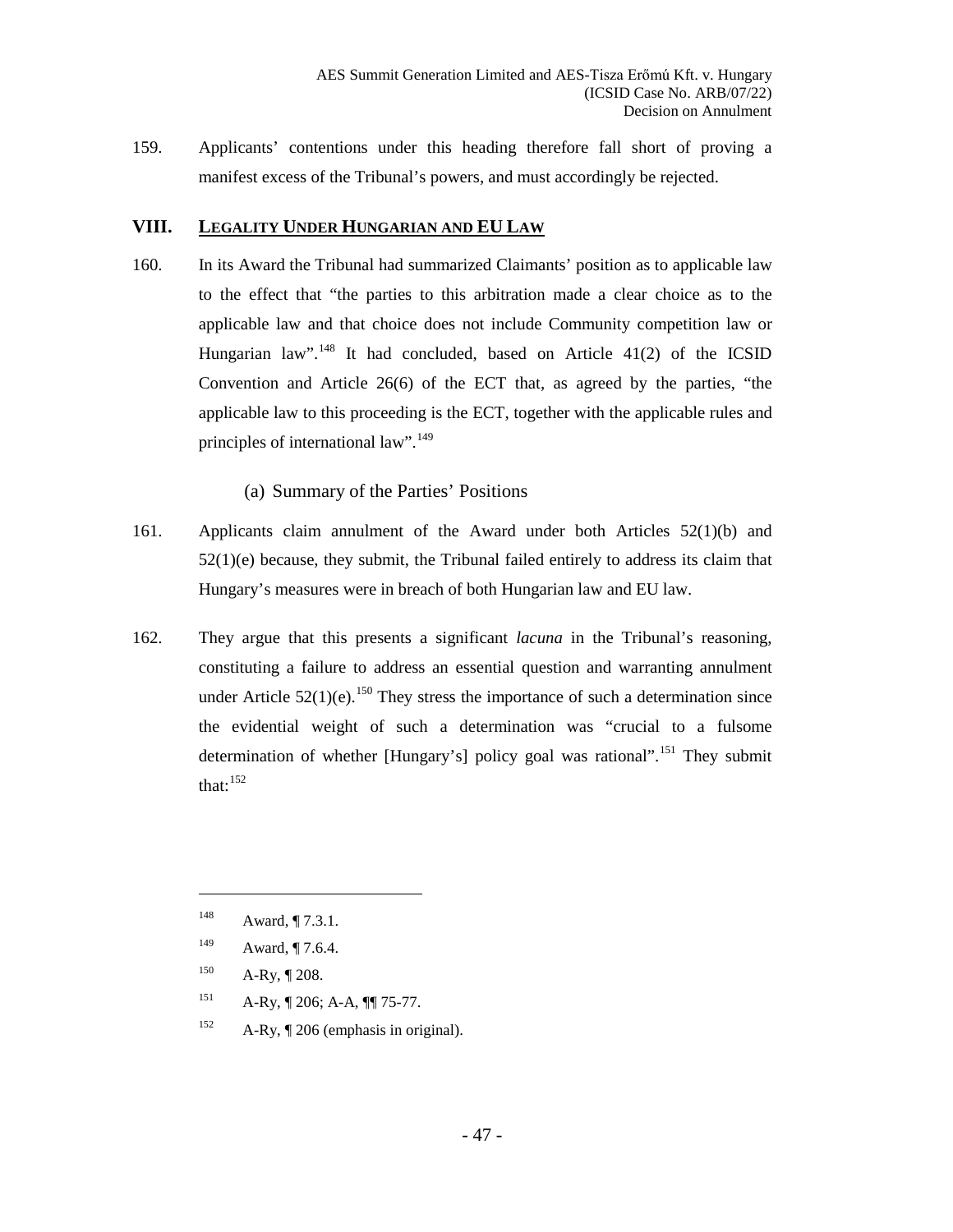The policy's compliance with the law is a *factor* in determining its rationality. Were the Tribunal to have determined that Hungary's actions were illegal under one or both legal regimes, that determination would have had substantial weight in adjudicating the rationality of Hungary's proffered policy goal.

- 163. Applicants further contend that the Tribunal's finding that Hungary pursued a legitimate policy objective cannot amount to an implicit rejection of its claim concerning the illegality of the Price Decrees.<sup>[153](#page-47-0)</sup>
- 164. They submit that the question of legality under Hungarian and EU law was a significant issue in the original proceedings, having been raised at the hearing and having received substantial attention in their written submissions.<sup>[154](#page-47-1)</sup> According to AES, the evidential weight that such a finding would have had renders the issue outcome-determinative.
- 165. Hungary argues that contrary to Applicants' submission that a rational or legitimate policy goal can only be found where a State's actions fully comply with national law and EC secondary legislation (in the case of EU Member States), neither of these issues was essential to the proper resolution of the claim before the Tribunal.[155](#page-47-2) Respondent does not dispute that the Award does not discuss issues of Hungarian law or EC Liberalization Directives, which were "the only components of EC law Claimants alleged had been violated".[156](#page-47-3) In any case, it submits that AES's argument mischaracterises the way in which the issue was presented to the Tribunal.<sup>[157](#page-47-4)</sup>

<span id="page-47-0"></span> $A-A, \P{76}.$ 

<span id="page-47-1"></span><sup>154</sup> A-Ry, ¶ 202, referring to AES's Post-Hearing Brief, ¶ 33.

 $^{155}$  A-CM, ¶ 375.

<span id="page-47-3"></span><span id="page-47-2"></span><sup>156</sup> A-CM, ¶ 377.

<span id="page-47-4"></span><sup>157</sup> A-CM, ¶ 379, referring to Tr. p. 76:22-77:9.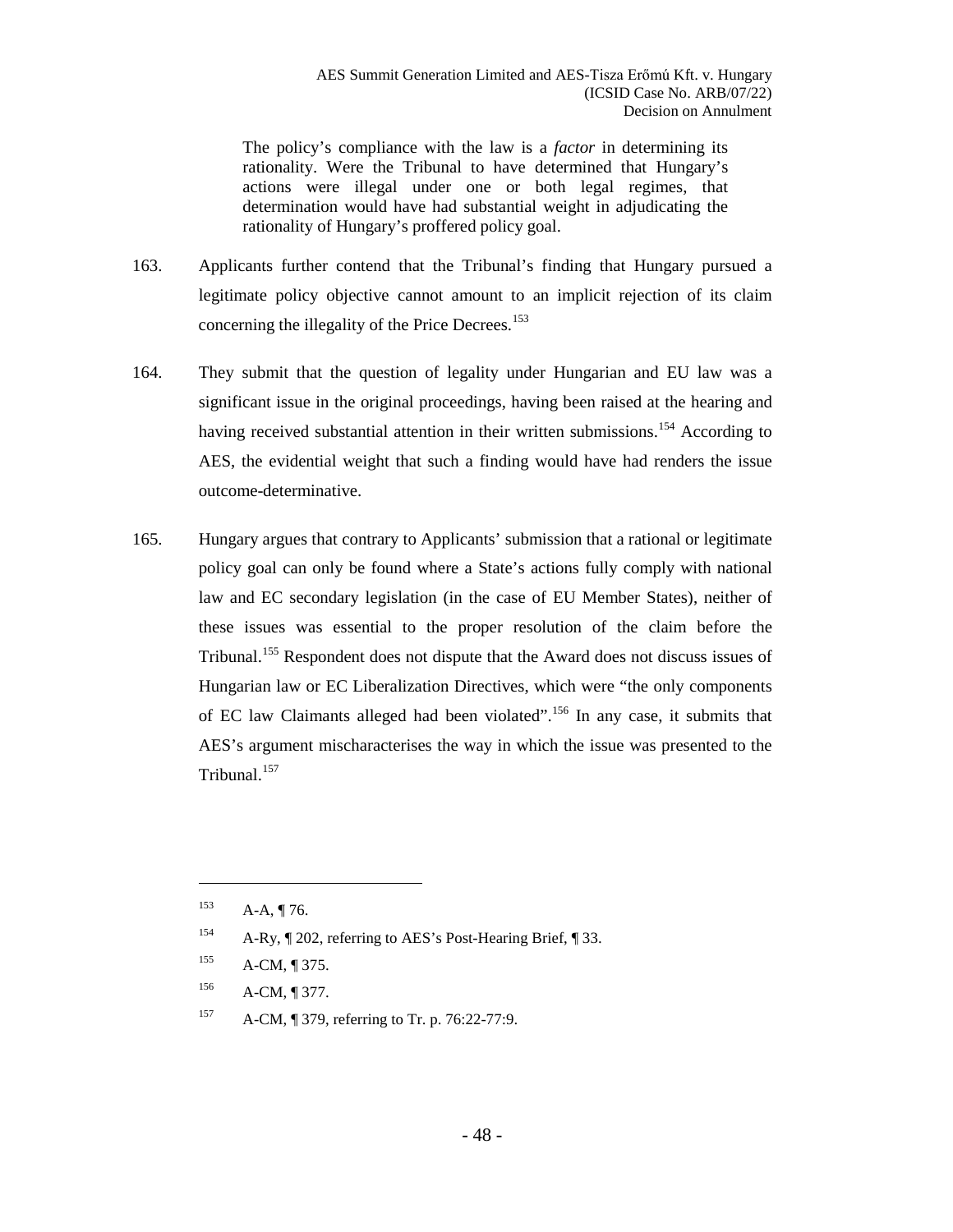166. Hungary submits that AES's argument must fail since: (i) the legal standard adopted by the Tribunal did not contain the "local law" legality element that Applicants argue was essential;<sup>[158](#page-48-1)</sup> (ii) confirmation of the legality of a state's actions under domestic law cannot be understood empirically as a prerequisite to finding that a state acted pursuant to a rational or legitimate policy goal under international law;  $159$  and (iii) Applicants' complaint that the Tribunal failed to accord determinative weight to Applicants' evidence on this issue does not provide a valid basis for annulment, since tribunals are free to address only those arguments which they regard as particularly pertinent.

(b) The *ad hoc* Committee's Analysis

- <span id="page-48-0"></span>167. The Committee considers that Applicants' claims are unfounded.
- 168. In its written submissions on the merits, AES itself argued that the only applicable law was the ECT and the applicable rules and principles of international law under Article  $26(6)$  of the ECT.<sup>[160](#page-48-3)</sup> Indeed, the Tribunal found that AES said that "Community law is irrelevant to the interpretation of the ECT, and that assertions to the contrary ignore the basic principles of treaty interpretation".<sup>[161](#page-48-4)</sup>
- 169. The Tribunal further found that:  $162$

This is … said to be so given that Community law, including Community competition law, is considered the equivalent of internal or municipal law for the purposes of this proceeding. Community law is thus merely a fact to be considered by the Tribunal when determining the applicable law.

- <span id="page-48-4"></span>161 Award, ¶ 7.3.2.
- <span id="page-48-5"></span> $162$  Award,  $\P$  7.3.4.

<span id="page-48-1"></span><sup>158</sup> A-CM, ¶ 389, referring to Award ¶¶ 9.3.40, 10.1.1, 10.3.8, 10.3.13, 10.3.23.

<span id="page-48-2"></span><sup>159</sup> A-CM, **[1]** 393-395.

<span id="page-48-3"></span> $160$  Award,  $\P$  7.3.1.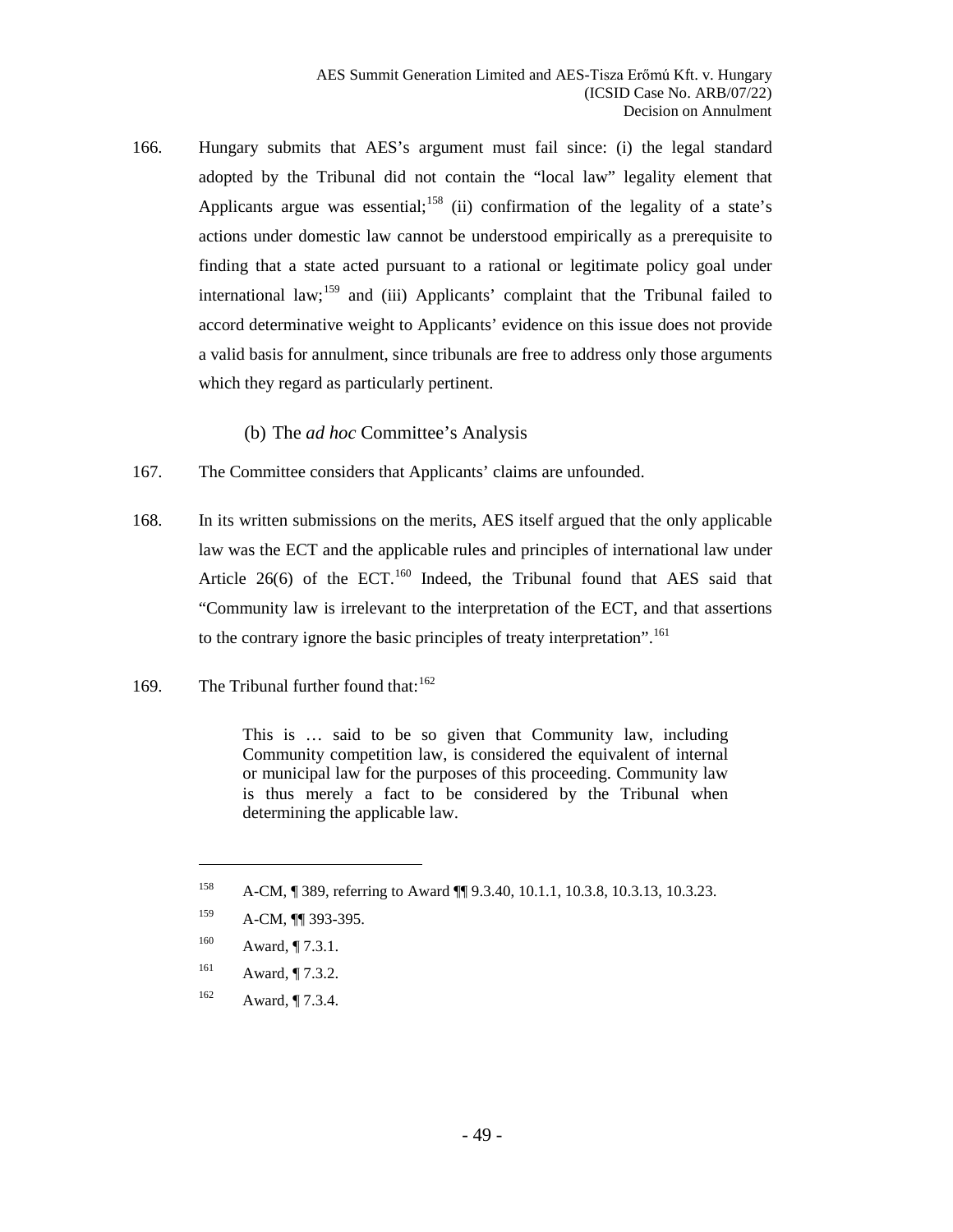- 170. Having considered the Parties' arguments on this point, the Tribunal concluded, as already stated, that "the applicable law to this proceeding is the ECT, together with the applicable rules and principles of international law" (*i.e.* excluding domestic Hungarian law). $163$
- 171. As mentioned above, the Tribunal adopted the standard that a "rational policy is taken by a State following a logical (good sense) explanation and with the aim of addressing a public interest matter".  $164$  The key point, as submitted by Hungary, is that a tribunal has a wide discretion to formulate and apply the relevant enquiry under the treaty standard.<sup>[165](#page-49-2)</sup> Such a determination is not open to appeal.
- 172. The Committee notes that the majority of the Tribunal found that Hungary's decision to reintroduce administrative pricing was not motivated by pressure from the EC Commission. However, the majority found that "had Hungary been motivated to reintroduce price regulation with a view to addressing the EC's state aid concerns, there is no doubt that this would have constituted a rational public policy measure".<sup>[166](#page-49-3)</sup>
- 173. As discussed above, the Tribunal arrived at the conclusion that "it is a perfectly valid and rational policy objective for a government to address luxury profits".<sup>[167](#page-49-4)</sup>
- 174. The Tribunal therefore was not required to evaluate the legality of Hungary's reintroduction of regulated pricing under Hungarian or EU law, since this was not part of its adopted standard.

- <span id="page-49-1"></span><sup>164</sup> See ¶ [69,](#page-22-7) referring to Award, ¶ 10.3.8.
- <span id="page-49-2"></span> $165$  A-Rj, ¶ 128.
- <span id="page-49-3"></span>166 Award, ¶ 10.3.16.
- <span id="page-49-4"></span>167 Award, ¶ 10.3.34.

<span id="page-49-0"></span><sup>&</sup>lt;sup>163</sup> Award, ¶ 7.6.4.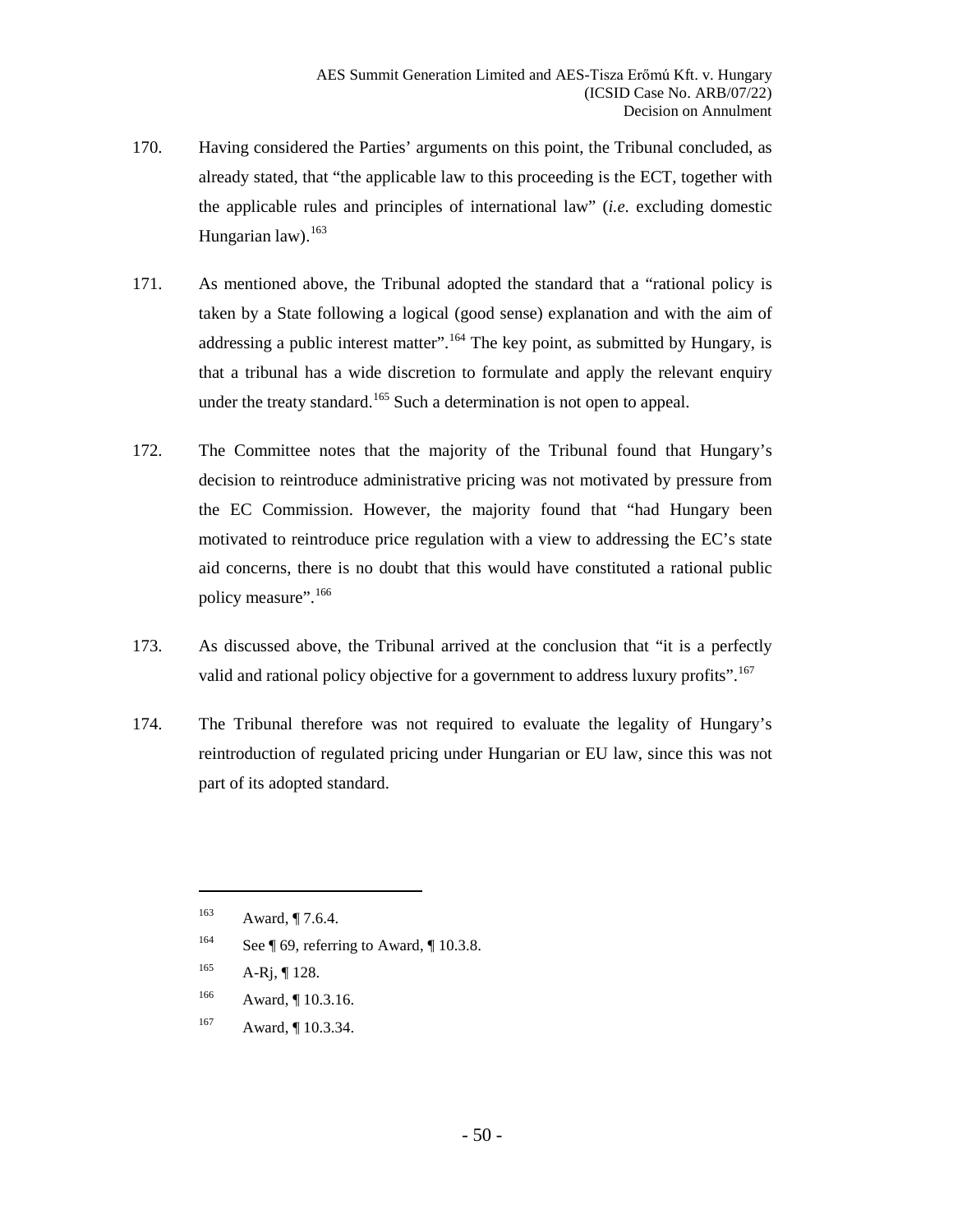- 175. In any case, as discussed at length above, an error of law is not a valid basis for annulment. It is not open to AES or the *ad hoc* Committee to challenge the correctness of the standards applied by the Tribunal. Further, a tribunal is not required to address every argument invoked by a party if it considers that this argument is not essential in deciding the issue before it.
- 176. Applicants' claim for annulment of the Award on the above grounds must therefore also fail.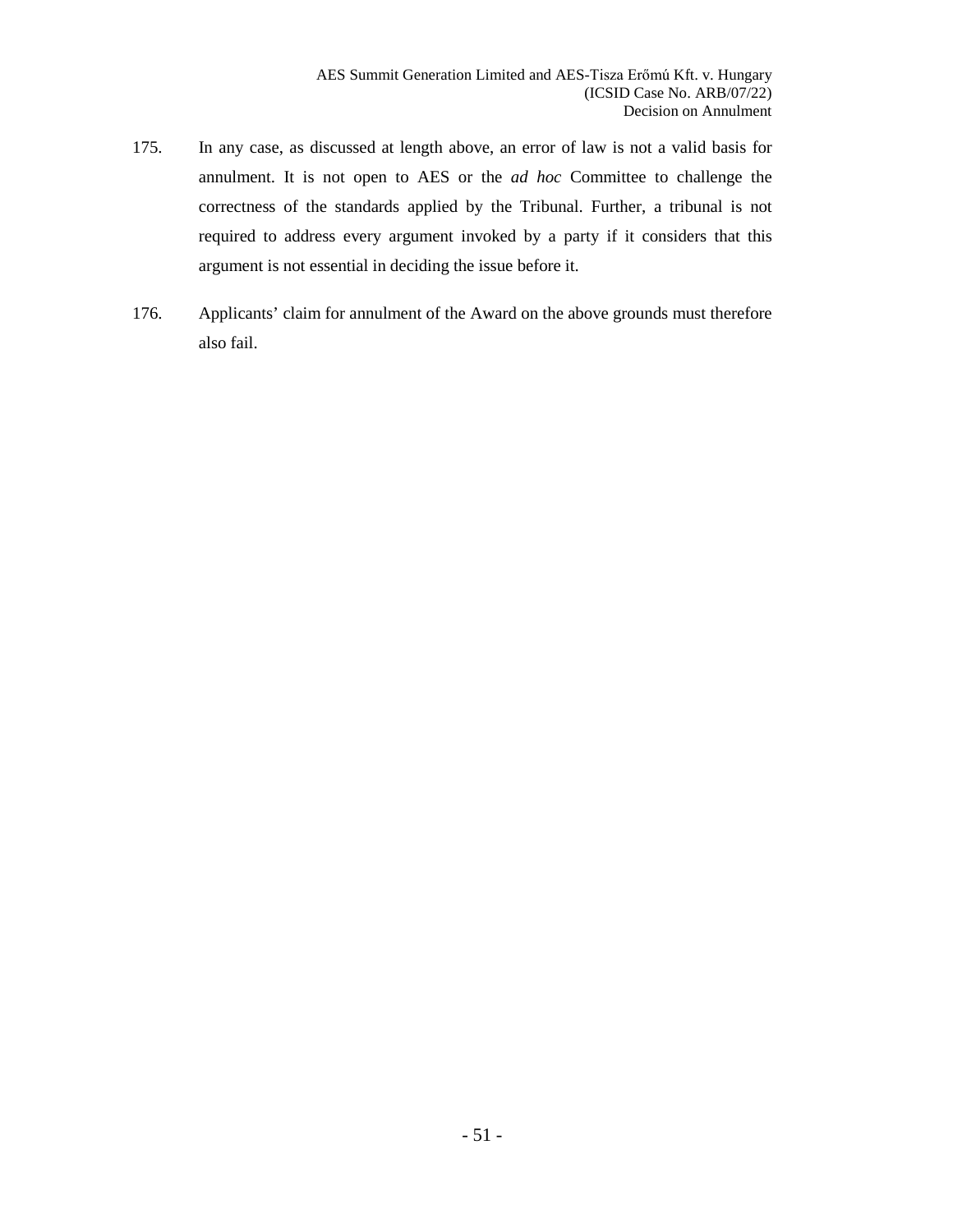# <span id="page-51-0"></span>**IX. COSTS**

- 177. Under Article 61(2) of the ICSID Convention and Rule 47(1) of the ICSID Arbitration Rules, read in conjunction with Article 52(4) of the ICSID Convention and Rule 53 of the ICSID Arbitration Rules, the *ad hoc* Committee has discretion to determine how and by whom the costs and expenses of ICSID, the Committee and the Parties should be borne.
- 178. The Parties submitted their respective submissions on costs on 17 March 2012.
- 179. Applicants seek to recover their legal costs and expenses incurred in connection with this annulment proceeding, amounting to GBP 474,156.54. Hungary requests that the Committee issue an "appropriate" award of costs and fees in light of its decision. Hungary's legal costs and expenses amount to USD 920,427.04. The Committee finds both parties' cost submissions reasonable within the meaning of Rule 28(2) of the ICSID Arbitration Rules.
- 180. In accordance with Regulation 14(3)(e) of the ICSID Administrative and Financial Regulations, Applicants have been "solely responsible for making the advance payments requested by the Secretary-General to cover expenses following the constitution of the Committee". This is without prejudice to the Committee's final decision on cost allocation.
- 181. In its decision on the allocation of costs the Committee has been guided, as other committees and tribunals before it, that "costs follow the event" if no specific circumstances impose a different approach. Such circumstances do not exist here. Not only has Hungary prevailed in totality but the application for annulment was clearly without merit. Hungary was forced to go through the process and should not be burdened further by having to pay for its defence. This notwithstanding, the Committee recognises that both parties and their counsel have conducted the proceedings diligently and efficiently.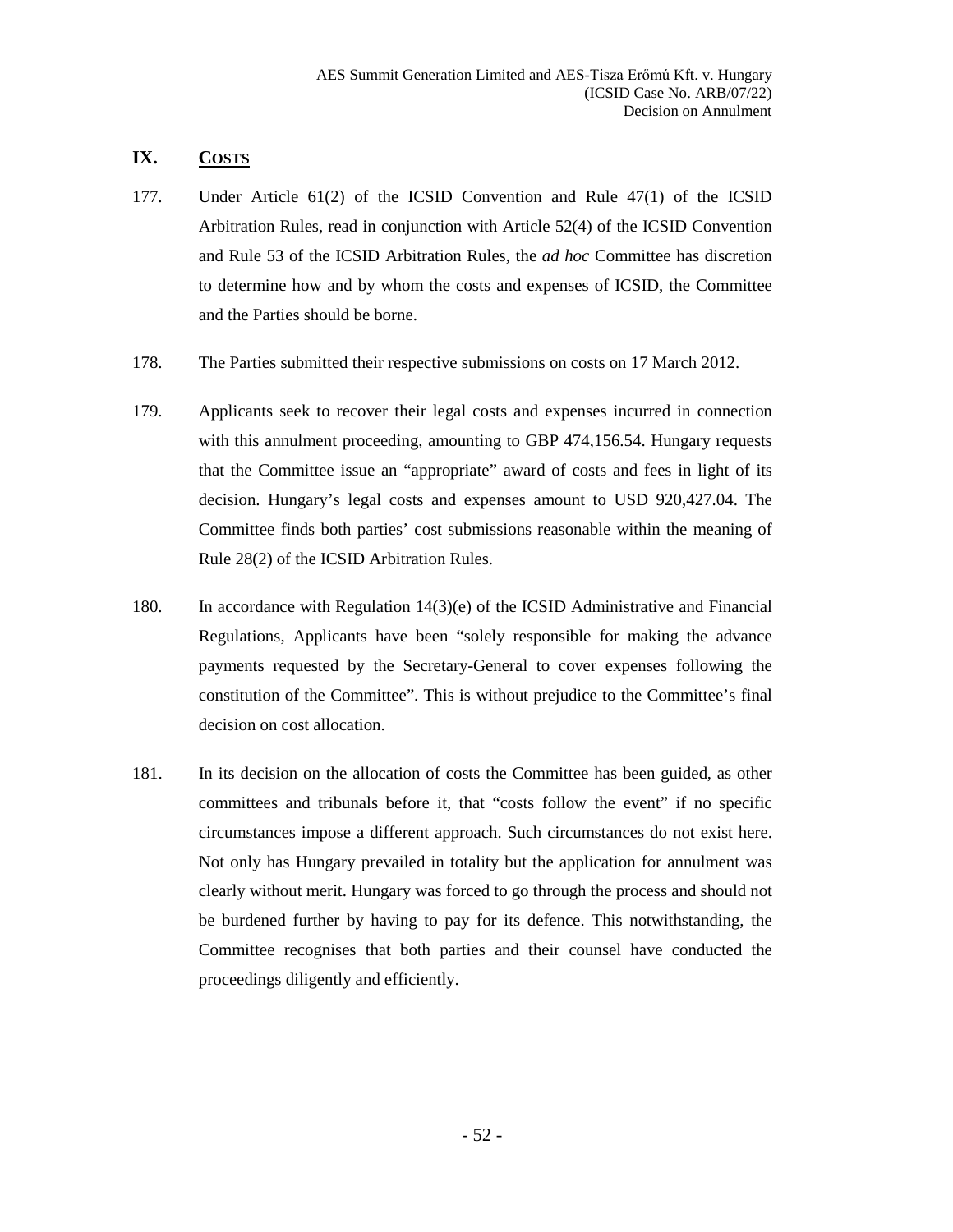182. In weighing these criteria, the Committee concludes that the Applicants are to bear all ICSID costs, *i.e.* the fees and expenses of the members of the *ad hoc* Committee and of the ICSID Secretariat, amounting to USD  $350,000.00^{168}$  $350,000.00^{168}$  $350,000.00^{168}$  as well as Hungary's legal costs and expenses amounting to USD 920,427.04.

l

<span id="page-52-0"></span><sup>&</sup>lt;sup>168</sup> The amount includes estimated charges (courier, printing, and copying) in respect of the dispatch of this Decision. The ICSID Secretariat will provide the Parties with a detailed financial statement of the case account as soon as all of the invoices are received and the account is final.